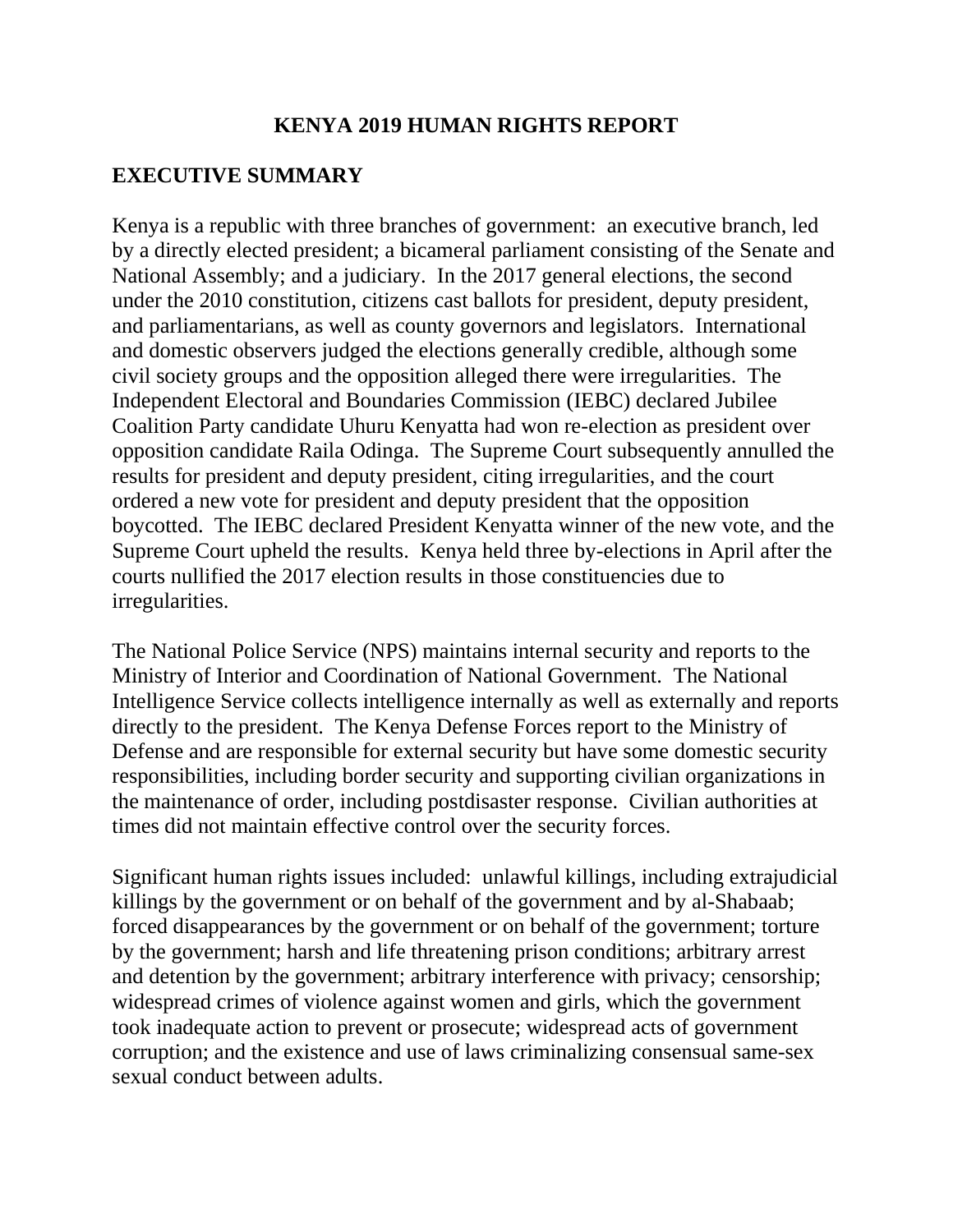The governmental Independent Policing Oversight Authority (IPOA), established to provide civilian oversight of police, investigated numerous cases of misconduct. Impunity at all levels of government continued to be a serious problem. The government took limited and uneven steps to address cases of alleged unlawful killings by security force members, although IPOA continued to refer cases of police misconduct to the Office of the Director of Public Prosecution (ODPP) for prosecution. Impunity in cases of alleged corruption was also common.

On January 15, five al-Shabaab terrorists conducted a complex terrorist attack at the Dusit D2 Hotel in downtown Nairobi, killing 21 persons including one American. Al-Shabaab also staged deadly attacks and guerilla-style raids on isolated communities along the border with Somalia, targeting both security forces and civilians. Human rights groups alleged security forces committed abuses, including extrajudicial killings, while conducting counterterror operations.

#### **Section 1. Respect for the Integrity of the Person, Including Freedom from:**

## **a. Arbitrary Deprivation of Life and Other Unlawful or Politically Motivated Killings**

There were numerous reports the government or its agents committed arbitrary and unlawful killings, particularly of known or suspected criminals, including terrorists. As of early December, the nongovernmental organization (NGO) Independent Medico-Legal Unit (IMLU) stated police had killed at least 91 persons during the year. Human rights groups also noted the government failed to provide compensation and redress to families of victims.

Some groups alleged authorities significantly underestimated the number of extrajudicial killings by security forces, including due to underreporting of such killings in informal settlements, particularly in dense urban areas. In July, Human Rights Watch (HRW) reported police killed no fewer than 21 men and boys in Nairobi's Dandora and Mathare neighborhoods since August 2018. Activists in these neighborhoods believed the actual number killed was considerably higher. Police alleged these persons were involved in criminal activities but did not provide justification for using lethal force. For example HRW investigated two separate incidents involving the killings of seven men and boys in April in Mathare. In both cases witnesses said the victims were shot either while kneeling in front of police or while in police custody. In the cases HRW documented, police did not report the killings or initiate the process for an inquest as required by law.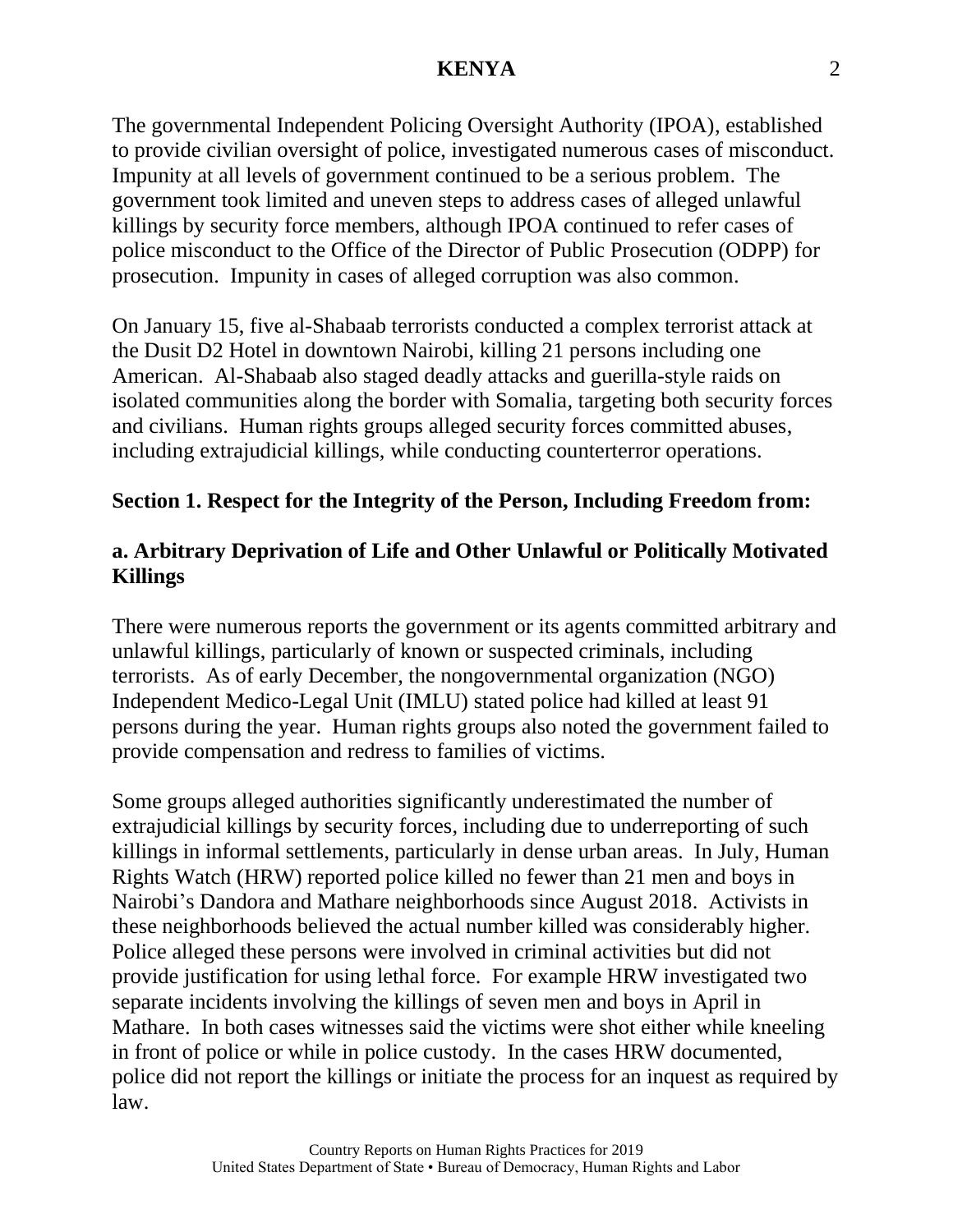Between October 2018 and September, IPOA received 119 complaints regarding deaths resulting from police actions, compared with 78 in the prior year, and 47 complaints regarding deaths while in police custody or on police premises.

In July the Defenders Coalition noted human rights activists continued to face increased attacks in a climate of impunity. Its report cited the death of activist Caroline Mwatha, a founder of a social justice organization. A police investigation found Mwatha died after an attempted abortion, but many of the circumstances of her death remained suspicious, according to some human rights activists. Four individuals were charged with her murder, and the case remained pending at year's end.

NGOs and the autonomous governmental entity Kenyan National Commission on Human Rights (KNCHR) reported in 2017 authorities killed between 35 and 100 persons and injured many others in opposition strongholds following the August 2017 elections (see also section 1.f. on the Baby Pendo case).

Media reports and NGOs attributed many of the human rights abuses to counterterrorism operations in Nairobi and the northeast counties of Mandera, Garissa, and Wajir bordering Somalia, as well as along the coast. In August, Kenya Defense Forces personnel killed Abdullahi Kasim Yusuf, allegedly after he entered a Garissa military camp. The death led to local protests, and human rights defenders in the area called for an investigation, alleging other abuses by security forces in the region and little accountability for abuses.

In March police found six bodies in Tsavo West National Park, with injuries indicating assault, torture, and suffocation. The NGO HAKI Africa joined the postmortem with families of victims of enforced disappearances. In August, HAKI Africa stated 15 unidentified bodies had been discovered in the park over the last three years and called on the government to investigate.

Al-Shabaab terrorists continued to conduct deadly attacks (see Executive Summary).

Impunity remained a serious problem (see section 1.d.). In a few cases, authorities charged and convicted police for committing killings. Since its inception in 2012, IPOA has investigated 67 cases involving killings by police, in which 41 officers were charged with murder and six officers have been convicted. Following an IPOA investigation, in February the High Court sentenced a senior police officer to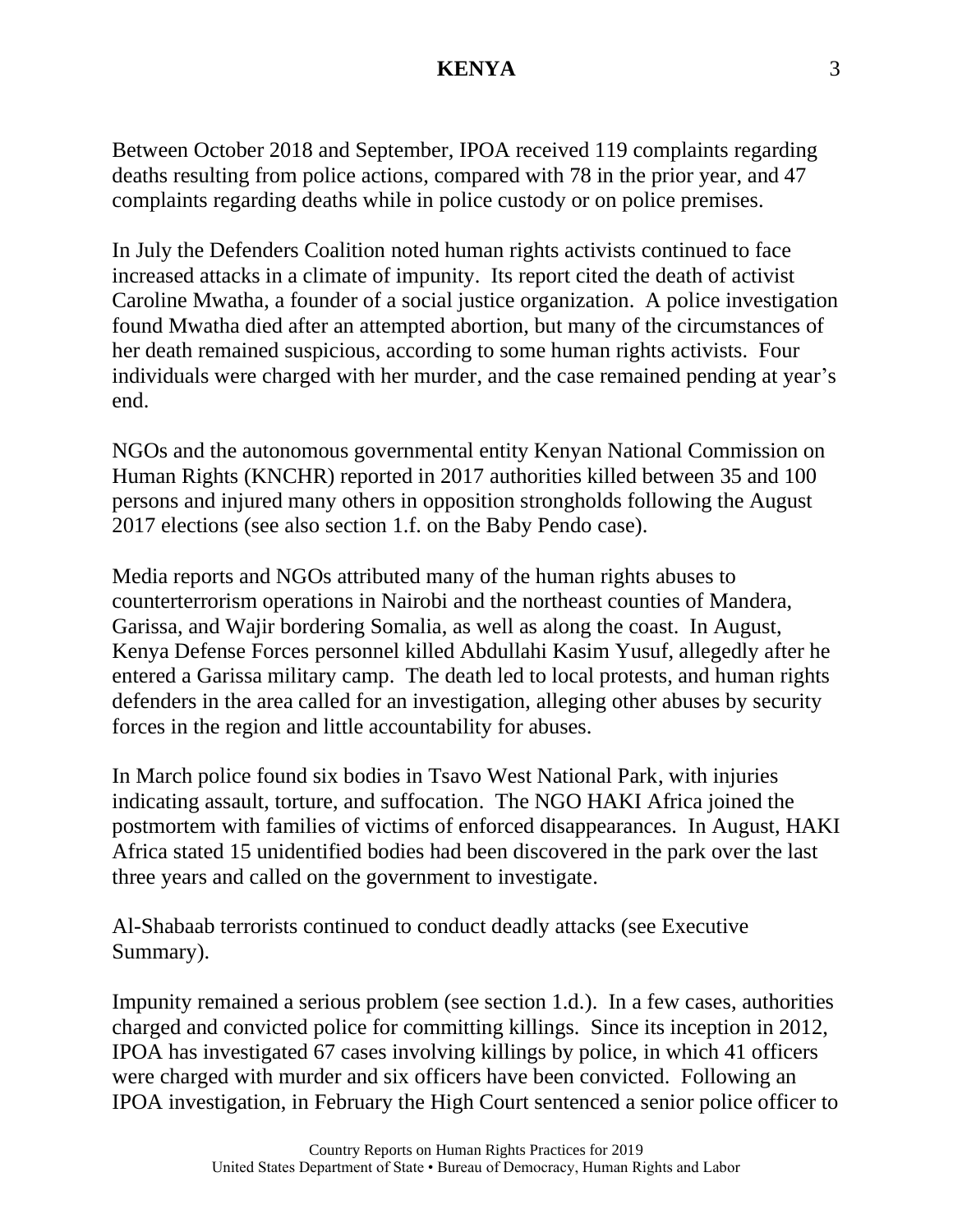death for fatally beating a detainee with a metal bar in 2013.

Authorities sometimes attributed the failure to investigate a case of police corruption or unlawful killing to the failure of victims to file official complaints. Victims can file complaints at regional police stations, police headquarters through the Internal Affairs Unit (IAU), and through the IPOA website and hotline. During the year the IAU launched a new hotline to report abuses. Sometimes police turned away victims who sought to file complaints at police stations where alleged police misconduct originated, directing them instead to other area stations. This created a deterrent effect on reporting complaints against police. NGOs documented threats against police officers who attempted to investigate criminal allegations against other police officers.

Police failed to prevent vigilante violence in numerous instances but in other cases played a protective role (see section 6).

## **b. Disappearance**

Observers and NGOs alleged members of the security forces were culpable of forced disappearances. The Missing Voices website, founded by a group of NGOs to track police killings and disappearances, as of October documented 71 cases of suspected enforced disappearances and extrajudicial killings in informal settlements. Human rights groups noted many unlawful killings first materialized as enforced disappearances. For example, in August, Esther Mwikali, a human rights defender who championed land rights in Muthini Village, was found dead two days after she disappeared. The NGO Muslims for Human Rights (MUHURI) reported 13 disappearances in Garissa County between January and March.

In August, NGOs commemorated the International Day of Victims of Enforced Disappearances and called on the government to enact a comprehensive law on enforced disappearances and provide a platform for the public to voice concerns on the abuse of police powers.

Media also reported on families on the coast and in northeastern counties searching for relatives who disappeared following arrest and of authorities holding individuals incommunicado for interrogation for several weeks or longer (see section 1.d.).

In January the High Court dismissed the petitions of the families of a South Sudanese human rights lawyer, Dong Samuel Luak, and a South Sudanese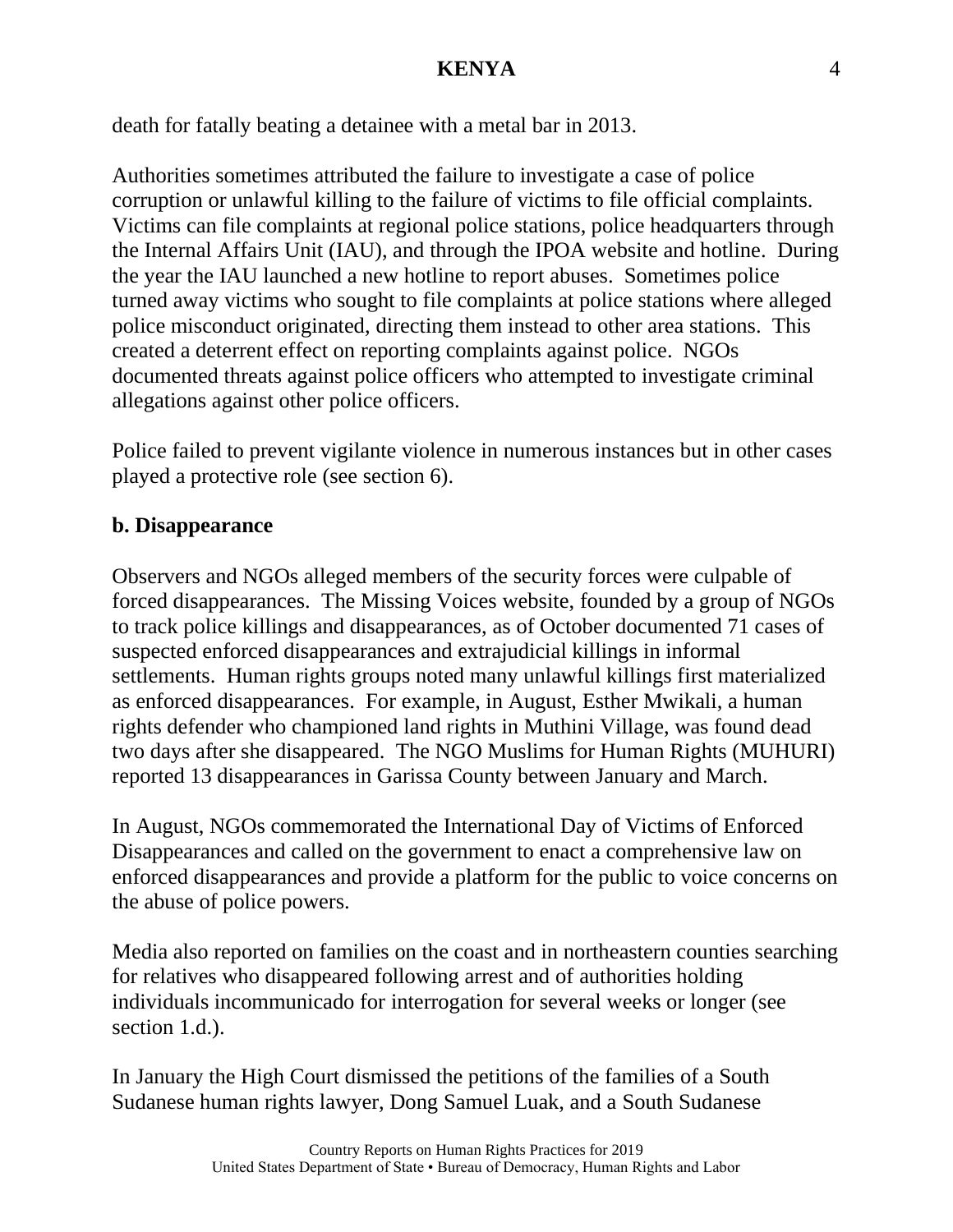opposition activist, Aggrey Idri, that charged police had not adequately investigated the kidnapping of the two men on the streets of Nairobi in 2017. The court ruled police had acted "prudently and within the law." Human rights organizations believed it was likely police colluded with the South Sudanese government in the kidnapping. The UN Panel of Experts' report cited evidence South Sudan's National Security Service executed Dong and Aggrey shortly after their detention in South Sudan.

## **c. Torture and Other Cruel, Inhuman, or Degrading Treatment or Punishment**

In 2017 President Kenyatta approved the Prevention of Torture Act, which provides a basis to prosecute torture. The law provides a platform to apply articles of the 2010 constitution, including: Article 25 on freedom from torture and cruel, inhuman, or degrading treatment or punishment; Article 28 on respect and protection of human dignity; and Article 29 on freedom and security of the person. The law brings all state agencies and officials under one rather than multiple legislative mandates. Additionally the law provides protections to vulnerable witnesses and officials who refuse to obey illegal orders that would lead to torture. The government, however, had not instituted the regulations required to implement fully the Prevention of Torture Act.

NGOs continued to receive reports of torture and other inhuman or degrading treatment by government forces. As of August, IMLU had documented 12 cases of torture, most of which were allegedly perpetrated by police.

Police reportedly used torture and violence during interrogations as well as to punish both pretrial detainees and convicted prisoners. According to human rights NGOs, physical battery, bondage in painful positions, and electric shock were the most common methods of torture used by police. In June an inmate serving a life sentence at Naivasha Maximum Prison died after prison wardens allegedly beat and tortured him for not properly waiting in line for food. In September a court ordered medical examinations for suspects involved in a bank robbery following claims they had been tortured during police interrogations.

In October, MUHURI stated it planned to take legal action against police officers who allegedly assaulted residents of Lamu East while searching for a missing police officer. The group stated it was investigating acts of brutality against civilians, including small children, the majority of whom police allegedly assaulted in their homes.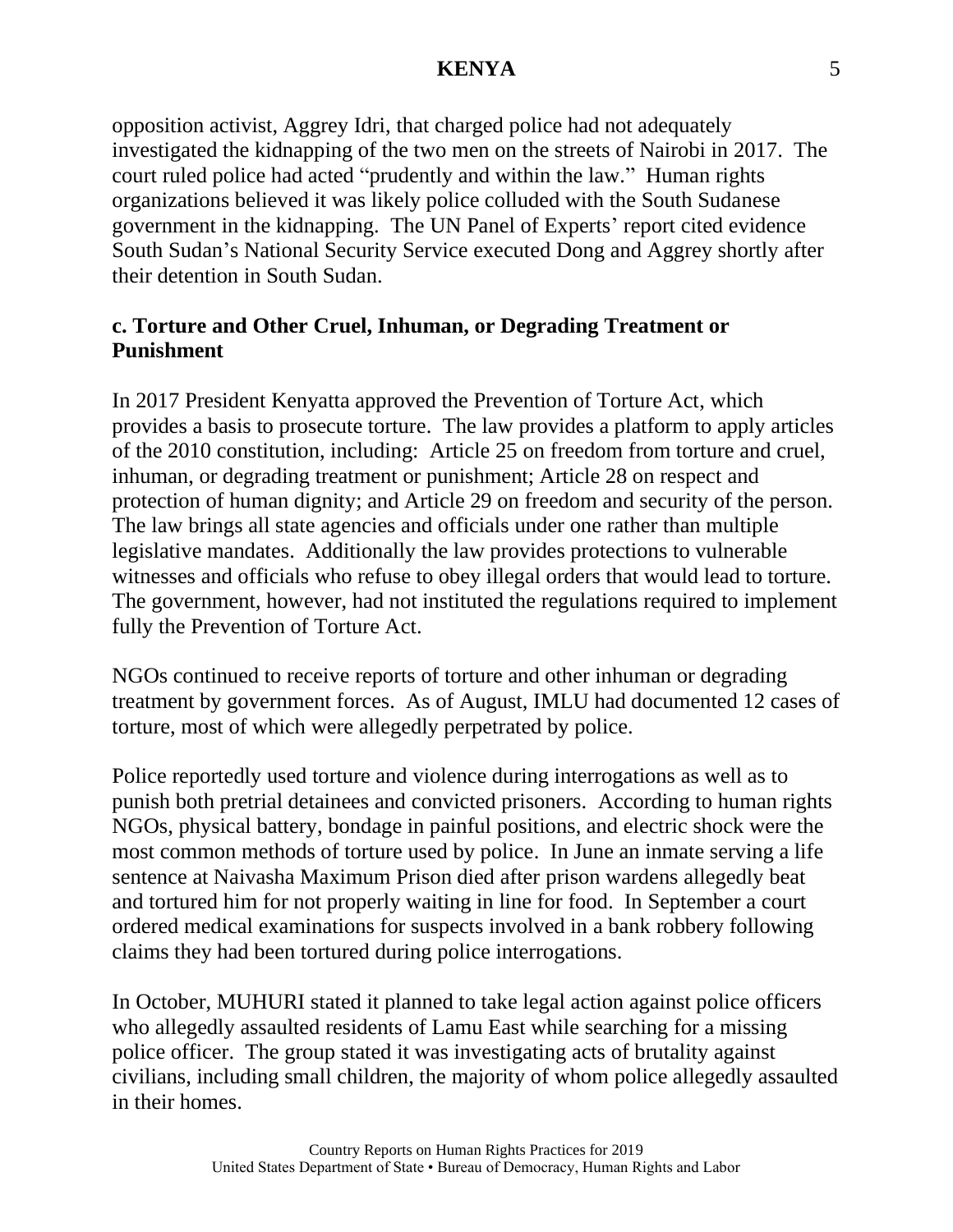A range of human rights organizations and media reported police committed torture and indiscriminate violence with impunity. For example there were numerous press and NGO reports of police brutality against protesters and unarmed citizens (see section 3). In June several health workers in Kirinyaga alleged they were beaten and kicked by riot police dispersing protests against poor working terms and conditions.

A KNCHR report released in November 2018 documented 201 cases of sexual assault in nine counties emanating from the postelection violence, primarily during periods of increased civil unrest. The study found police and other security officers committed 55 percent of the documented sexual assaults (see section 6). The report indicated KNCHR turned over its findings to IPOA for official inquiry. IPOA completed its investigations, but no information was available on the outcome of the cases.

## **Prison and Detention Center Conditions**

Human rights organizations reported prison, detention center, and police station conditions were harsh due to overcrowding, food and water shortages, and inadequate sanitary conditions and medical care. A Directorate of Prisons Health Services in the Kenya Prisons Service (PS) oversees health and hygiene issues.

Physical Conditions: According to the PS, as of September 2018 there were 51,130 persons held in prisons with a designated capacity of 26,837. More than 90 percent of prisoners were men. According to its website, the PS includes 118 correction facilities, 115 of which are for adult offenders and three for minors. While the PS noted seven prisons have been constructed since 2012, serious overcrowding was the norm, with an average prisoner population of nearly 200 percent capacity, swollen by a large pretrial detainee population, and some prisons held up to 400 percent of capacity. Authorities continued a "decongestion" program that entailed releasing petty offenders and encouraging the judiciary to increase use of the Community Service Orders program in its sentencing.

The PS reported 131 deaths between January and September 2018, many attributable to illness caused or exacerbated by overcrowding, lack of access to clean water, poor hygiene, and inadequate medical care. According to a 2017 study by the National Council on the Administration of Justice (NCAJ), sanitary facilities were inadequate, and tuberculosis remained a serious problem at eight prisons.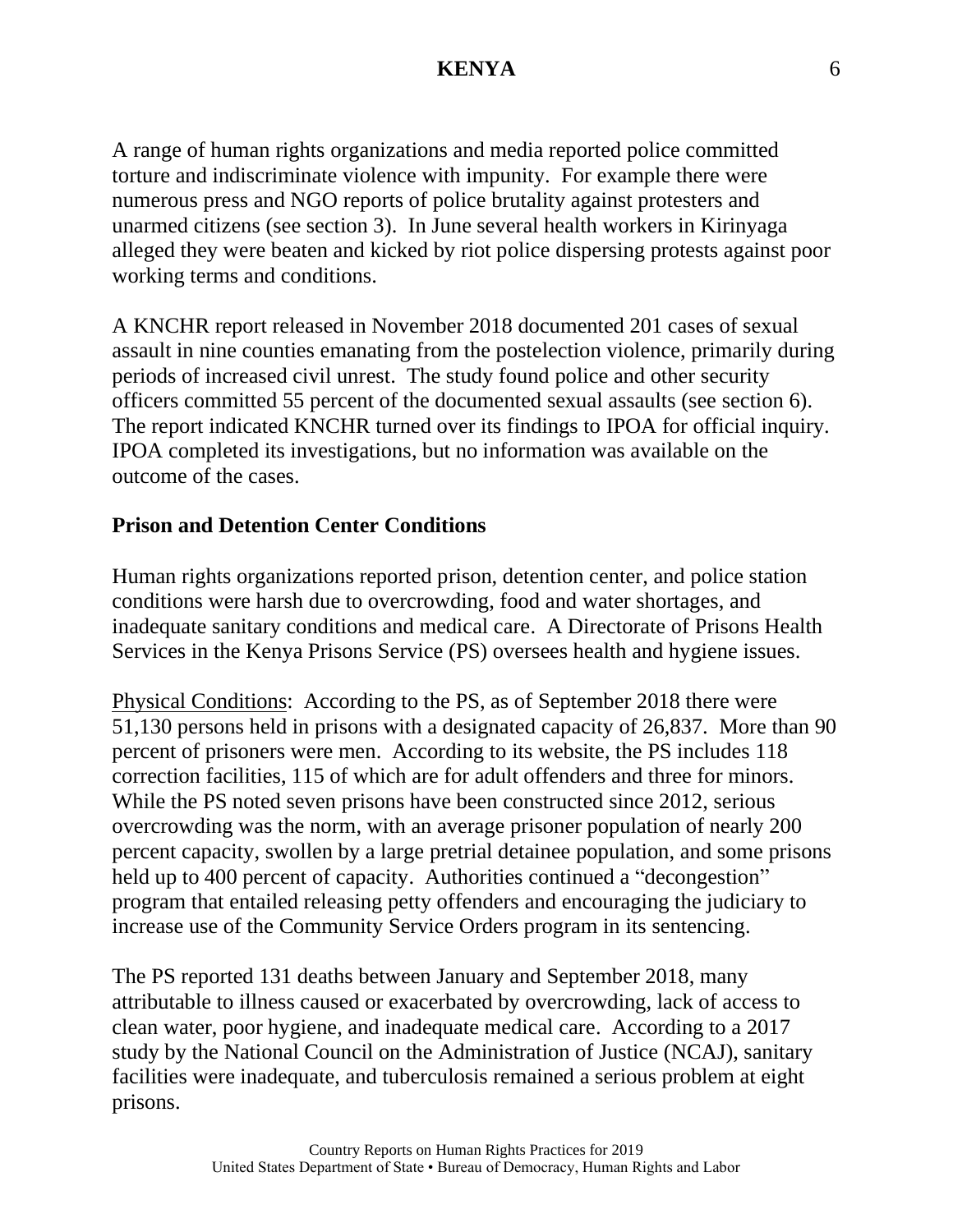In 2017 the NCAJ reported that, despite the legal requirement to separate male prisoners from women and children, the mixing of genders and ages remained a problem in some police station detention facilities and court holding cells. Of the facilities inspected by IPOA between October 2018 and September, only 71.2 percent had separate cells for adult female offenders, 8.5 percent had separate cells for female juvenile offenders, and 16.1 percent had separate cells for male juvenile offenders. Sexual abuse of female prisoners was a problem. Human rights groups reported police routinely engaged in nonconsensual sex with female prisoners, and many female inmates resorted to prostitution to obtain necessities, such as sanitary items and underwear, not provided by the Prisons Service.

Authorities generally separated minors from adults except during the initial detention period at police stations, when authorities often held adults and minors of both sexes in a single cell. Minors often mixed with the general prison population during lunch and exercise periods, according to the Coalition for Constitutional Interpretation, a domestic NGO. Prison officials reported that, because there were few correction facilities for minors, authorities often had to transport them long distances to serve their sentences, spending nights at police stations under varying conditions along the way.

The law allows children to stay with their inmate mothers in certain circumstances until age four or until arrangements for their care outside the facilities are concluded, whichever is earlier.

Prisoners generally received three meals a day, but portions were inadequate. The PS stated in August 2018 it no longer served a penal diet for punishment. Water shortages, a problem both inside and outside of prison, continued. Prisoners generally spent most of their time indoors in inadequately lit and poorly ventilated cellblocks.

Administration: Mechanisms for prisoners to report abuse and other concerns continued due to collaboration between the PS and the KNCHR to monitor human rights standards in prisons and detention facilities. By law the Commission on the Administration of Justice serves as ombudsman on government administration of prisons. It is to receive and treat as confidential correspondence from inmates and recommend remedies to address their concerns, including those pertaining to prison living conditions and administration. Many government-designated human rights officers lacked necessary training, and some prisons did not have a human rights officer.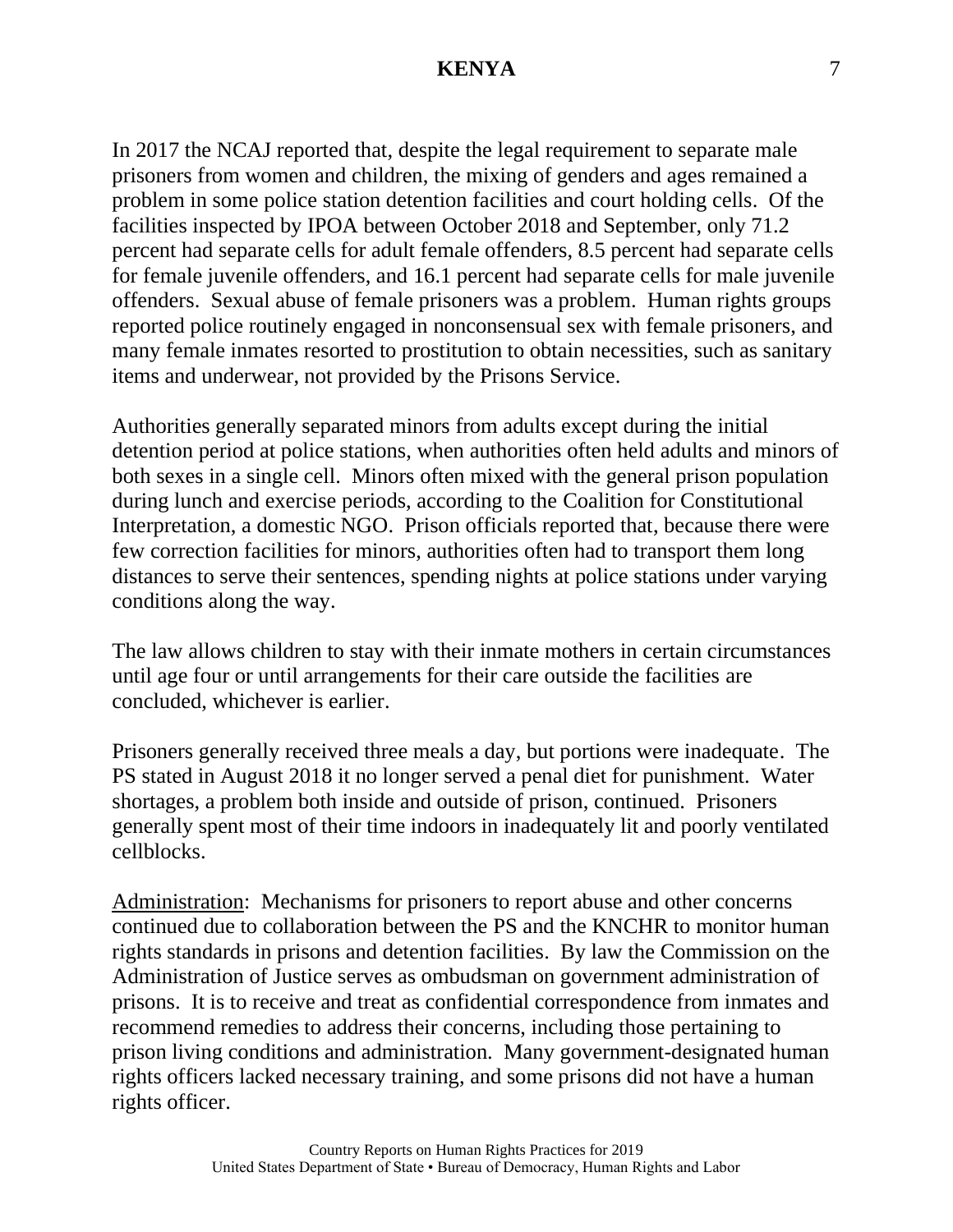Noncustodial community service programs and the release of some petty offenders alleviated prison overcrowding to a degree. The total prison population did not decrease substantially, however, because of unaffordable bail and bond terms for pretrial detainees, high national crime rates, overuse of custodial sentencing, and a high number of death-row and life-imprisoned inmates. Legal rights NGOs and prison officials reported overuse of the charge of "robbery with violence" that may carry a life sentence, even when violence or threats to violence were insignificant. Some petty offenders consequently received disproportionately heavy sentences.

Prison officials sometimes denied prisoners and detainees the right to contact relatives or lawyers. Family members who wanted to visit prisoners commonly reported bureaucratic obstacles that generally required a bribe to resolve. According to the Legal Resources Foundation, prisoners had reasonable access to legal counsel and other official visitors, although there was insufficient space in many prisons and jails to meet with visitors in private and conduct confidential conversations.

Independent Monitoring: The government permitted prison visits by independent nongovernmental observers.

#### **d. Arbitrary Arrest or Detention**

The law prohibits arrest or detention without a court order unless there are reasonable grounds for believing a suspect has committed or is about to commit a criminal offense. Police, however, arrested and detained persons arbitrarily, accused them of more severe crimes than they had committed, or accused them of a crime to mask underlying police abuses.

Poor casework, incompetence, and corruption undermined successful prosecutions. Police also frequently failed to enter detainees into custody records, making it difficult to locate them. Dispute resolution at police stations resolved a significant number of crimes, but authorities did not report or record them, according to human rights organizations.

Witness harassment and fear of retaliation severely inhibited the investigation and prosecution of major crimes. The Witness Protection Agency was underfunded, doubts about its independence were widespread, and the Supreme Court cited its weaknesses as a serious judicial shortcoming. It cooperated closely with IPOA and other investigative bodies.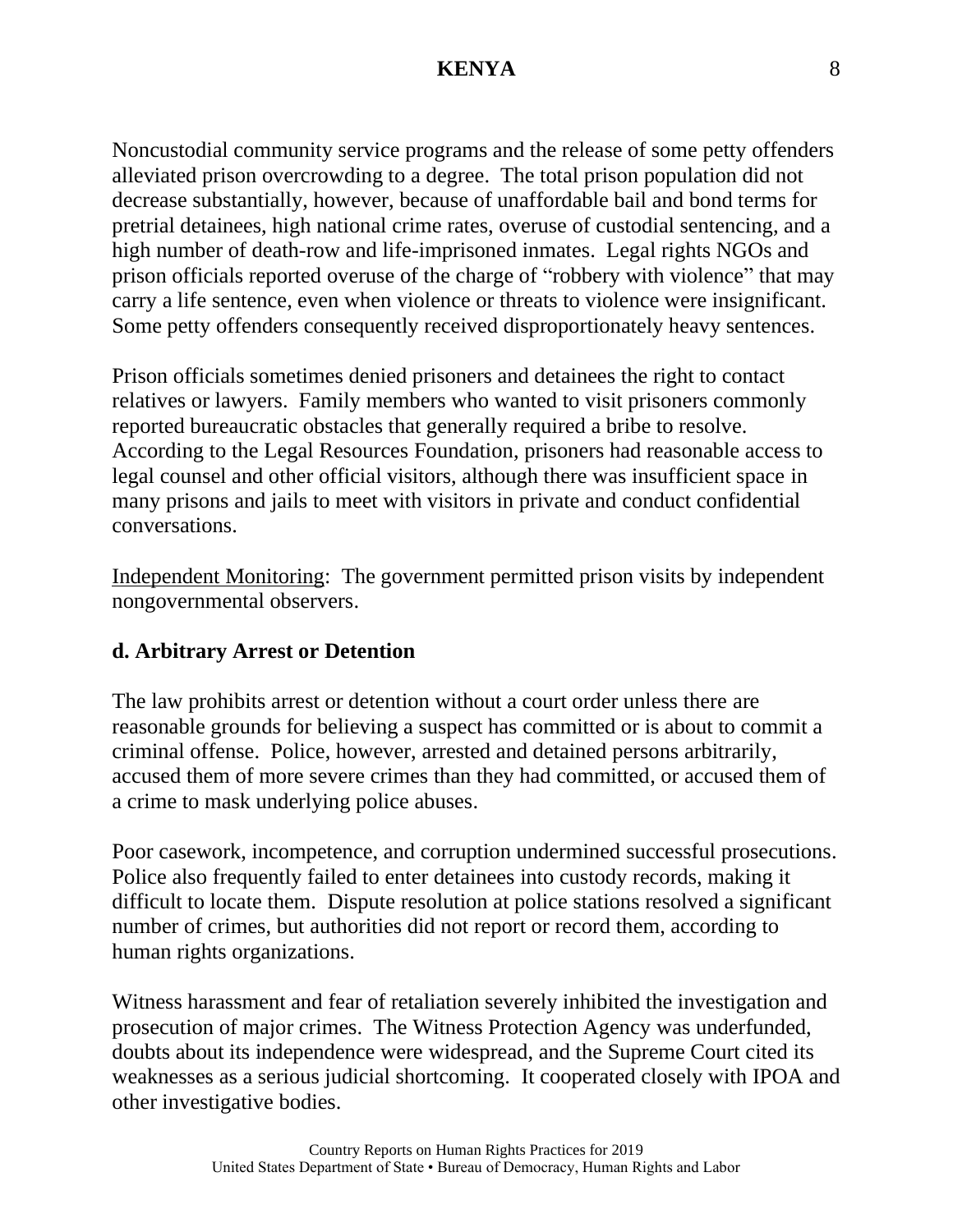Human rights activists reported that at times police officers in charge of taking complaints at the local level were the same ones who committed abuses. Police officials resisted investigations and jailed some human rights activists for publicly registering complaints against government abuses.

Research by a leading legal advocacy and human rights NGO found police used disciplinary transfers of officers to hide their identities and frustrate investigations into their alleged crimes. Many media and civil society investigations into police abuse ended after authorities transferred officers, and police failed to provide any information about their identities or whereabouts.

#### **Arrest Procedures and Treatment of Detainees**

The law provides police with broad powers of arrest. Police officers may make arrests without a warrant if they suspect a crime occurred, is happening, or is imminent. Victims' rights NGOs reported that in some cases authorities required victims to pay bribes and to provide transportation for police to a suspect's location to execute a legal arrest warrant.

The constitution's bill of rights provides significant legal protections, including provisions requiring arrested persons to be arraigned, charged, informed of the reason for continuing their detention, or released within 24 hours of their arrest as well as provisions requiring the issuance of a writ of habeas corpus to allow a court to determine the lawfulness of detention. In many cases, however, authorities did not follow the prescribed time limits. According to the attorney general in a response to a questionnaire from the Office of the UN High Commissioner for Human Rights in 2013, "an unexplained violation of a constitutional right will normally result in an acquittal." While authorities in many cases released detainees held longer than the prescribed period, some cases did not result in an acquittal, and authorities provided no compensation for time served in pretrial detention.

Police used excessive force in some cases when making arrests. IPOA investigated allegations of excessive force that led to serious injuries, but few cases led to convictions.

The constitution establishes the right of suspects to bail unless there are compelling reasons militating against release. There is a functioning bail system, and all suspects, including those accused of capital offenses, are eligible for bail. Many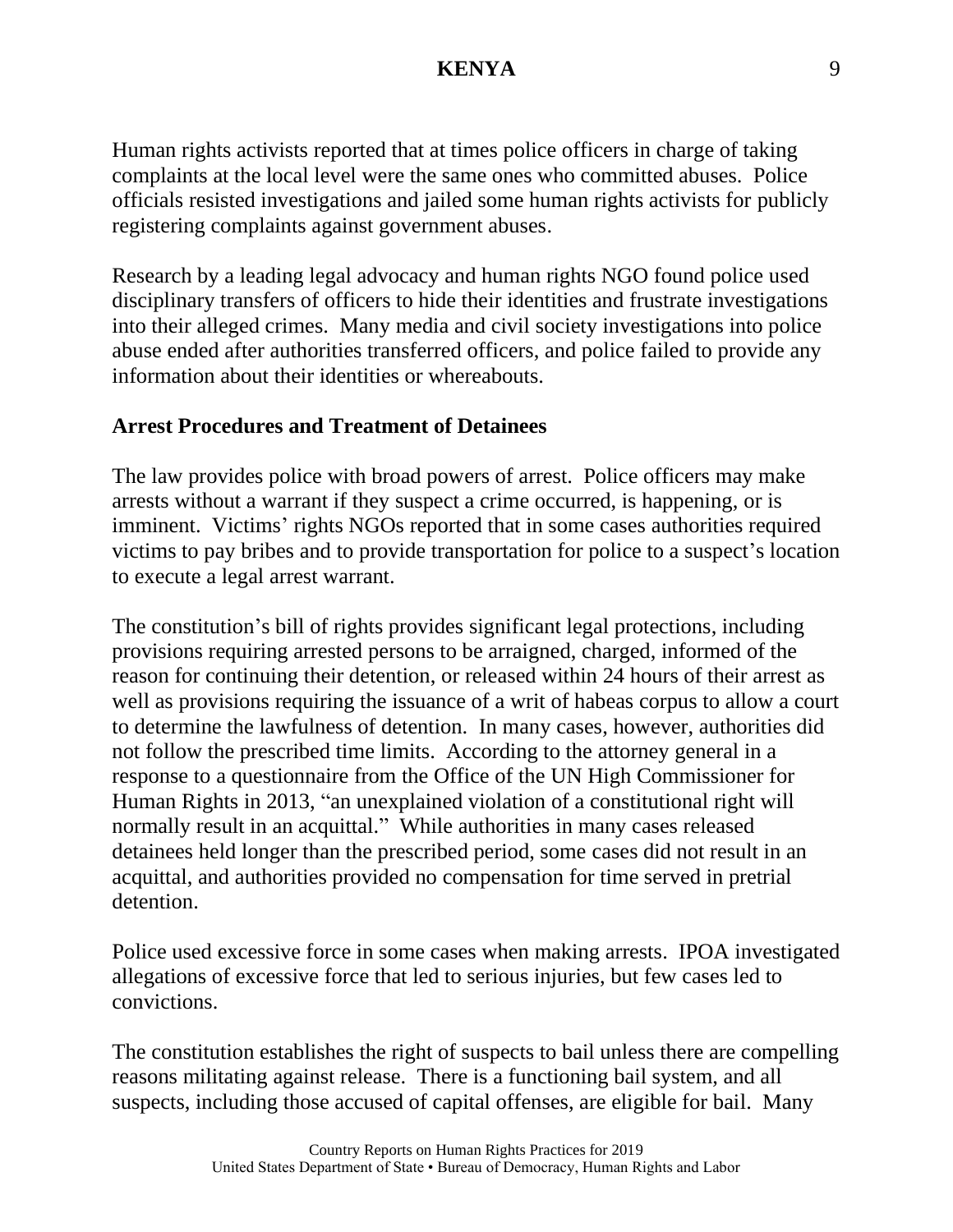suspects remained in jail for months pending trial because of their inability to post bail. Due to overcrowding in prisons, courts rarely denied bail to individuals who could pay it, even when the circumstances warranted denial. For example NGOs that worked with victims of sexual assault complained authorities granted bail to suspects even in cases in which there was evidence they posed a continuing threat to victims.

Although the law provides pretrial detainees with the right to access family members and attorneys, family members of detainees frequently complained authorities permitted access only upon payment of bribes. When detainees could afford counsel, police generally permitted access to attorneys.

Arbitrary Arrest: Police arbitrarily arrested and detained persons. Victims of arbitrary arrest were generally poor young men, particularly those living in informal settlements. Human rights organizations complained security forces made widespread arbitrary arrests and detentions during counterterrorism operations. These arrests in particular targeted ethnic Somalis and Kenyan Muslims.

In December 2018 the High Court ordered six police officers to pay four million shillings (\$39,300) to a lawyer who was arrested and detained illegally, and 3.8 million shillings (\$37,300) to 19 other persons who were arrested and detained at the Ongata Rongai police station in 2016 while conducting normal business.

Pretrial Detention: Lengthy pretrial detention was a serious problem and contributed significantly to prison overcrowding. Authorities held some defendants in pretrial detention longer than the statutory maximum term of imprisonment for the crime with which they were charged. The government claimed the average time spent in pretrial detention was 14 days, but there were reports many detainees spent two to three years in prison before their trials were completed. Police from the arresting locale are responsible for bringing detainees from prison to court when hearings are scheduled but often failed to do so, forcing detainees to wait for the next hearing of their cases (see section 1.e.).

Detainee's Ability to Challenge Lawfulness of Detention before a Court: The law entitles persons arrested or detained to challenge in court the legal basis or arbitrary nature of their detention, but that right was not always protected.

# **e. Denial of Fair Public Trial**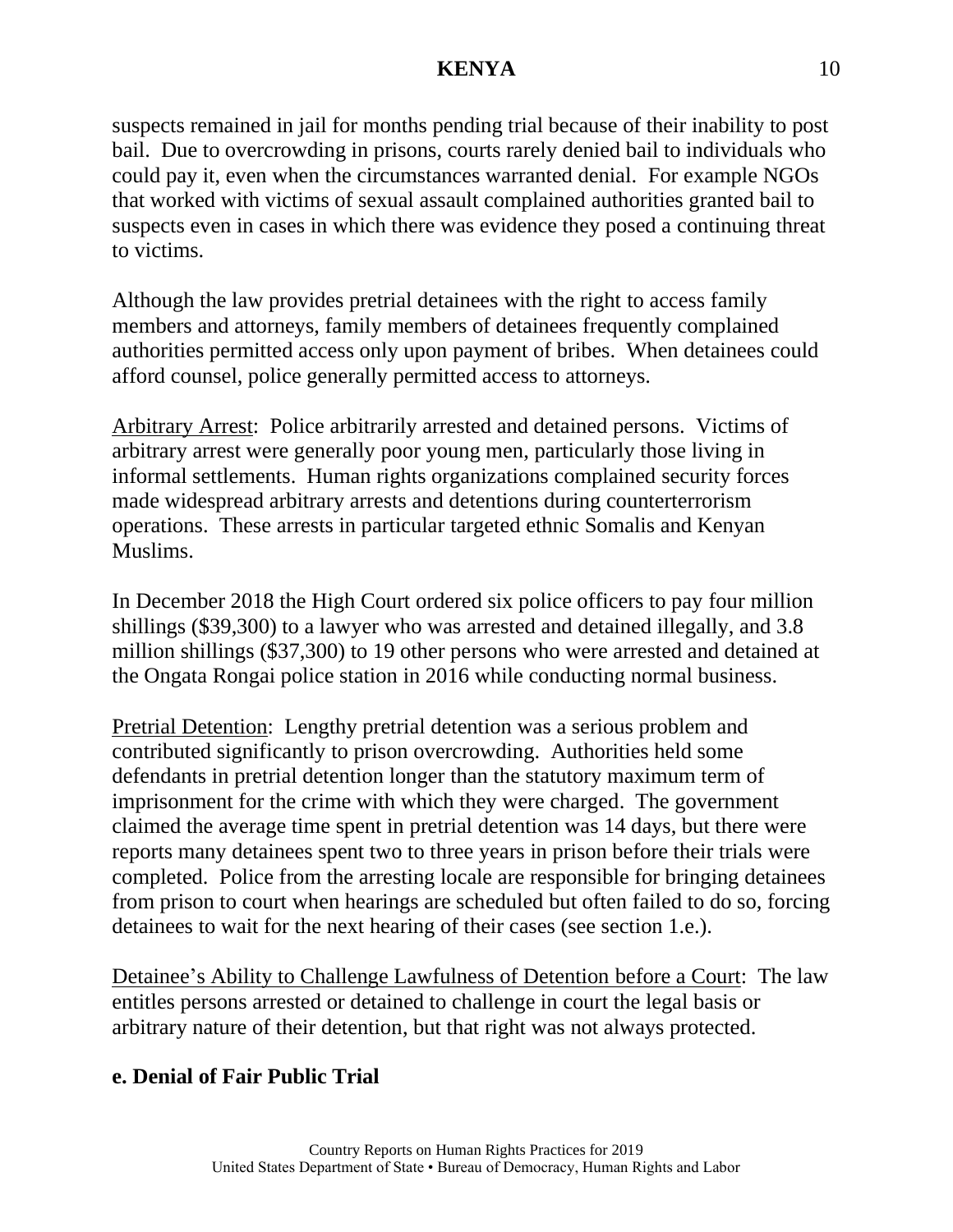The constitution provides for an independent judiciary, although the government did not always respect judicial impartiality. The government sometimes undermined the independence of the judiciary.

Reform of the judiciary continued. In August 2018 the director of public prosecution (DPP) directed anticorruption authorities to investigate the judiciary over allegations of misuse and loss of court funds. On August 28, 2018, authorities arrested the deputy chief justice for suspected corruption. She faced charges of abuse of office for personal gain and undermining public integrity in the judiciary. The High Court dismissed the case against her in May after ruling police failed to collect evidence properly. The DPP appealed the decision and filed a petition to remove her from office. Authorities generally respected court orders, and the outcomes of trials did not appear to be predetermined.

In September the DPP charged a magistrate with alleged involvement in the disappearance of narcotics exhibits worth 30 million shillings (\$295,000). The Kenya Magistrates and Judges Association filed a lawsuit, arguing the filing of charges violated judicial independence. The High Court dismissed the charges in December.

The Judicial Service Commission (JSC)--a constitutionally mandated oversight body intended to insulate the judiciary from political pressure--provides the president with a list of nominees for judicial appointment. The president selects one of the nominees for parliamentary approval. The president appoints the chief justice and appellate and High Court judges through this process. The commission publicly reviews judicial appointees.

In February the judiciary issued the *State of the Judiciary and the Administration of Justice Report for 2017-18*, which cited more than 60,000 cases pending in court between five and 10 years. The judiciary improved its case clearance rate during the year and substantially reduced case backlog by increasing the number of judges sitting daily on the bench. In August the JSC recommended the appointment of 30 judges, of whom 20 were to serve in the Environment and Land Courts and the other 10 in the Environment and Labor Relations Court. This recruitment would increase the number of judges assigned to the specialized courts from 45 to 75.

The constitution gives the judiciary authority to review appointments and decisions made by other branches of government. Parliament generally adhered to judicial decisions, with some exceptions.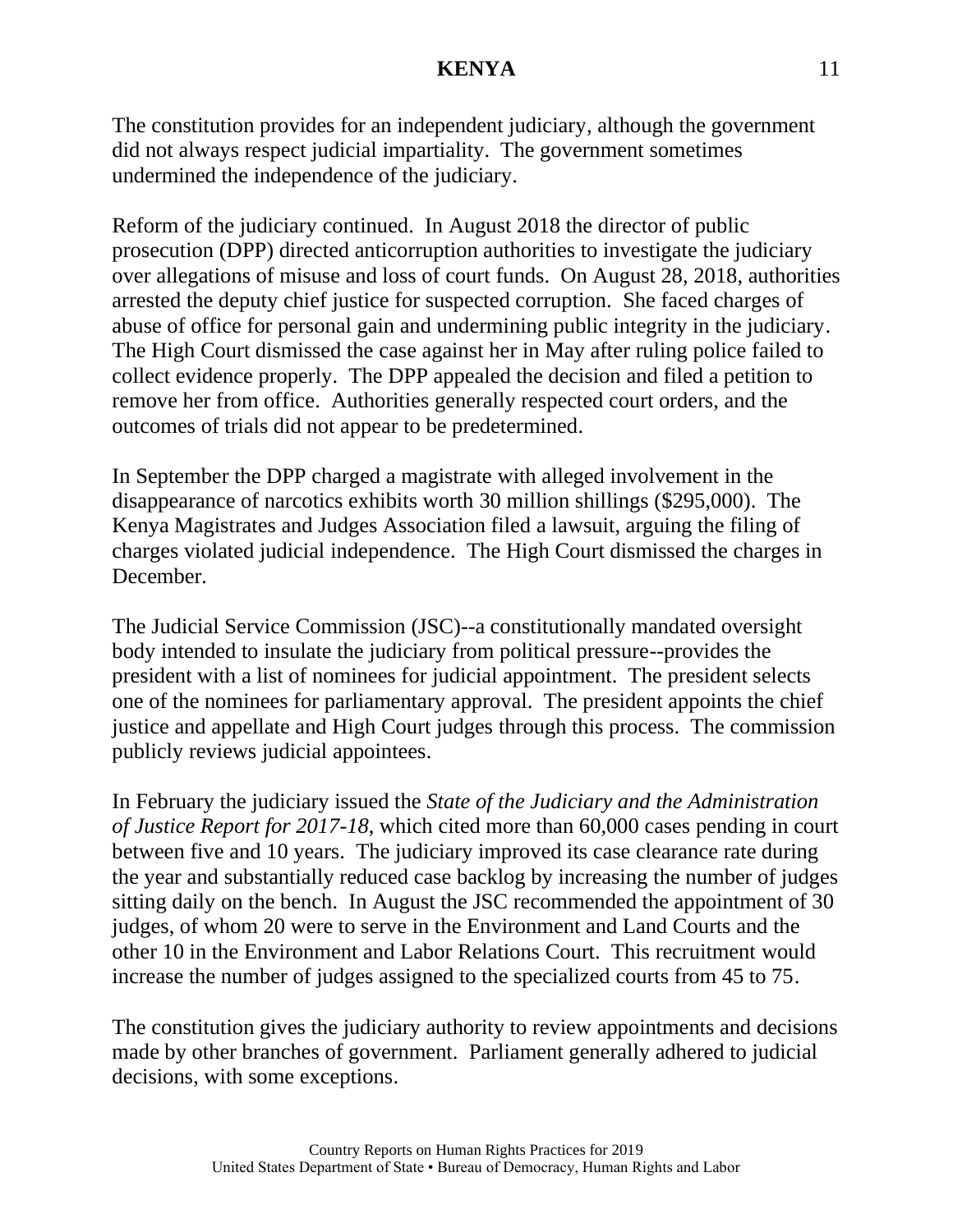The law provides for *qadi* courts that adjudicate Muslim law on marriage, divorce, and inheritance among Muslims. There are no other traditional courts. The national courts use the traditional law of an ethnic group as a guide in personal matters, as long as it does not conflict with statutory law.

# **Trial Procedures**

The law provides for the right to a fair public trial, although vulnerable individuals may give some testimony in closed session; the independent judiciary generally enforced this right. The law provides for a presumption of innocence, and defendants have the right to attend their trials, confront witnesses, and present witnesses and evidence in their defense. The law also provides defendants the right to receive prompt and detailed information on the charges against them, with free interpretation if necessary, including during trials; to be tried without undue delay; to have access to government-held evidence; to be represented by an attorney of their choice or to have one appointed at the state's expense if substantial injustice would otherwise result; and not to be compelled to testify or confess guilt, and if convicted, to appeal to or apply for review by a higher court. Authorities generally respected these rights, although they did not always promptly inform persons of the charges against them. In January 2018 Chief Justice David Maraga launched the National Committee on Criminal Justice Reforms to coordinate justice sector reform. As part of these reforms, the NCAJ continued efforts to disseminate *Active Case Management Guidelines* to court users committees and planned to hold at least nine regional workshops in 2019 and 2020.

The NCAJ and ODPP continued efforts to disseminate speedy case resolution techniques to reduce case backlog and ease prison congestion. The ODPP developed plea-bargaining and diversion guidelines and continued to educate stakeholders on the role of speedy resolution mechanisms in enhancing efficiency. In March the ODPP implemented the second phase of the All for Justice Remand Review Program in Lamu. The project's objective was to implement speedy case resolution mechanisms, including plea bargaining and diversion.

Trial delays sometimes resulted because witnesses failed to present themselves, judges cancelled trial dates without notice, witnesses were not protected, prosecutors did not have police files, or legal counsel failed to appear. Authorities generally respected a defendant's right to consult with an attorney in a timely manner. Defendants generally had adequate time to prepare a defense if they were capable of doing so. The government and courts generally respected these rights. There was no government-sponsored public defenders service, and courts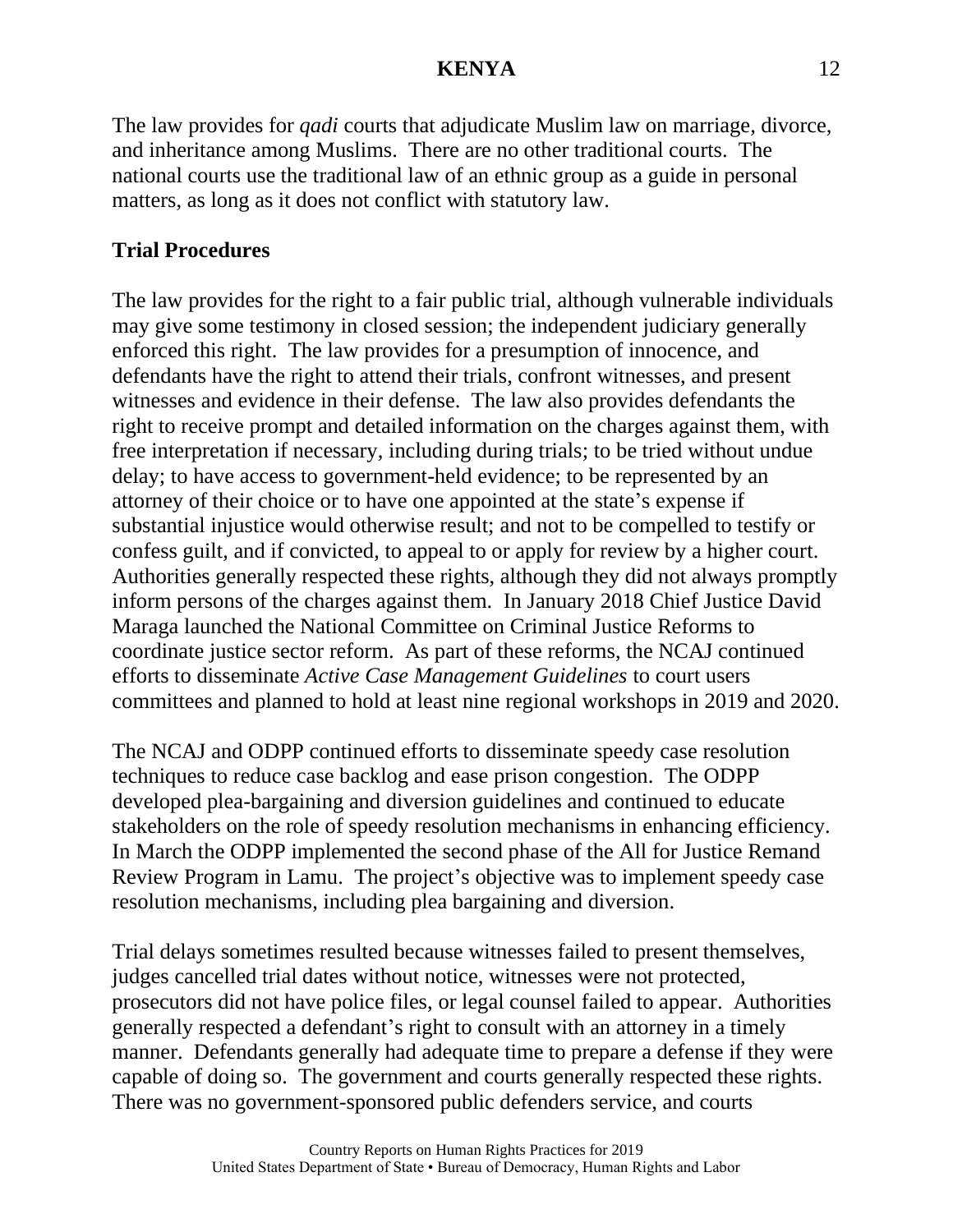continued to try the vast majority of defendants without representation because they could not afford legal counsel.

The National Legal Aid Service facilitates access to justice, with the ultimate goal of providing pro bono services for indigent defendants who cannot afford legal representation. Other pro bono legal aid was available only in major cities where some human rights organizations, notably the Federation of Women Lawyers, an international NGO, provided it.

The ODPP's *All for Justice Remand Review 2018 Report* established that only 5 percent of persons in pretrial detention could afford the services of a lawyer. To address this gap, Kenya Prisons Services collaborated with various paralegal organizations such as Kituo Cha Sheria, Legal Resources Foundation Trust, and Africa Prisons Project to establish justice centers within prisons to facilitate delivery of legal aid. Pretrial detainees also received instructions on how to selfrepresent in court. Government-established special committees, which included paralegals and prison officials, also served to increase prisoners' access to the judicial system. NGOs noted there was no single system providing "primary justice" to prisoners and detainees, who instead relied on a patchwork of services largely provided by NGOs.

Discovery laws are not clearly defined, handicapping defense lawyers. Implementation of a High Court ruling requiring provision of written statements to the defense before trial remained inconsistent. Defense lawyers often did not have access to government-held evidence before a trial. There were reports the government sometimes invoked the Official Secrets Act as a basis for withholding evidence.

Defendants may appeal a verdict to the High Court and ultimately to the Court of Appeal and, for some matters, to the Supreme Court.

The ODPP significantly increased the number of trained prosecutors during the year. According to the ODPP, as of June there were an estimated 717 state prosecutors, compared with 200 in 2013, as well as 402 support staff. The expansion of the prosecution service reduced delays in court proceedings. The ODPP suffered high staff turnover, largely due to the judiciary offering better pay. To fill the gap, the office increased recruiting efforts. In August the ODPP commenced the process to hire an additional 142 prosecutors by the end of the year. To address the high turnover, the Salary and Remuneration Commission approved a salary increase (approximately 40 percent) for prosecutors.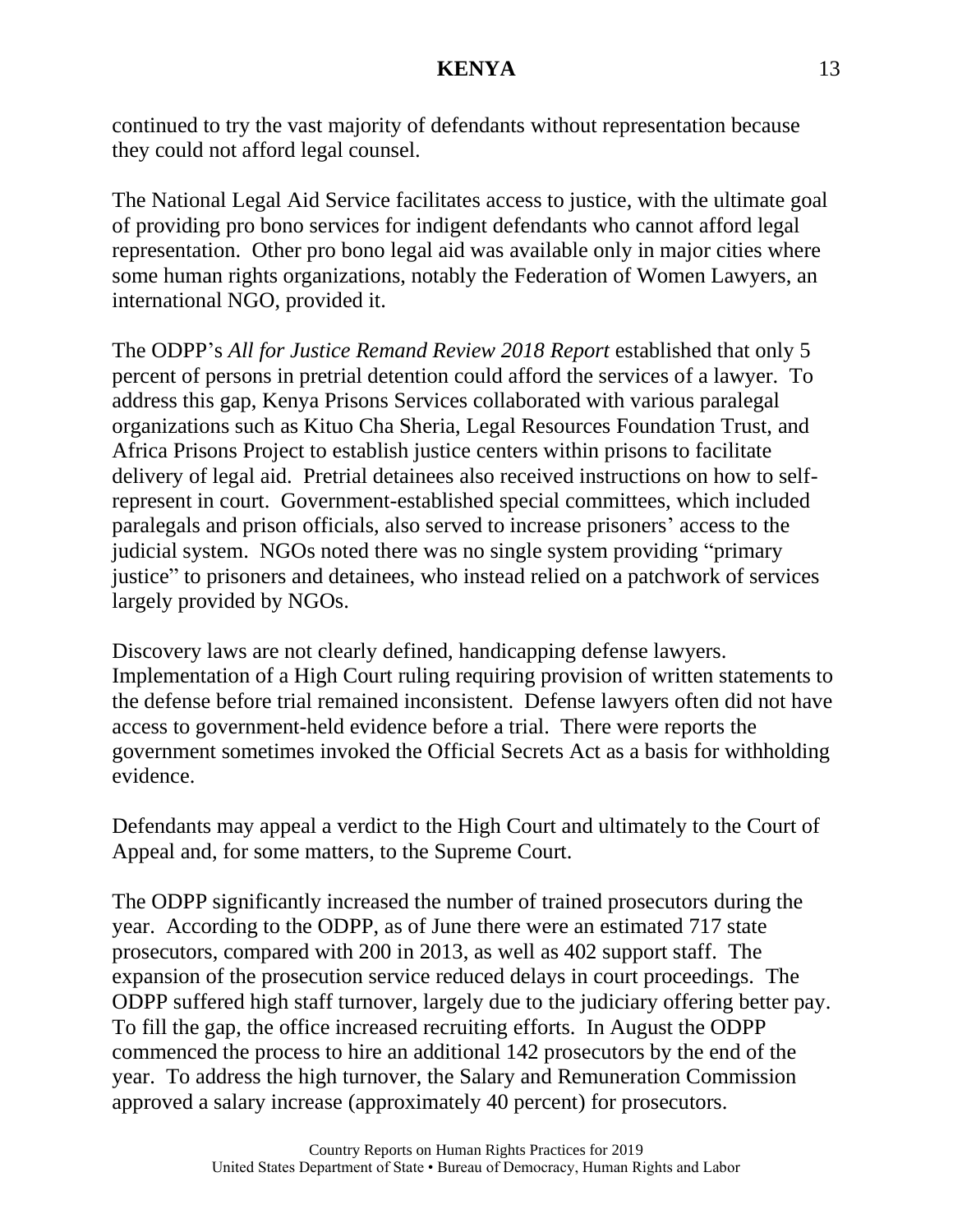# **Political Prisoners and Detainees**

There were no reports of political prisoners or detainees.

# **Civil Judicial Procedures and Remedies**

Individuals may use the civil court system to seek damages for violations of human rights and may appeal decisions to the Supreme Court as well as to the African Court of Justice and Human Rights.

According to human rights NGOs, bribes, extortion, and political considerations influenced the outcomes in some civil cases. Court fees for filing and hearing civil cases effectively barred many from access to the courts. NGOs reported the government has been slow to comply with court orders requiring compensation for victims of torture and other police abuses in some cases. Groups also reported victims relied on civil society organizations for rehabilitative services.

# **Property Restitution**

There is no established system for restitution or compensation for those declared to be squatters and ordered to vacate land. Both private and communal clashes were common because of land disputes. The government used forced eviction and demolition to regain what it claimed was illegally occupied public land.

In 2017 the African Union Court on Human and Peoples' Rights ruled in favor of the indigenous Ogiek community evicted in 2009 from the Mau Forest. The court ruled government actions had violated seven articles of the African Charter on Human and People's Rights, to which the country is a signatory. The ruling gave the government until November 2017 to address the violations and provide a report. The government task force established to implement the decision completed a progress report in October 2018 that has not been publicly released. In November the government extended the taskforce's mandate until January 24, 2020. The court-imposed remedies have not been implemented to date.

The government proceeded with two rounds of evictions in August 2018 and again between October and November this year to remove those settled "illegally" in Mau Forest and restore the natural environment for the forest. The government also publicly stated land titles had been irregularly and unlawfully issued and were not valid. A group of settlers filed a petition to stop the evictions, but the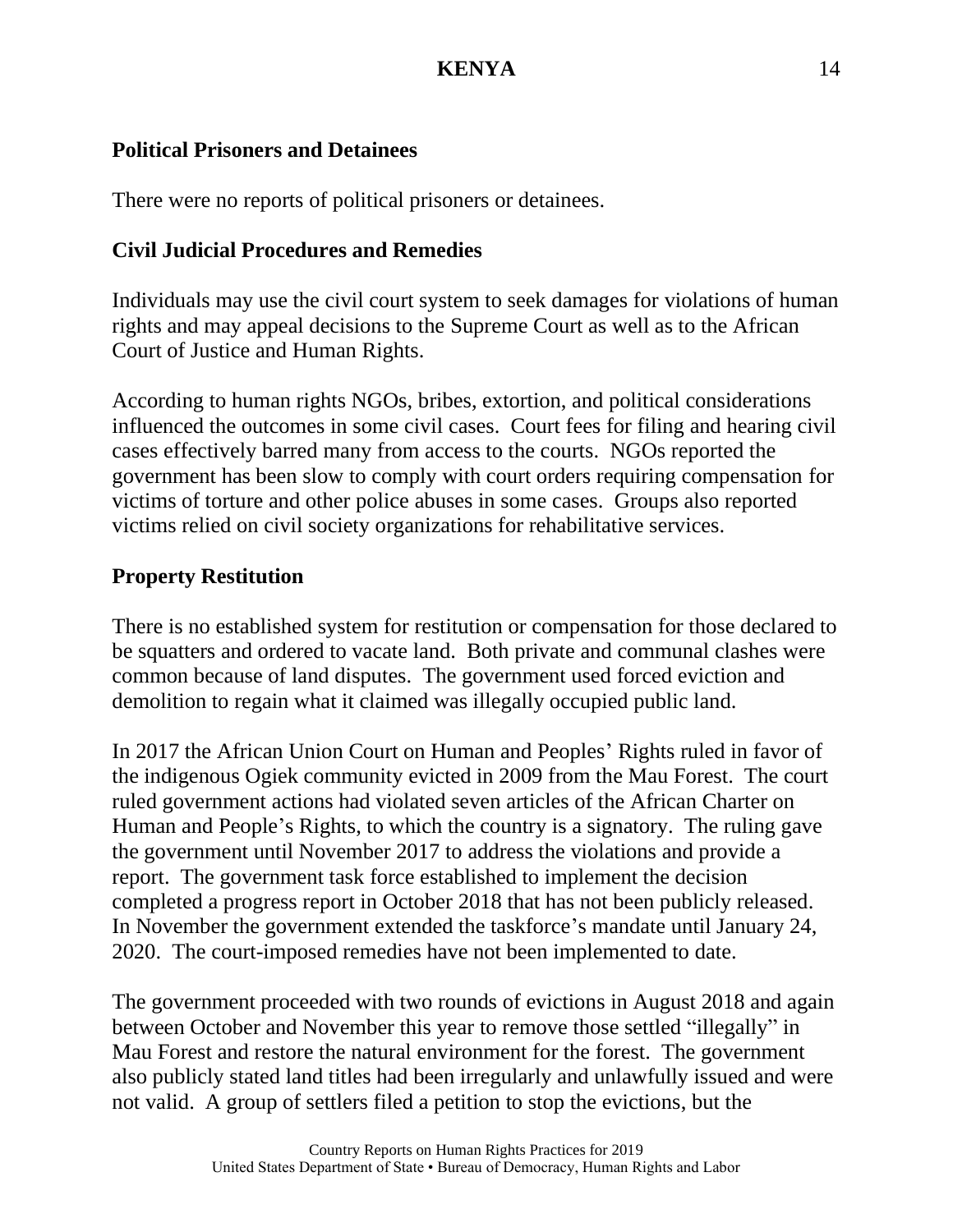Environment and Land Court in Narok dismissed the case, ruling the court did not have the appropriate jurisdiction.

In June members of an organization working to protect the land rights of the Ogiek people living in the Mau Forest received death threats. In October a Kenya Forest Service officer was shot with an arrow, allegedly by members of the local community. According to human rights activists, the evictions during the year occurred without injuries or deaths. The reported number of evictees ranges from 4,000 to 10,000 households. Human rights groups and some politicians called for the government to offer compensation or resettlement assistance.

In 2018 members of the Sengwer community protested against their 2017 eviction from Embobut Forest in Elgeyo Marakwet County and called on the government to recognize them as a tribe. The government reportedly has new plans to reclaim Embobut Forest as well as Marmanet Forest in Laikipia County. In October members of the Sengwer Community walked to Nairobi to deliver a petition to President Kenyatta to stop evictions from the forest.

## **f. Arbitrary or Unlawful Interference with Privacy, Family, Home, or Correspondence**

The constitution and law prohibit such actions, except "to promote public benefit," but authorities sometimes infringed on citizens' privacy rights. The law permits police to enter a home without a search warrant if the time required to obtain a warrant would prejudice an investigation. Although security officers generally obtained search warrants, they occasionally conducted searches without warrants in the course of large-scale security sweeps to apprehend suspected criminals or to seize property believed stolen. For example, in 2017, according to multiple press and NGO reports, police conducted house-to-house operations in Kisumu County in connection with protests in the wake of the August 2017 election. In one of the homes, police allegedly beat a husband, wife, and their six-month-old daughter (known as "Baby Pendo"). The KNCHR confirmed the infant died of her injuries in September 2017. In November 2017 IPOA completed its investigation into the infant's death and referred the case to the ODPP for potential prosecution. The ODPP declined to prosecute due to lack of evidence identifying the culpable officers. IPOA then referred the case to a magistrate for a public inquest. In February the magistrate found five senior police officers culpable in the death of the infant and forwarded the inquest results to the ODPP to press charges. She also ordered the DPP to investigate 31 other police officers who may have been involved in the infant's death.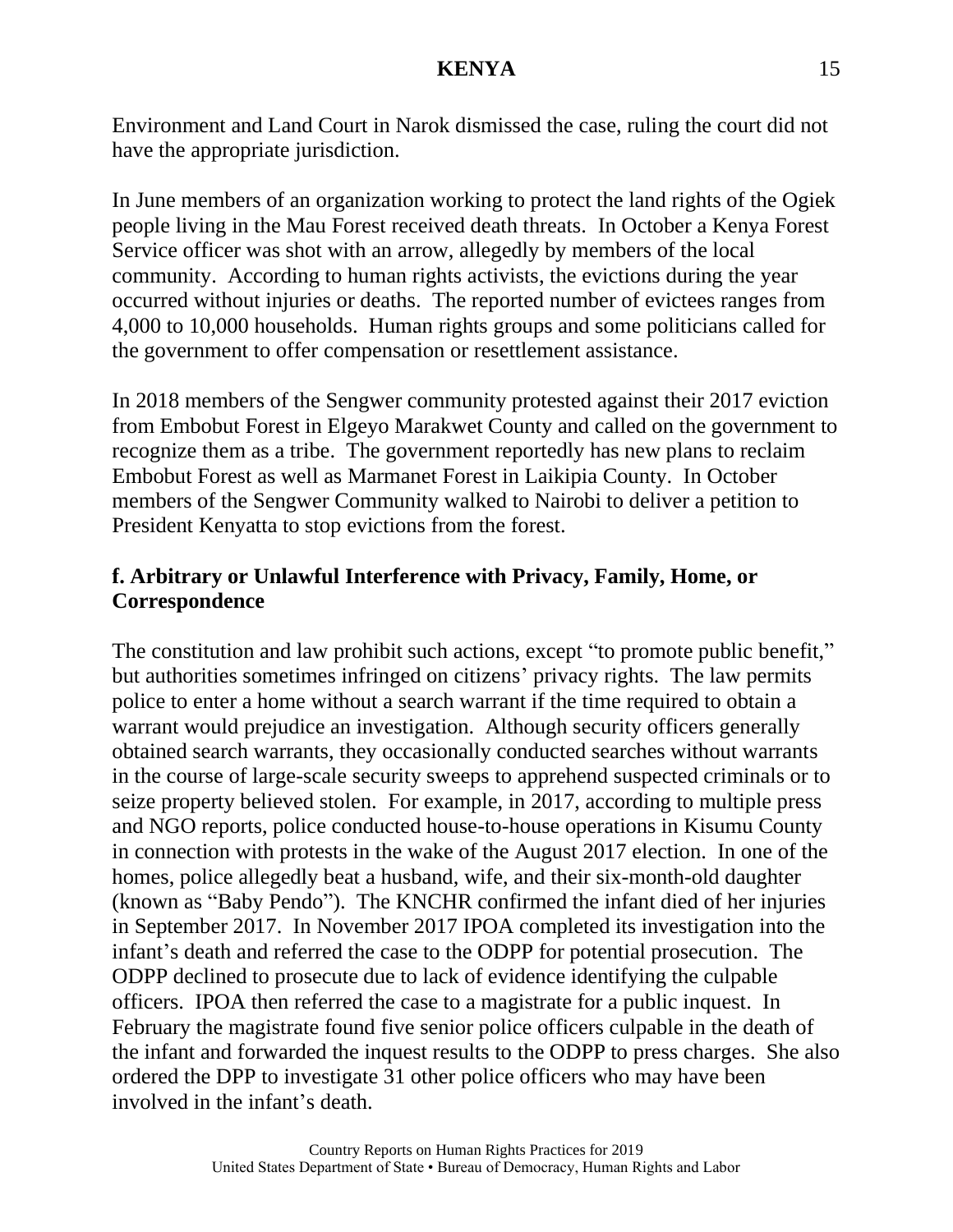Human rights organizations reported police officers raided homes in informal settlements in Nairobi and communities in the coast region in search of suspected terrorists and weapons. The organizations documented numerous cases in which plainclothes police officers searched residences without a warrant, and household goods were confiscated when residents were unable to provide receipts of purchase on demand.

The government launched a National Integrated Identity Management System during the year through the Statute Law (Miscellaneous Amendments) Act No. 18 of 2018. This act requires citizens to register their personal details, including biometrics and DNA, in order to receive a unique identifier required to access public services. Civil society organizations called on the government to safeguard the collection and sharing of this information. In November the government enacted a new data protection law outlining guidelines for data handling and sharing by the government and the private sector.

# **Section 2. Respect for Civil Liberties, Including:**

# **a. Freedom of Expression, Including for the Press**

The law provides for freedom of expression, including for the press, but the government sometimes restricted this right.

Freedom of Expression: In 2017 a branch of the High Court declared unconstitutional Section 132 of the penal code that criminalized "undermining the authority of a public officer," ruling the provision violated the fundamental right of freedom of expression. Other provisions of the constitution and the law prohibiting hate speech and incitement to violence remained in force. The Judicial Service Commission, however, reported many cases were withdrawn due to failure of witnesses to appear in court or to facilitate mediation. Cases that did proceed often failed to meet evidentiary requirements. Authorities arrested members of parliament (MPs) on incitement or hate speech charges. In June authorities arrested MP Charles Kanyi for incitement to violence after Kanyi allegedly threatened foreigners operating businesses in Nairobi. In September the Milimani chief magistrate acquitted four serving and former MPs of hate speech charges related to statements made in 2016.

Press and Media, Including Online Media: The government occasionally interpreted laws to restrict press freedom, and officials occasionally accused the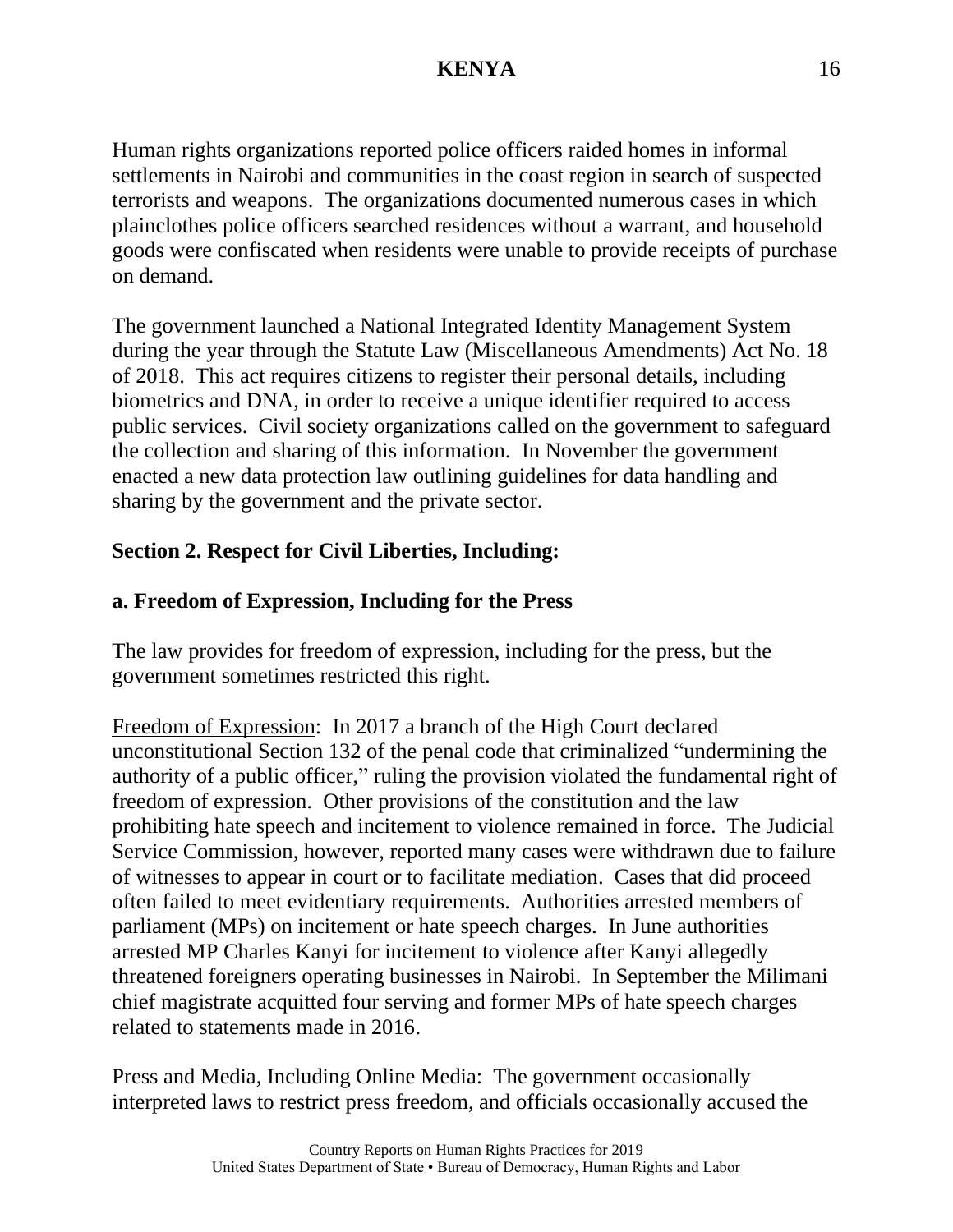international media of publishing stories and engaging in activities that could incite violence. Two laws give the government oversight of media by creating a complaints tribunal with expansive authority, including the power to revoke journalists' credentials and levy debilitating fines. The government was media's largest source of advertising revenue, and regularly used this as a lever to influence media owners. Most news media continued to cover a wide variety of political and social issues, and most newspapers published opinion pieces criticizing the government.

Sixteen other laws restrict media operations and place restrictions on freedom of the press. In 2016 the president signed into law the Access to Information Act, which media freedom advocates lauded as progress in government transparency. The government, however, has not issued regulations required to implement the act fully, and civil society organizations reported government departments failed in some instances to disclose information.

Violence and Harassment: Journalists alleged security forces or supporters of politicians at the national and county levels sometimes harassed and physically intimidated them. The government at times failed to investigate allegations of harassment, threats, and physical attacks on members of the media.

In February, Kenya Forest Service rangers assaulted four journalists while they were covering a ceremony in Naro Moru Forest Station. The cabinet secretary for the environment ordered the suspension of five officers involved in the assault.

In June, two Kenya Television Network (KTN) journalists were attacked and seriously injured by students and faculty of St. Stephen's Girls Secondary School in Machakos County. The school's principal was charged with assault and inciting the students to attack the journalists. The principal allegedly opposed the journalists investigating a case of a missing student.

Censorship or Content Restrictions: The mainstream media were generally independent, but there were reports by journalists government officials pressured them to avoid certain topics and stories and intimidated them if officials judged they had already published or broadcast stories too critical of the government. There were also reports journalists avoided covering issues or writing stories they believed their editors would reject due to direct or indirect government pressure.

Journalists practiced self-censorship to avoid conflict with the government on sensitive subjects, such as the first family or assets owned by the Kenyatta family.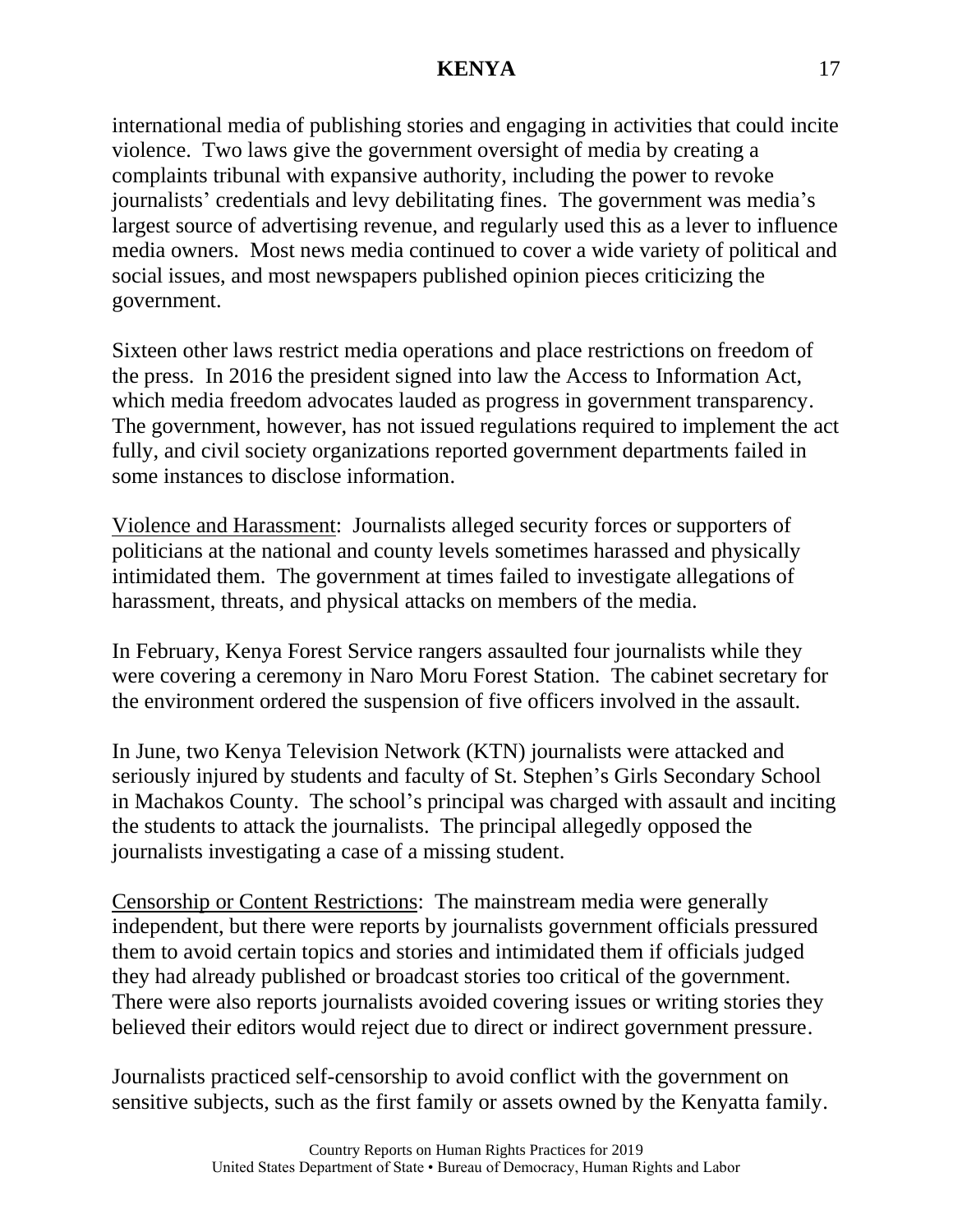Libel/Slander Laws: In 2017 a branch of the High Court declared unconstitutional a portion of the law that defined the offense of criminal defamation. Libel and slander remain civil offenses.

National Security: The government cited national or public security as grounds to suppress views it considered politically embarrassing.

Police arrested and detained for 14 days prominent social media blogger Robert Alai in June for posting pictures of police officers who were killed in a terror attack. Despite taking down the pictures as requested by police, he was arraigned in court and charged with two counts of treachery and disclosure of information in relation to terrorist activities. He was released on bail.

# **Internet Freedom**

The government did not restrict or disrupt access to the internet or censor online content, and there were no credible reports the government monitored private online communications without appropriate legal authority. Authorities, however, monitored websites for violations of hate speech laws. According to the Freedom on the Net report, a number of citizens have been arrested for alleged hate speech or criticizing the government. In May 2018 President Kenyatta signed into law the Computer Misuse and Cybercrime Act, which was to come into force on May 30. Later in May 2018 the High Court suspended enforcement of 26 sections of the new law pending further hearings. The court based the suspension on complaints that the law was overly vague and subject to misuse, that it criminalized defamation, and that it failed to include intent requirements in key provisions and exceptions for public use and whistleblowers. The hearings remained pending as of the year's end.

By law mobile telephone service providers may block mass messages they judge would incite violence. The National Cohesion and Integration Commission tracked bloggers and social media users accused of spreading hate speech. Leading up to the 2017 election season, online hate speech, disinformation, and surveillance were reported, and the Communications Authority of Kenya issued regulations that could limit disinformation online.

Privacy International reported the National Intelligence Service has direct access to the country's telecommunications networks that allows for the interception of communications data. Furthermore, Privacy International reported the NPS also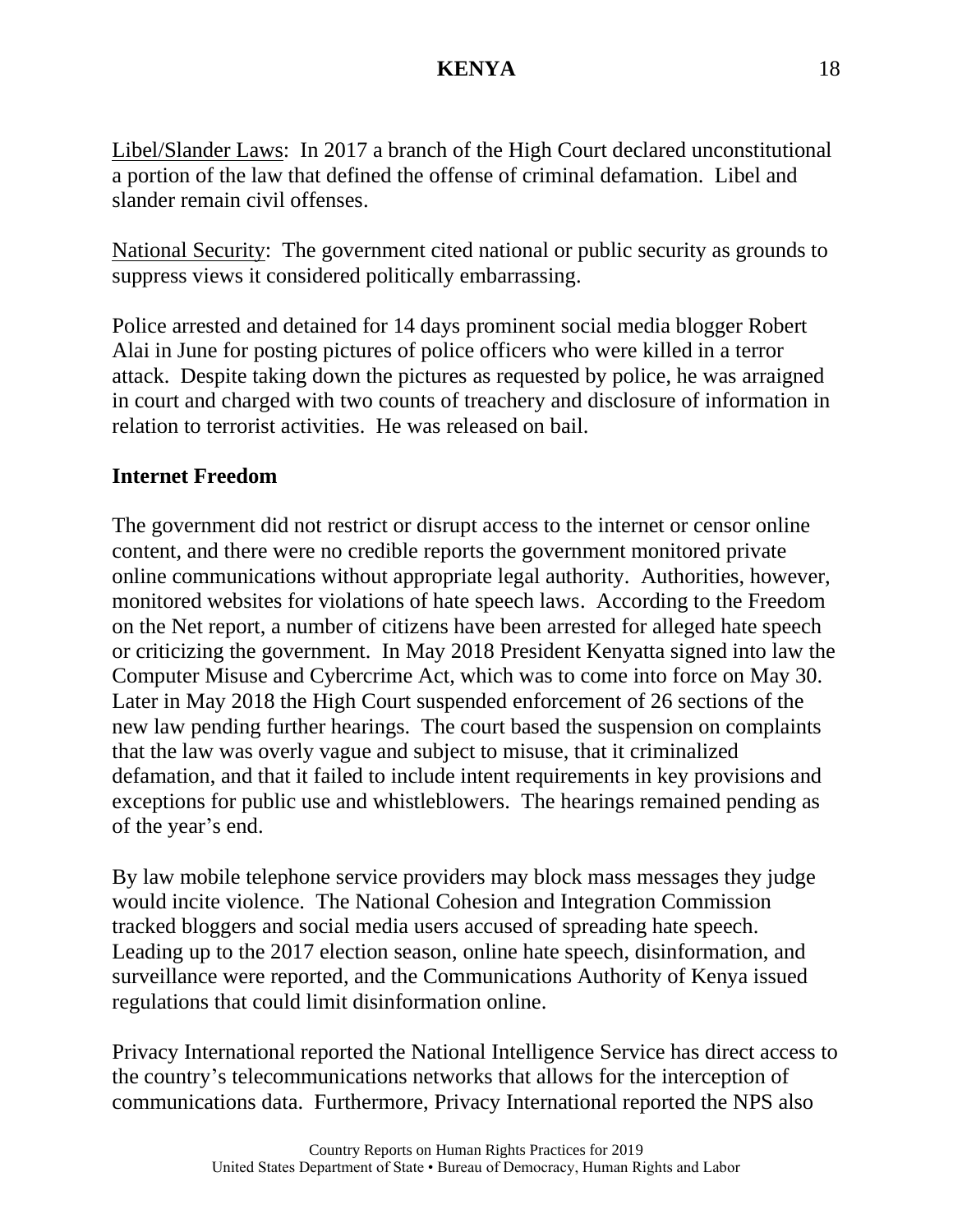has surveillance powers, established in the National Police Service Act and the National Police Service Commission Act of 2011. Freedom House additionally reported authorities have used various types of surveillance technologies to monitor citizens. During the year the Citizen Lab published findings on the presence of Israeli-based NSO Group mobile phone spyware on two local internet service providers, Safaricom and SimbaNet.

# **Academic Freedom and Cultural Events**

There were no government restrictions on academic freedom or cultural events. A 2016 law provides for communities to receive compensation or royalties for the use of their cultural heritage.

## **b. Freedoms of Peaceful Assembly and Association**

#### **Freedom of Peaceful Assembly**

Although the constitution and law provide for freedom of assembly, the government sometimes restricted this right. Police routinely denied requests for meetings filed by human rights activists, and authorities dispersed persons attending meetings that had not been prohibited beforehand. Organizers must notify local police in advance of public meetings, which may proceed unless police notify organizers otherwise. By law authorities may prohibit gatherings only if there is another previously scheduled meeting at the same time and venue or if there is a perceived specific security threat.

Police used excessive force at times to disperse demonstrators. The local press reported on multiple occasions that police used tear gas to disperse demonstrators or crowds of various types. On April 30, police used tear gas to disperse protesters who had gathered at Uhuru Park in Nairobi to protest widespread corruption. The security officer in charge of Nairobi central police station cautioned protesters that "there will be no marching outside Uhuru Park."

On June 19, two human rights activists were arrested while taking part in a peaceful demonstration to express solidarity with the people of Sudan. Police using tear gas also dispersed hundreds of peaceful demonstrators. The arrests occurred despite the fact the activists had notified the central police station of their intention to protest and requested security. Two months earlier, activist Beatrice Waithera was arrested while participating in an anticorruption protest in Nairobi.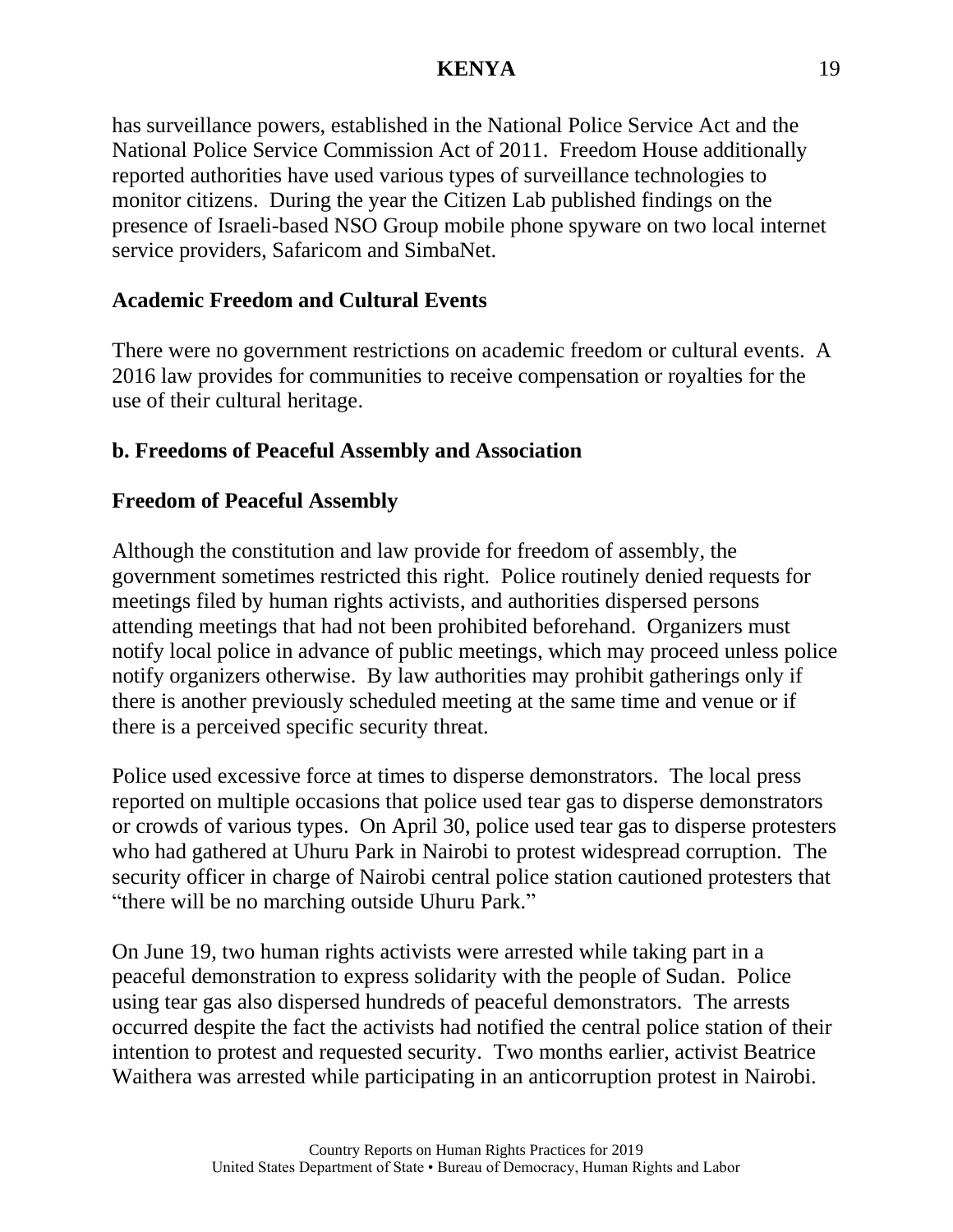In November videos posted on social media showed police officers kicking and assaulting a student protesting at Jomo Kenyatta University of Agriculture and Technology. The cabinet secretary for the ministry of interior immediately condemned the incident. Four officers were suspended pending the outcomes of the investigations by IPOA and the IAU.

On July 9, local police dispersed a demonstration outside the South Sudan Embassy in Nairobi, even though organizers stated they had provided proper notification. Authorities charged three demonstrators with unlawful assembly, and they were released on bail. They reported to Amnesty International police beat them while in custody.

In March the government tabled a draft amendment to the Public Order Act (2014) that would impose criminal and civil liability on anyone who, while participating in an assembly, causes grievous harm or damage to property or loss of earnings. Civil society groups criticized the draft bill for imposing undue restrictions on the right to peaceful assembly.

# **Freedom of Association**

The constitution and law provide for freedom of association, and the government generally respected this right, but there were reports authorities arbitrarily denied this right in some cases. A 2018 statement by the UN Office of the High Commissioner for Human Rights noted reprisals faced by numerous human rights defenders and communities that raised human rights concerns. Reprisals reportedly took the form of intimidation, termination of employment, beatings, and arrests and threats of malicious prosecution. There were reports of restrictions on workers' freedom of association, including in the agribusiness and public sectors. Trade unionists reported workers dismissed for joining trade unions or for demanding respect for their labor rights.

In December 2018 a report by the Defenders Coalition stated a majority of human rights activists who participated in a survey reported experiencing security breaches, including unlawful access of their social media and email accounts as well as telephone tapping.

The law requires every public association be either registered or exempted from registration by the Registrar of Societies. The law requires NGOs dedicated to advocacy, public benefit, or the promotion of charity or research register with the NGO Coordination Board. It also requires organizations employing foreign staff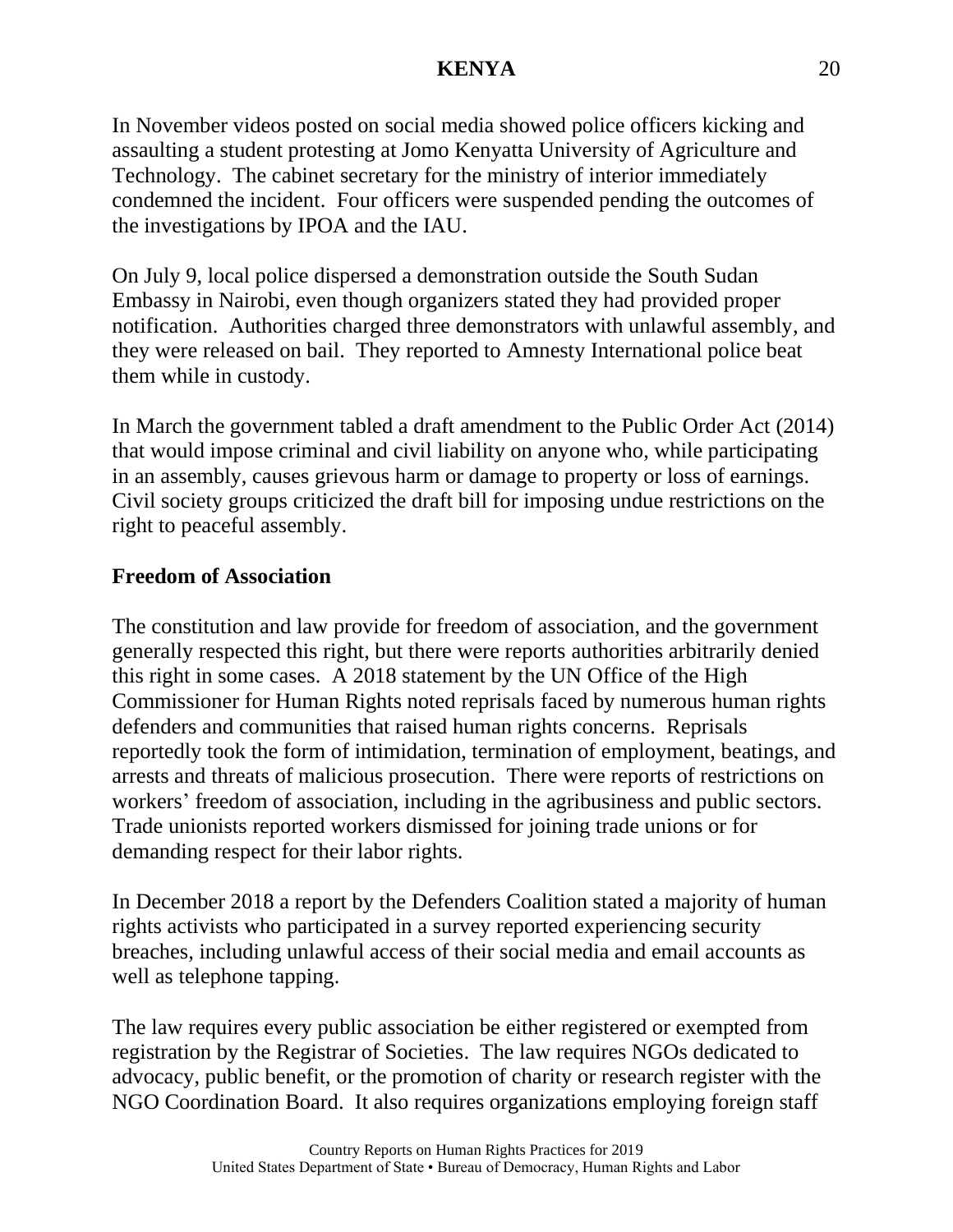to seek authorization from the NGO Coordination Board before applying for a work permit.

Despite two court rulings ordering the government to operationalize the 2013 Public Benefits Organization Act, an important step in providing a transparent legal framework for NGO activities, the act had not been implemented by year's end.

In July parliament passed an amendment to the Prevention of Terrorism Act that empowered the National Counter Terrorism Center (NCTC) to become an "approving and reporting institution for all civil society organizations and international NGOs engaged in preventing and countering violent extremism and radicalization through countermessaging or public outreach, and disengagement and reintegration of radicalized individuals." Civil society leaders expressed concerns the broad language of the amendment may allow government authorities to exert undue oversight and control over the activities of NGOs. As of year's end, the NCTC had not issued guidance to clarify implementation of the law. In November a consortium of civil society leaders filed a court case against the amendment, which continued to proceed through legal channels.

# **c. Freedom of Religion**

See the Department of State's *International Religious Freedom Report* at [https://www.state.gov/religiousfreedomreport/.](https://www.state.gov/religiousfreedomreport/)

# **d. Freedom of Movement**

The law provides for freedom of internal movement, foreign travel, emigration, and repatriation for citizens, and the government respected those rights, but it placed restrictions on movement for refugees.

In-country Movement: Refugees and asylum seekers require registration with the National Registration Bureau, and the law reiterates strict implementation of the encampment policy. The Interior Ministry's Refugee Affairs Secretariat (RAS), responsible for refugee management in the country, continued to enforce the encampment policy requiring all refugees and asylum-seekers to reside in the designated refugee camps, despite a Court of Appeal decision to the contrary. RAS issues new arrival asylum seekers with registration documents and movement passes requiring them to report to the camps. Refugees needing to move outside the designated areas (Kakuma camp, Kalobeyei settlement, and the Dadaab refugee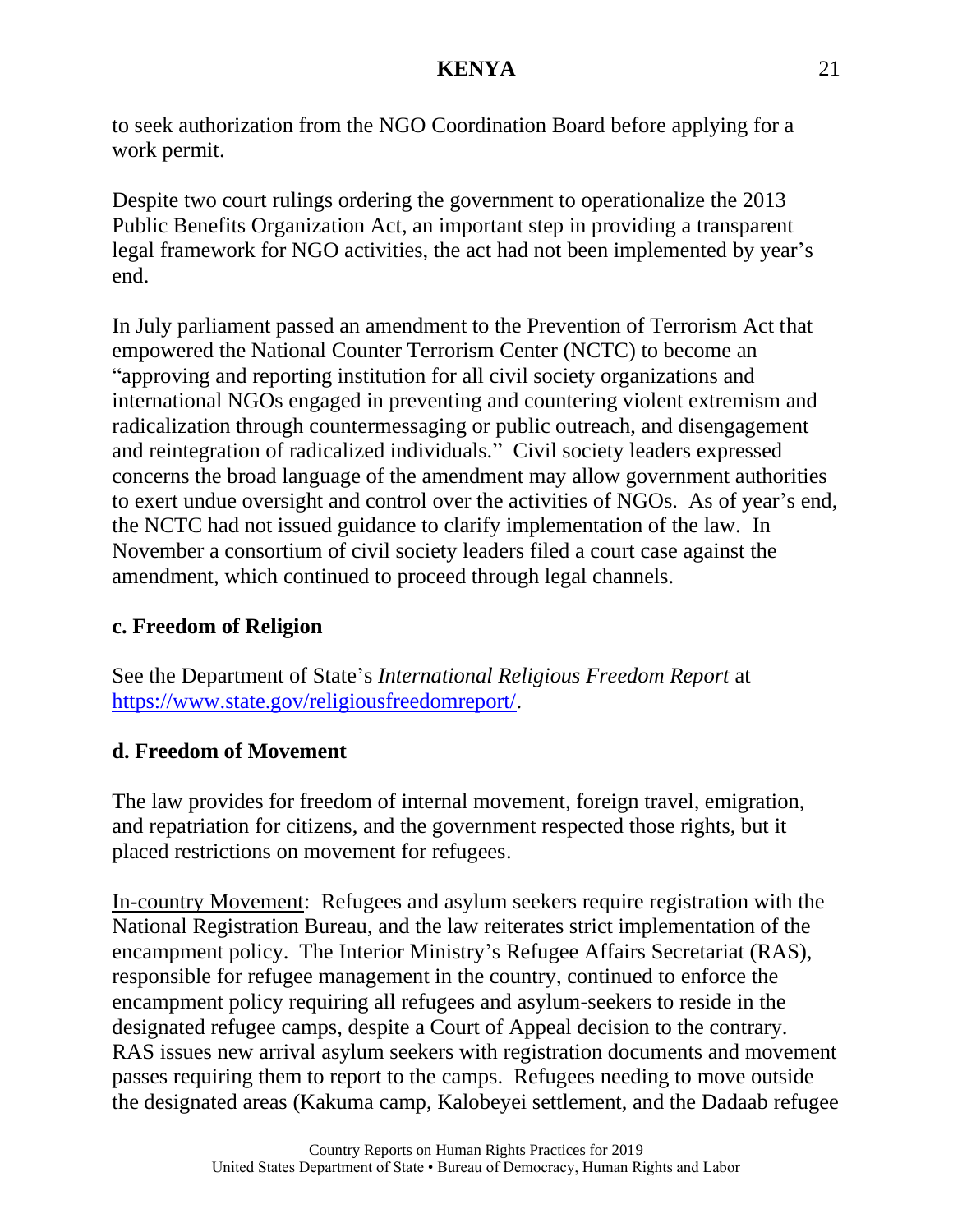camp complex) must obtain a temporary movement pass issued by the RAS. Stringent vetting requirements and long processing times have delayed the issuance of temporary movement passes in the camps.

The law allows exemption categories for specific groups to live outside designated camp areas, including in protection and medical cases. The government granted limited travel permission to refugees to receive specialized medical care outside the camps, and to refugees enrolled in public schools. It made exceptions to the encampment policy for extremely vulnerable groups in need of protection. The government continued to provide in-country movement and exit permits for refugee interviews and departures for third-country resettlement.

Although there were no restrictions on movements of internally displaced persons (IDPs), stateless persons in the country faced significant restrictions on their movement (see section 1.g.).

# **e. Internally Displaced Persons**

The National Consultative Coordination Committee on IDPs (the committee) operates under the Ministry of Interior and Coordination of National Government. Most of the committee's operations, including compensating victims, ceased at the end of 2017 when the terms of committee members lapsed. A new committee has not been reconstituted. As a result a key mechanism for implementing the 2012 IDP Act ceased to function. The NGO Internal Displacement Monitoring Centre estimated there were 162,000 IDPs in the country at the end of 2018.

Violence in Mandera County in 2014 between the communities of Mandera North District and Banisa District, and on the border between Mandera and Wajir counties, resulted in the displacement of an estimated 32,000 households. These communities remained displaced at year's end.

State and private actors also conducted displacements, usually during the construction of dams, railways, and roads. There is no mechanism to provide compensation or other remedies to victims of these displacements. In addition some residents remained displaced during the year due to land tenure disputes, particularly in or around natural reserves (see section 1.e., Property Restitution).

Water and pasture scarcity exacerbated communal conflict and left an unknown number of citizens internally displaced, especially in arid and semiarid areas. IDPs generally congregated in informal settlements and transit camps. Living conditions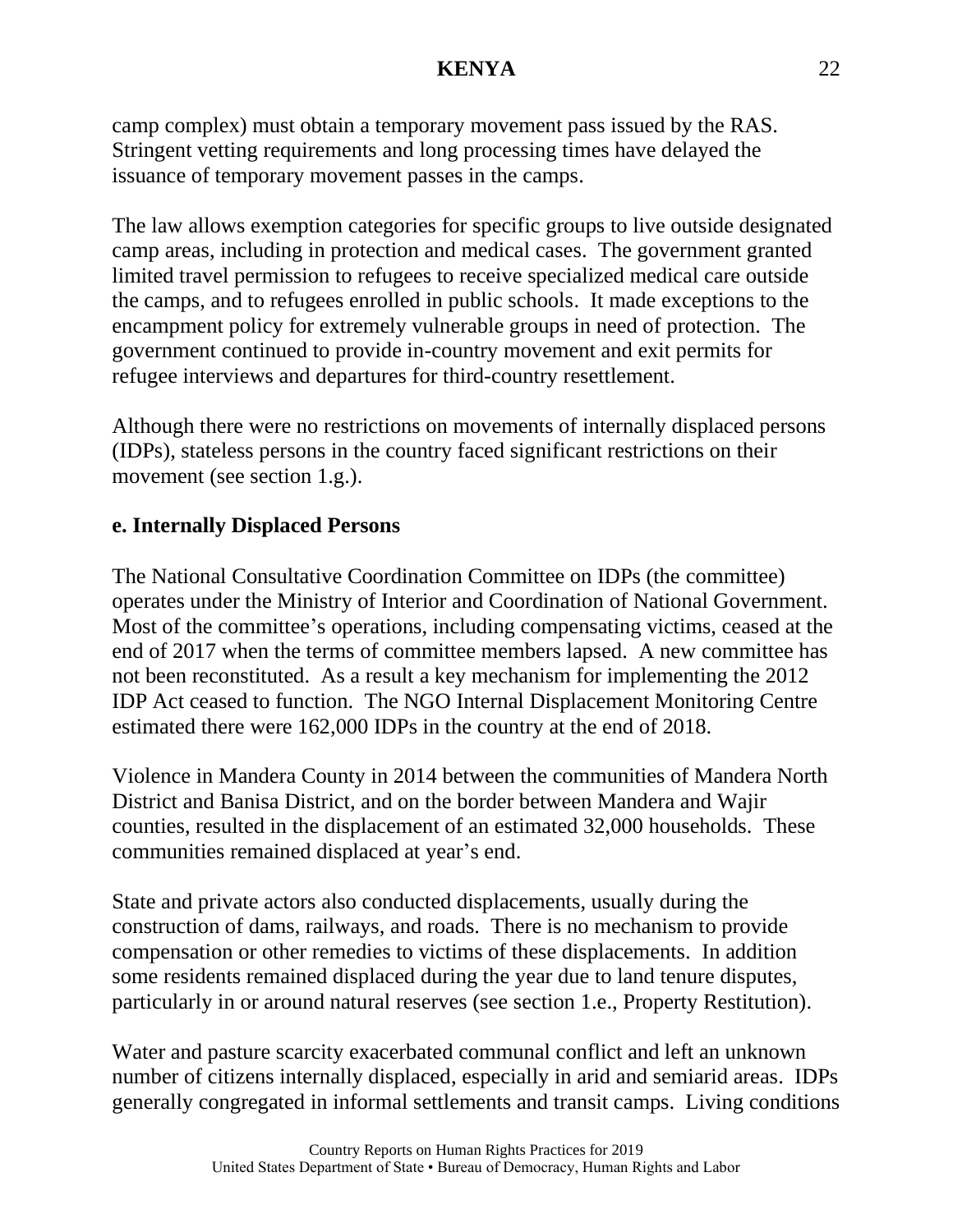in such settlements and camps remained poor, with rudimentary housing and little public infrastructure or services. Grievances and violence between IDPs and host communities were generally resource based and occurred when IDPs attempted to graze livestock. In the north IDP settlements primarily consisted of displaced ethnic Somalis and were targets of clan violence or involved in clashes over resources.

# **f. Protection of Refugees**

The government generally cooperated with the Office of the UN High Commissioner for Refugees (UNHCR) and other humanitarian organizations in providing protection and assistance to IDPs, refugees, asylum seekers, and other persons of concern. In 2017 the country pledged to apply the UNHCR Comprehensive Refugee Response Framework to enhance refugee self-reliance, increase access to solutions, and improve conditions in countries of origin for safe and voluntary returns. Implementation, however, has been lacking.

In 2017 the High Court blocked the government's plan to close the Dadaab refugee camp complex, ruling the plan violated the principle of nonrefoulement and refugees' constitutional rights to fair administrative action. While the court's 2017 decision eased pressure on Somalis who feared the camp would close by the government-imposed deadline, during the year the government expressed a renewed interest in closing Dadaab, requesting UNHCR to relocate all refugees from Dadaab. The camp closure discussion created uncertainty for the more than 200,000 refugees residing there.

Abuse of Migrants, Refugees, and Stateless Persons: Police abuse, including detention of asylum seekers and refugees, continued, often due to a lack of awareness and understanding of the rights afforded to refugee registration card holders. Most detainees were released after a court appearance or intervention by organizations such as the Refugee Consortium of Kenya.

During the year the security situation in Dadaab improved but remained precarious. There were no attacks on humanitarian workers and no detonations of improvised explosive devices within 15 miles of the refugee complex during the year. The security partnership between UNHCR and local police remained strong and led to improvements in camp security through community policing and neighborhood watch initiatives.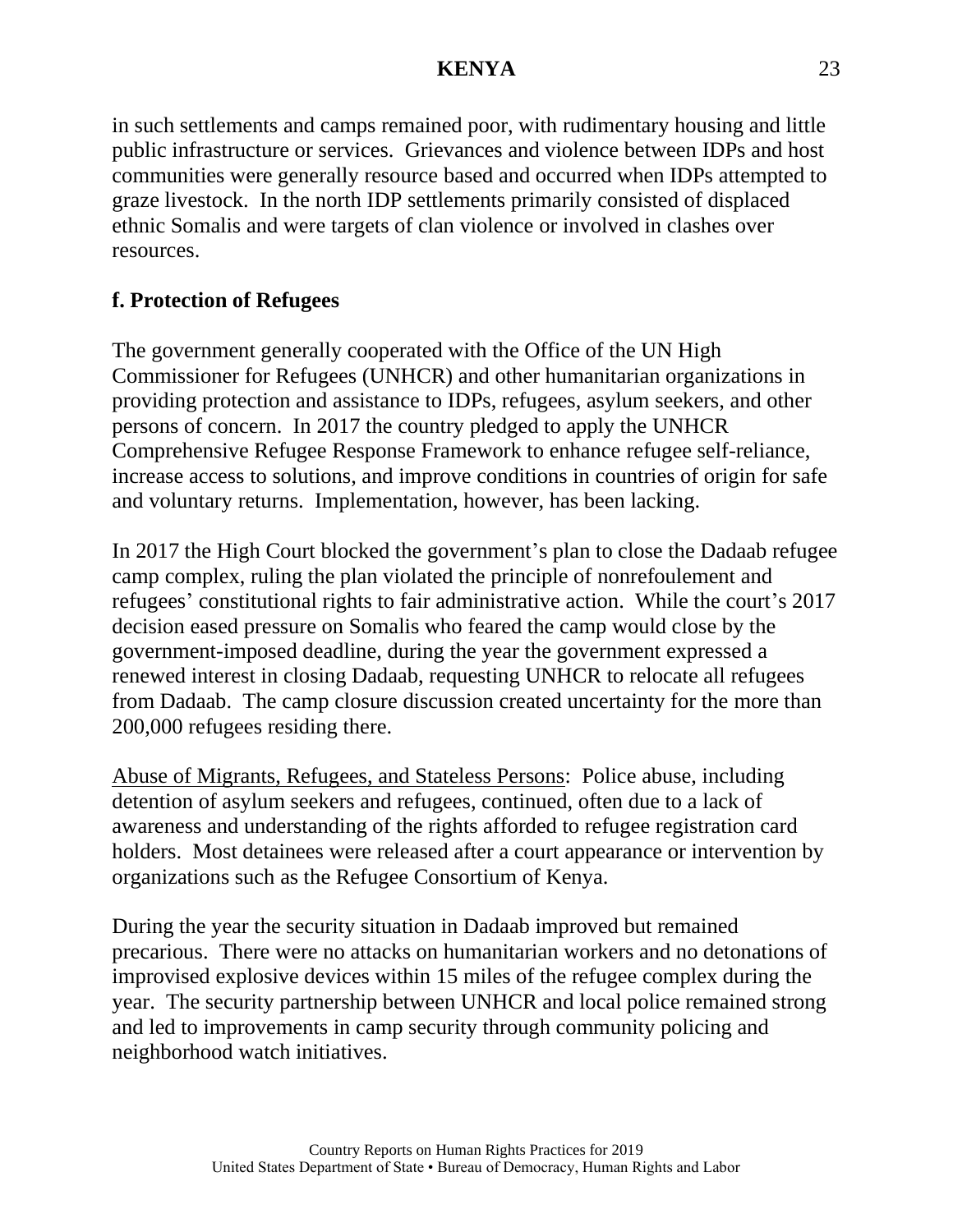Sexual and gender-based violence against refugees and asylum seekers remained a problem, particularly for vulnerable populations including women, children, and lesbian, gay, bisexual, transgender, and intersex (LGBTI) refugees and asylum seekers. Reported incidents included domestic violence, rape, sexual assault, physical assault, psychological abuse, female genital mutilation mutilation/cutting (FGM/C), and early and forced marriage, particularly of Sudanese, South Sudanese, and Somali girls. Although there was increased community engagement to reduce sexual and gender-based violence and strengthened partnerships, including with the local authorities, sexual and gender-based violence continued to affect women and girls due to their low social and economic status in the community. Most urban refugees reside in slum areas where insecurity and sexual and gender-based violence is rampant. Female-headed households and young girls separated from families due to conflict are most at risk due to lack of male protection within their families. Girls and boys out of school are at risk of abuse, survival sex, and early marriage. Despite strong awareness programs in the camps, underreporting persisted due to community preference for *maslaha*, a traditional form of jurisprudence prevalent in the region, as an alternative dispute resolution mechanism; shortages of female law enforcement officers; limited knowledge of sexual and gender-based violence; and the medical forensic requirements for trying alleged rape cases.

Refugees have equal access to justice and the courts under the law. They were often unable, however, to obtain legal services because of the prohibitive cost and their lack of information on their rights and obligations. UNHCR continued to provide legal assistance and representation to refugees to increase their access to justice. The law specifically provides that refugees are eligible to receive legal aid services. The law, however, has not been fully operationalized.

Refugees generally dealt with criminality in accordance with their own customary law and traditional practices rather than through the country's justice system. Other security problems in refugee camps included petty theft, banditry, ethnic violence, and the harassment of Muslim converts to Christianity, according to UNHCR.

Exploitation of refugees with false promises of assistance in the resettlement process or in securing movement passes remained a concern.

Refoulement: There were no confirmed cases of refoulement.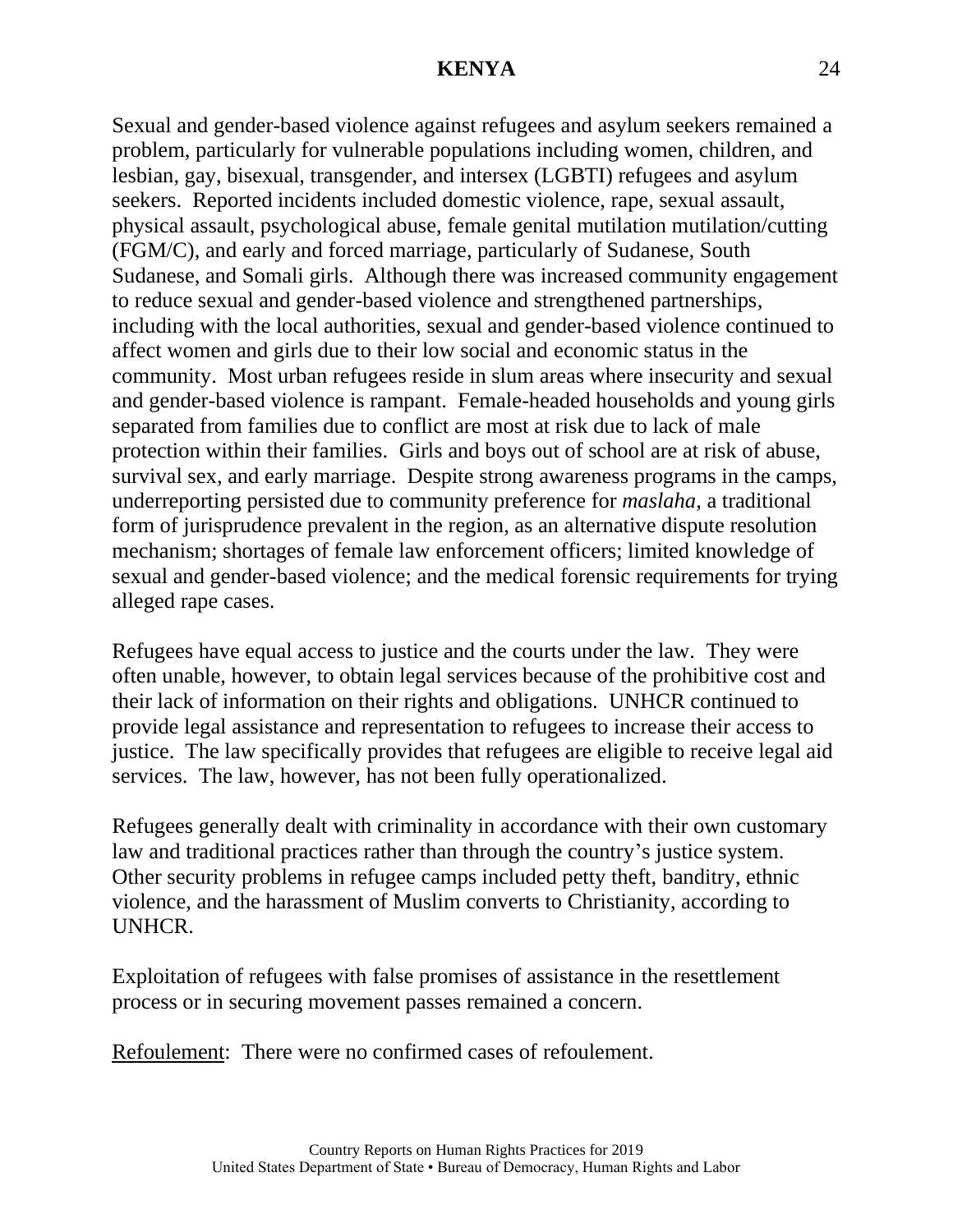During the year UNHCR assisted more than 2,500 persons to return voluntarily to their places of origin, of whom 1,889 returned to Somalia and 737 returned to Burundi. Insecurity and unfavorable conditions in countries of origin such as South Sudan, Yemen, and Somalia hindered returns.

Access to Asylum: The law provides for the granting of asylum or refugee status, and the government has a system for providing protection to camp-based refugees. While the government generally coordinated with UNHCR to provide assistance and protection to refugees in the Dadaab and Kakuma refugee camps, cooperation was limited in urban areas. The government had yet to register more than 15,000 refugees and asylum seekers estimated to reside in Dadaab, the majority of whom were Somali. Pressure from UNHCR and the international community resulted in the government's registration of a number of extremely vulnerable individuals. South Sudanese refugees maintain prima facie refugee status.

According to UNHCR, as of November the country hosted 488,867 registered refugees and asylum seekers, including 217,139 in the Dadaab refugee camp complex, 193,429 in Kakuma camp, and 78,299 in urban areas. Most refugees and asylum seekers were from Somalia (260,683) with others coming from South Sudan (119,110), the Democratic Republic of the Congo (DRC) (43,186), Ethiopia (27,989), Burundi (14,674), and other countries (16,810). Most refugees arriving in Kakuma were from South Sudan, and the refugee population in Dadaab was primarily Somali. New arrivals also included individuals from Burundi, the DRC, Ethiopia, and Uganda. An agreement on voluntary repatriation between the country, Somalia, and UNHCR expired in November 2018, although it was still de facto in place. Since 2014 a total of 84,714 Somali refugees have voluntarily repatriated under the agreement.

The RAS, responsible for refugee management in the country, maintained a cooperative working relationship with UNHCR, which continued to provide technical support and capacity building to the RAS.

Freedom of Movement: Refugees' freedom of movement was significantly restricted due to the country's strict encampment policies (see section 2.d.).

Employment: Refugees are generally not permitted to work in the country.

Access to Basic Services: Despite the encampment policy, many refugees resided in urban areas, even though they lacked documentation authorizing them to do so. This affected their access to basic government services, including the National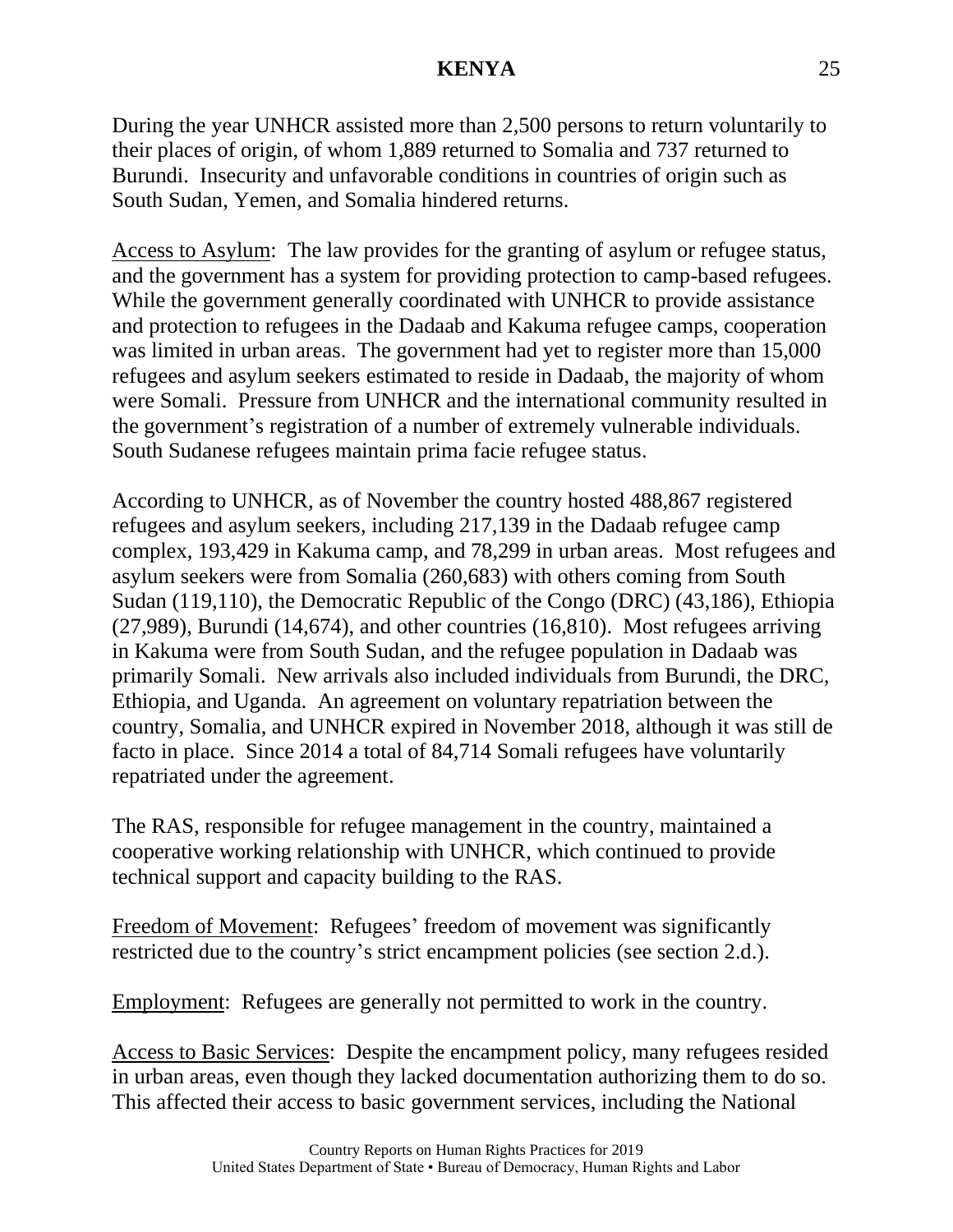Health Insurance Fund, education, employment, business licenses, financial institutions, mobile phones, and related services. In addition they are subject to arrest, police harassment, and extortion.

# **g. Stateless Persons**

The constitution and law provide for the protection of stateless persons and for legal avenues for eligible stateless persons to apply for citizenship. UNHCR estimated 18,500 stateless persons were registered in the country; the actual number was unknown.

Communities known to UNHCR as stateless include the Pemba in Kwale (approximately 5,000) and the Shona (an estimated 4,000). The 9,500 remaining include: persons of Rwandan, Burundian, or Congolese descent; some descendants of slaves from Zambia and Malawi; the Galjeel, who were stripped of their nationality in 1989; and smaller groups at risk of statelessness due to their proximity to the country's border with Somali and Ethiopia, including the Daasanach and returnees' from Somalia residing in Isiolo. Children born in the country to British overseas citizens are stateless due to conflicting nationality laws in the country and in the United Kingdom.

The country's legislation provides protection, limited access to some basic services, and documentation to stateless persons and those at risk of statelessness. The constitution contains a progressive bill of rights and a revised chapter on citizenship, yet it does not include any safeguards to prevent statelessness at birth. The law provides a definition of a stateless person and opportunities for such a person as well as his or her descendants to be registered as citizens. Similar provisions apply to some categories of migrants who do not possess identification documents.

Stateless persons had limited legal protection and encountered travel restrictions, social exclusion, and heightened vulnerability to trafficking, sexual and genderbased violence, exploitation, forced displacement, and other abuses. UNHCR reported stateless persons faced restrictions on internal movement and limited access to basic services, property ownership, and registration of births, marriages, and deaths. Inadequate documentation sometimes resulted in targeted harassment and extortion by officials and exploitation in the informal labor sector.

National registration policies require citizens age 18 and older to obtain national identification documents from the National Registration Bureau. Failure to do so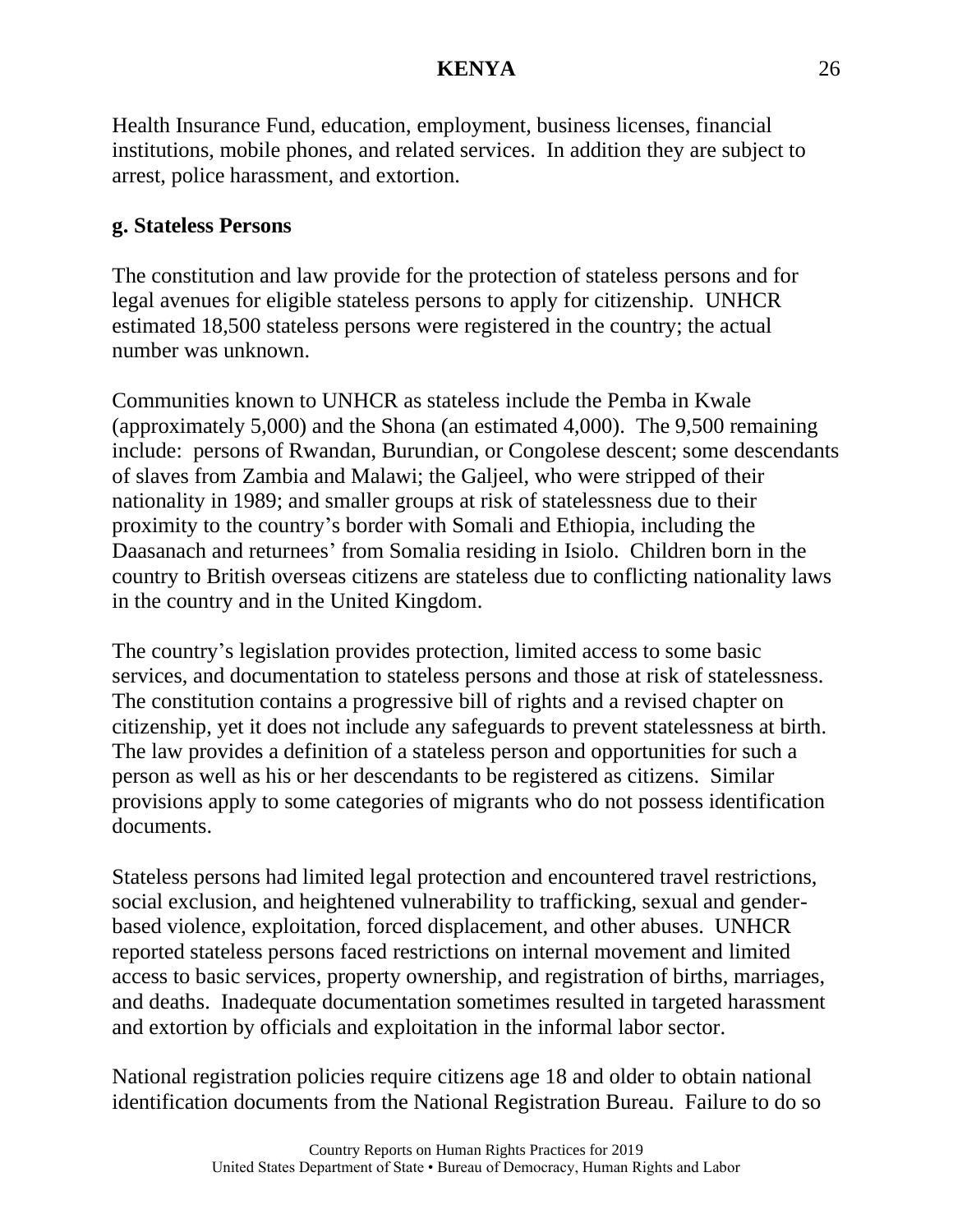is a crime. Groups with historical or ethnic ties to other countries faced higher burdens of proof in the registration process. During the participatory assessments, UNHCR conducted in 2018 and during the year, stateless persons said they could not easily register their children at birth or access birth certificates as they lacked supporting documents. Formal employment opportunities, access to financial services and freedom of movement continued to be out of reach due to lack of national identity cards. Stateless persons without identity cards cannot access the National Health Insurance Fund, locking them out of access to subsidized health services, including maternity coverage.

Many stateless persons did not qualify for protection under the local refugee determination apparatus. Among these were Somali refugees born in the country's refugee camps, as well as Sudanese and South Sudanese refugees.

In October the government pledged to recognize and register persons in the Shona community who have lived in the country since the 1960s. The Civil Registration Services Department began to issue birth certificates to Shona children and process birth certificates for Shona adults who were born in the country.

# **Section 3. Freedom to Participate in the Political Process**

The constitution and law provide citizens the ability to choose their government in free and fair periodic elections held by secret ballot and based on universal and equal suffrage.

# **Elections and Political Participation**

Recent Elections: In August 2017 citizens voted in the second general election under the 2010 constitution, electing executive leadership and parliamentarians, county governors, and members of county assemblies. International and domestic observers, such as the Kenya Elections Observation Group, African Union Observer Mission, and the Carter Center, judged the elections generally credible, although some civil society groups raised concerns about irregularities. In the presidential election, Jubilee Party candidate Uhuru Kenyatta won with a margin significantly above that of runner-up candidate Raila Odinga of the National Super Alliance (NASA). NASA challenged the results in a petition to the Supreme Court. In September 2017 the court ruled in NASA's favor, annulling the presidential elections and citing the IEBC for irregularities in voter registration and technical problems with vote tallying and transmission. The court ordered a new election for president and deputy president, which was held on October 26, 2017.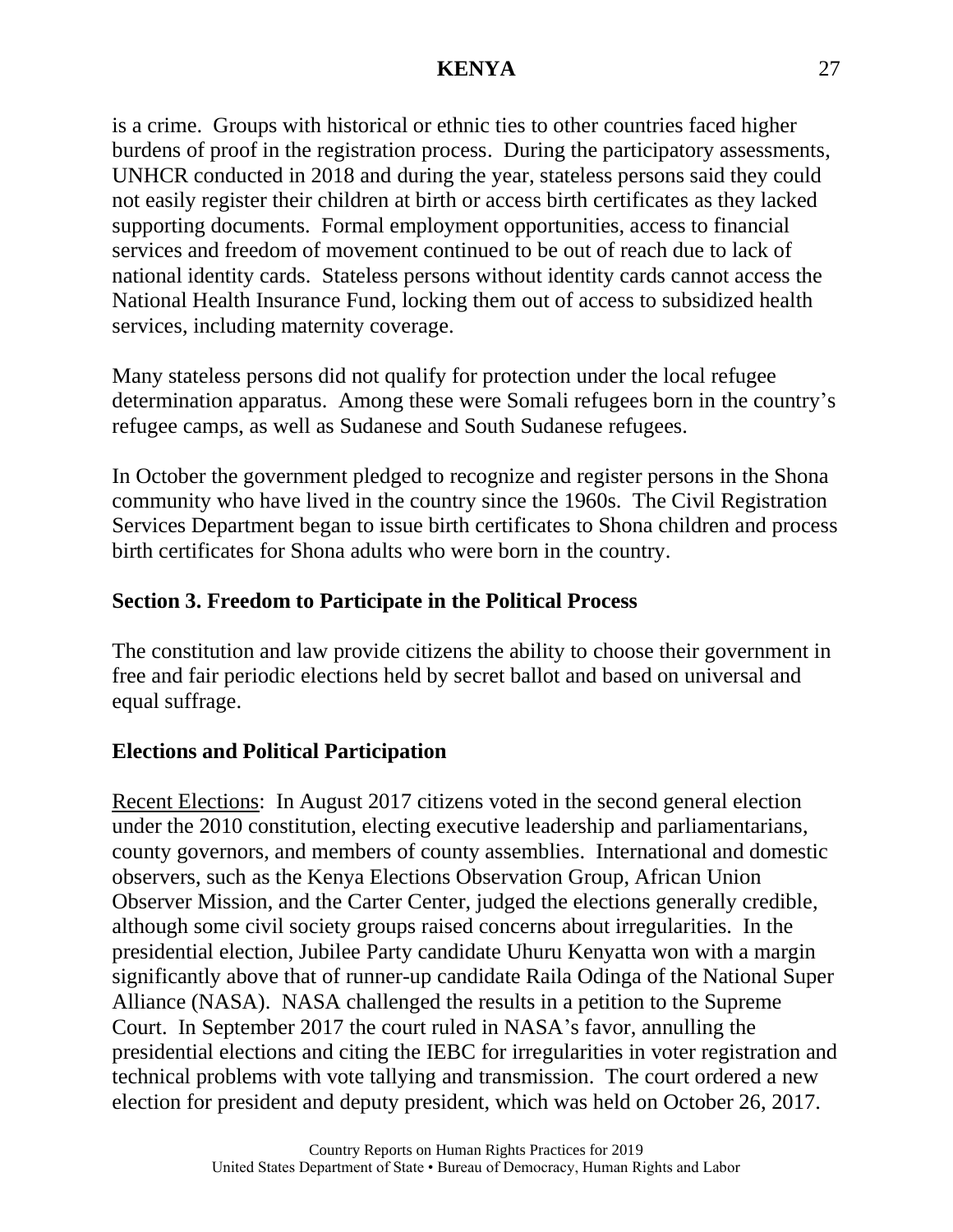On October 10, 2017, Odinga announced his withdrawal from the new election, saying the IEBC had not taken sufficient steps to ensure a free and fair election. The October 26 vote was marred by low voter turnout in some areas and protests in some opposition strongholds. Human Rights Watch documented more than 100 persons badly injured and at least 33 killed by police using excessive force in response to protests following the August election, and the Independent Medico-Legal Unit reported another 13 deaths before, during, and after the October vote. On October 30, 2017, the IEBC declared Kenyatta the winner of the new election. On November 20, 2017, the Supreme Court rejected petitions challenging the October 26 elections and upheld Kenyatta's victory. Odinga refused to accept Kenyatta's re-election and repeated his call for people's assemblies across the country to discuss constitutional revisions to restructure the government and the elections process. On January 30, elements of the opposition publicly swore Odinga in as "the People's President," and the government shut down major public media houses for several days to prevent them from covering the event. Kenyatta and Odinga publicly reconciled in March 2018 and pledged to work together towards national unity. In November the Building Bridges to Unity Advisory Taskforce, established by the president in May 2018 as part of this pledge, issued a report recommending reforms to address nine areas: lack of a national ethos, responsibilities and rights of citizenship; ethnic antagonism and competition; divisive elections; inclusivity; shared prosperity; corruption; devolution; and safety and security.

In April the country held by-elections in three constituencies after the Supreme Court nullified the 2017 election results due to irregularities. Some criticized political parties for not selecting candidates through transparent, democratic nomination processes. The country also conducted a by-election in Kibra constituency in November following the death of a member of parliament. There were reports of voter bribery, voter intimidation, and isolated violence, although independent local observers assessed the results generally reflected the will of voters.

Political Parties and Political Participation: To reduce voter fraud, the government used a biometric voter registration system, first employed in 2013. Possession of a national identity card or passport was a prerequisite for voter registration. According to media reports, political parties were concerned about hundreds of thousands of national identity cards produced but never collected from National Registration Bureau offices around the country, fearing their supporters would not be able to vote. Ethnic Somalis and Muslims in the coast region and ethnic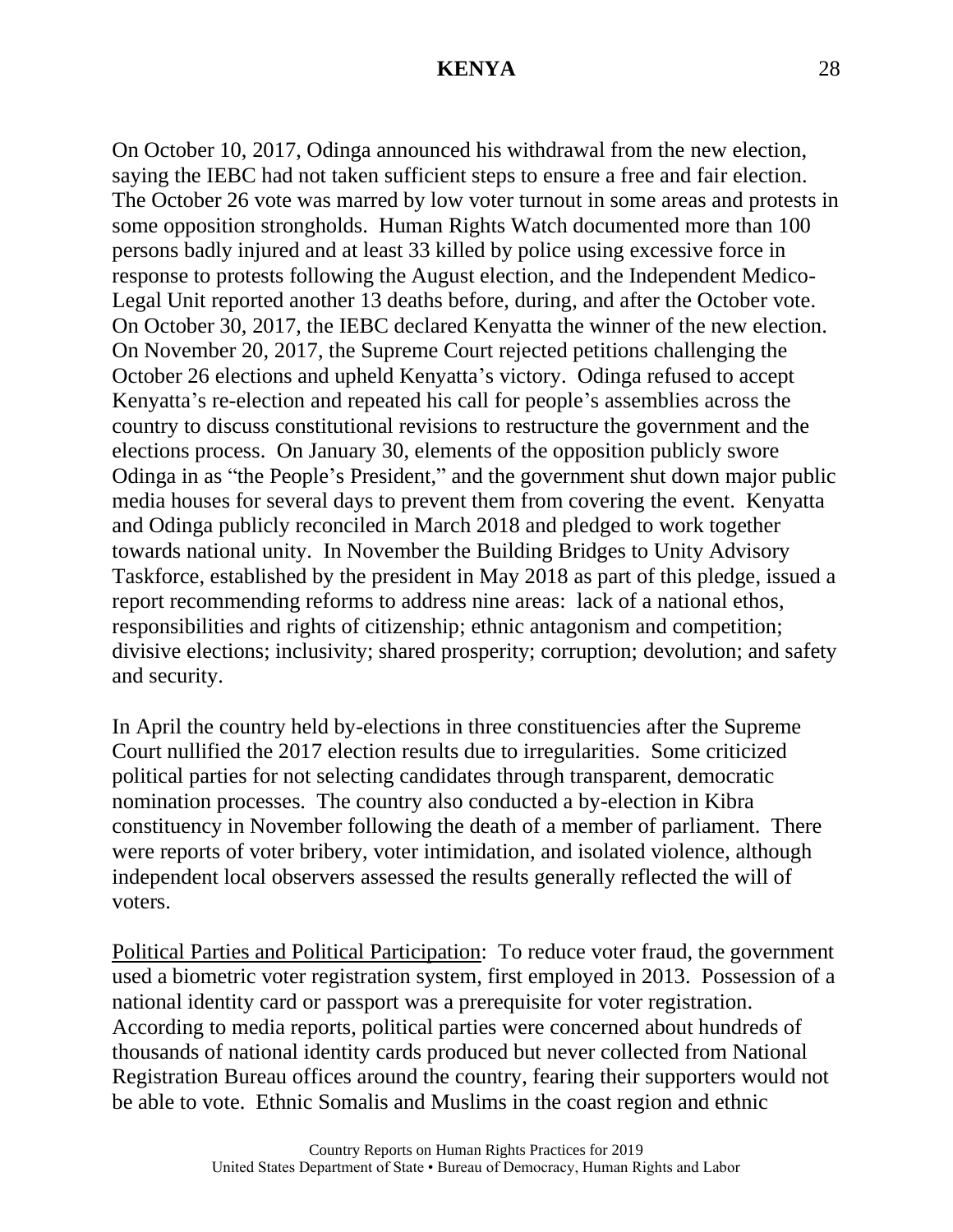Nubians in Nairobi complained of discriminatory treatment in the issuance of registration cards, noting authorities sometimes asked them to produce documentation proving their parents were citizens.

The country's five largest ethnic groups--the Kikuyu, Kalenjin, Luhya, Luo, and Kamba--continued to hold most political positions. Civil society groups raised concerns regarding the underrepresentation of minority ethnic groups, including indigenous communities. For example one study performed in Nakuru County found that among the Ogiek community, only two persons were members of the county assembly, and one person was a nominated senator.

Participation of Women and Minorities: No laws limit participation of women or members of minorities in the political process, and they did participate. Voting rates and measures of other types of participation in the political process by women and members of minorities remained lower than those of nonminority men.

The constitution provides for parliamentary representation by women, youth, persons with disabilities, ethnic minorities, and marginalized communities. The constitution specifically states no gender should encumber more than two-thirds of elective and appointed offices (the Two-Thirds Gender Rule). The Supreme Court set an initial deadline in 2016 for implementation of this provision, but that passed without action, and the National Assembly failed to meet a second deadline in 2017. In November 2018 and in February, parliament failed to enact the Two-Thirds Gender Rule due to lack of the requisite quorum for a constitutional amendment. In April parliament unsuccessfully appealed the court ruling on the enactment of the Gender Bill. Parliament has not reintroduced the bill despite the lapse of the six-month waiting period.

During the year men comprised the entirety of the leadership of the National Assembly, unlike in the previous parliament, in which both the deputy speaker and deputy majority leader were women. The cabinet also did not conform to the twothirds rule; President Kenyatta appointed six women to the cabinet, representing only 21 percent of the seats.

A 2017 forum on Violence against Women in Elections that included the Elections Observation Group and the Federation of Women Lawyers in Kenya (FIDA-K) identified significant barriers to women's participation in the political process. The chief concerns were violence and insecurity stemming from economic and financial intimidation, harassment based on perceived levels of sexual or moral purity, threats of divorce, and other familial or social sanctions. The National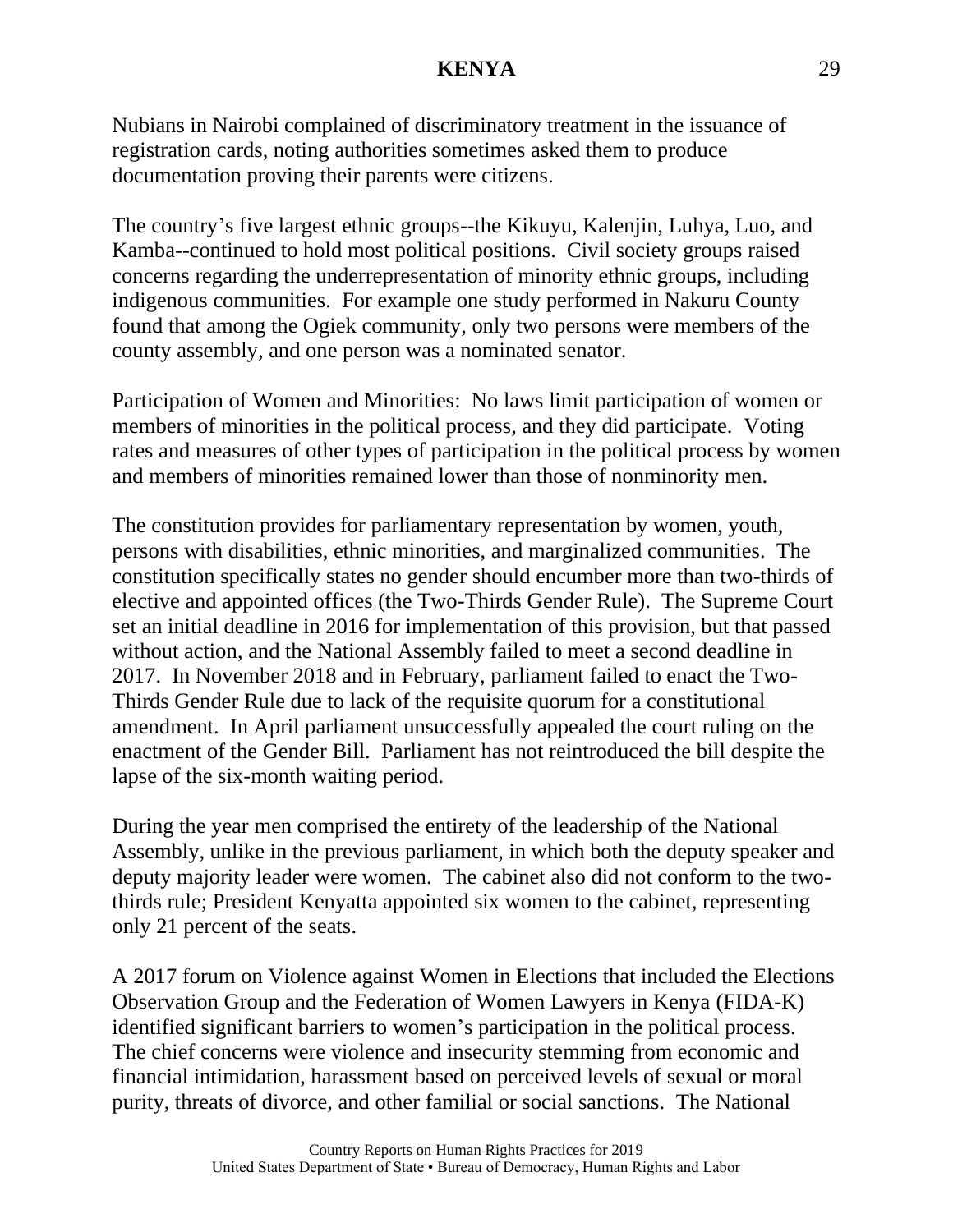Democratic Institute's February 2018 study, *A Gender Analysis of the 2017 Kenya General Elections*, showed women faced the same challenges in the 2017 elections as they did in prior elections. These included inadequate political support from their parties, particularly in the primaries; a lack of financial resources; genderbased violence; gender stereotyping; and patriarchal structures across society.

The overall success rate of female candidates who ran for positions in the 2017 national elections was 16 percent, with 47 women elected to the 347-member National Assembly and three to the 67-member Senate. Women were elected to three of the 47 governorships. The constitution provides for the representation in government of ethnic minorities, but civil society groups noted minorities remained underrepresented in local and national government. The constitution also calls for persons with disabilities to hold a minimum of 5 percent of seats in the Senate and National Assembly. According to an October 2018 report by the Committee on the Elimination of all Forms of Discrimination against Women (CEDAW), persons with disabilities comprised only 2.8 percent of Senate and National Assembly members.

# **Section 4. Corruption and Lack of Transparency in Government**

The law provides criminal penalties for official corruption. Despite public progress in fighting corruption during the year, the government did not implement relevant laws effectively. Frequently officials allegedly engaged in corrupt practices with impunity.

Corruption: During the year the ODPP initiated investigations and prosecutions of high-level corruption involving dozens of government and parastatal officials with ties to the ruling party and to the political opposition. These investigations and prosecutions included some senior officials such as the cabinet secretary for national treasury and planning and his principal secretary. The national media closely covered the director of public prosecution's investigations into and arrests of officials stemming from the 21 billion shillings (\$206 million) procurement scandals at the Kerio Valley Development Authority, as well as corruption allegations involving the National Lands Commission, county governor offices, and high-profile business leaders. These investigations and prosecutions remained active at year's end.

The public continued to perceive corruption as a severe problem at all levels of government. A survey during the year in the country by Transparency International found 45 percent of respondents had paid a bribe, compared with 37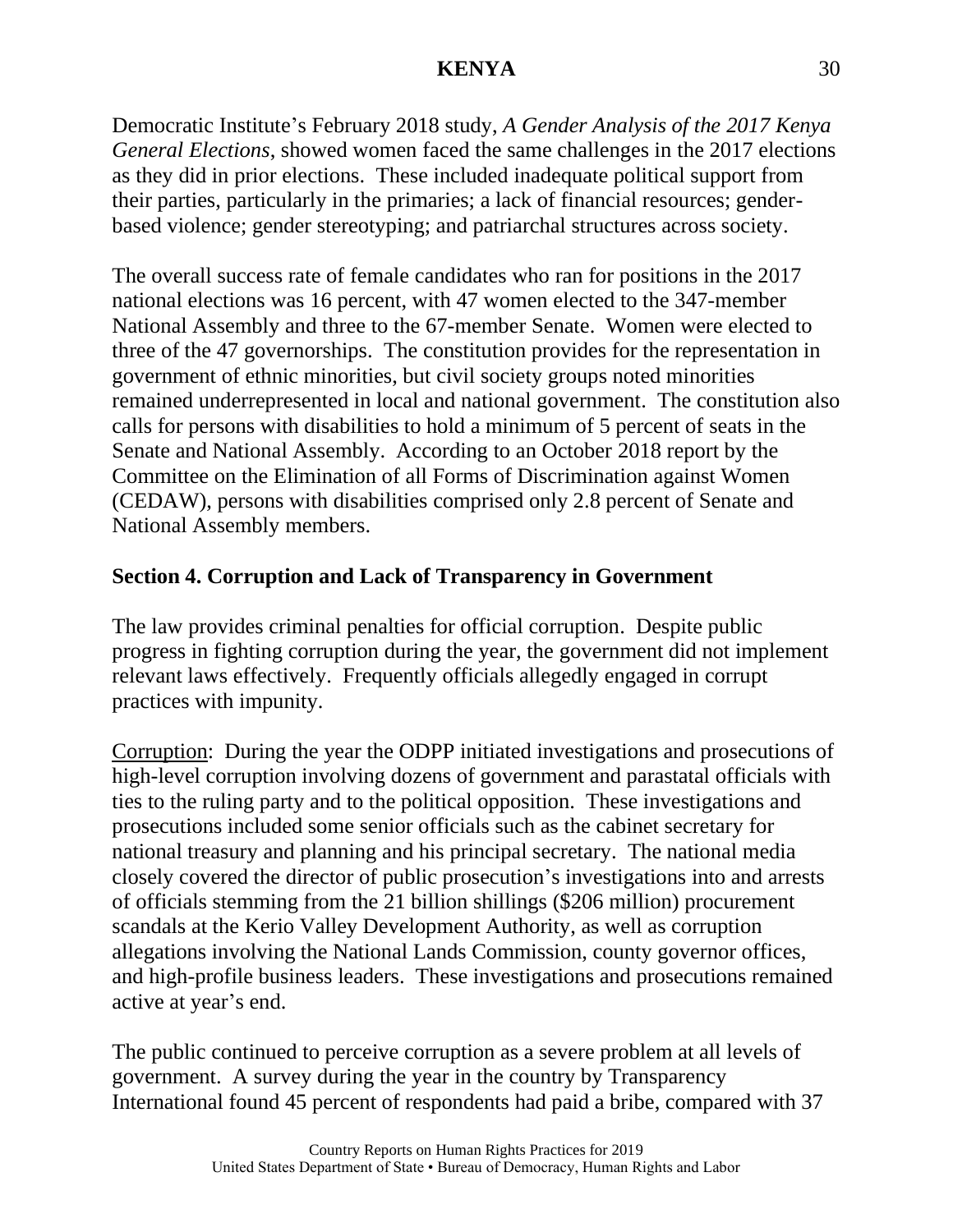percent in the previous 2015 survey. Police and authorities issuing identification documents were cited the most for taking bribes. Corruption had increased according to 67 percent of respondents, and 71 percent believed the government was doing a poor job of combating corruption. The responses on these two questions had not changed significantly from the results of Transparency's 2015 poll.

In January, President Kenyatta appointed a new chief executive officer of the Ethics and Anticorruption Commission (EACC), who introduced a new approach to tackling corruption that prioritizes high-impact cases, systems reviews, assets recovery, and public communication. In the new commissioner's first five months in office, the EACC recovered assets equal to 30 percent of the corruption assets the EACC recovered over the past five years. Officials from agencies tasked with fighting corruption, including the EACC, ODPP, and judiciary, were sometimes the subjects of corruption allegations.

The EACC has the legal mandate to investigate official corruption allegations, develop and enforce a code of ethics for public officials, and engage in public outreach on corruption. The EACC, however, lacks prosecutorial authority and must refer cases to the ODPP to initiate prosecutions. At the end of 2018, the EACC reported having more than 319 corruption cases pending in court. A mixture of cash and land/immovable assets valued at approximately 3.2 billion shillings (\$31.4 million) were recovered in the period 2018-2019. The EACC had secured 39 convictions in the 2017-2018 period, an 80 percent conviction rate, with some cases including several individuals, making the 2017-2018 fiscal year the most successful year in the commission's history.

The government took additional steps to combat corruption, including increasing the number of investigations and prosecutions. The government made limited progress on other commitments, including adoption of international anticorruption standards and digitization of government records and processes. Because courts had significant case backlogs, cases could take years to resolve.

Police corruption remained a significant problem. Human rights NGOs reported police often stopped and arrested citizens to extort bribes. Police sometimes jailed citizens on trumped-up charges or beat those who could not pay the bribes. During police vetting conducted by the National Police Service Commission (NPSC) in recent years, many police officers were found to have the equivalent of hundreds of thousands of dollars in their bank accounts, far exceeding what would be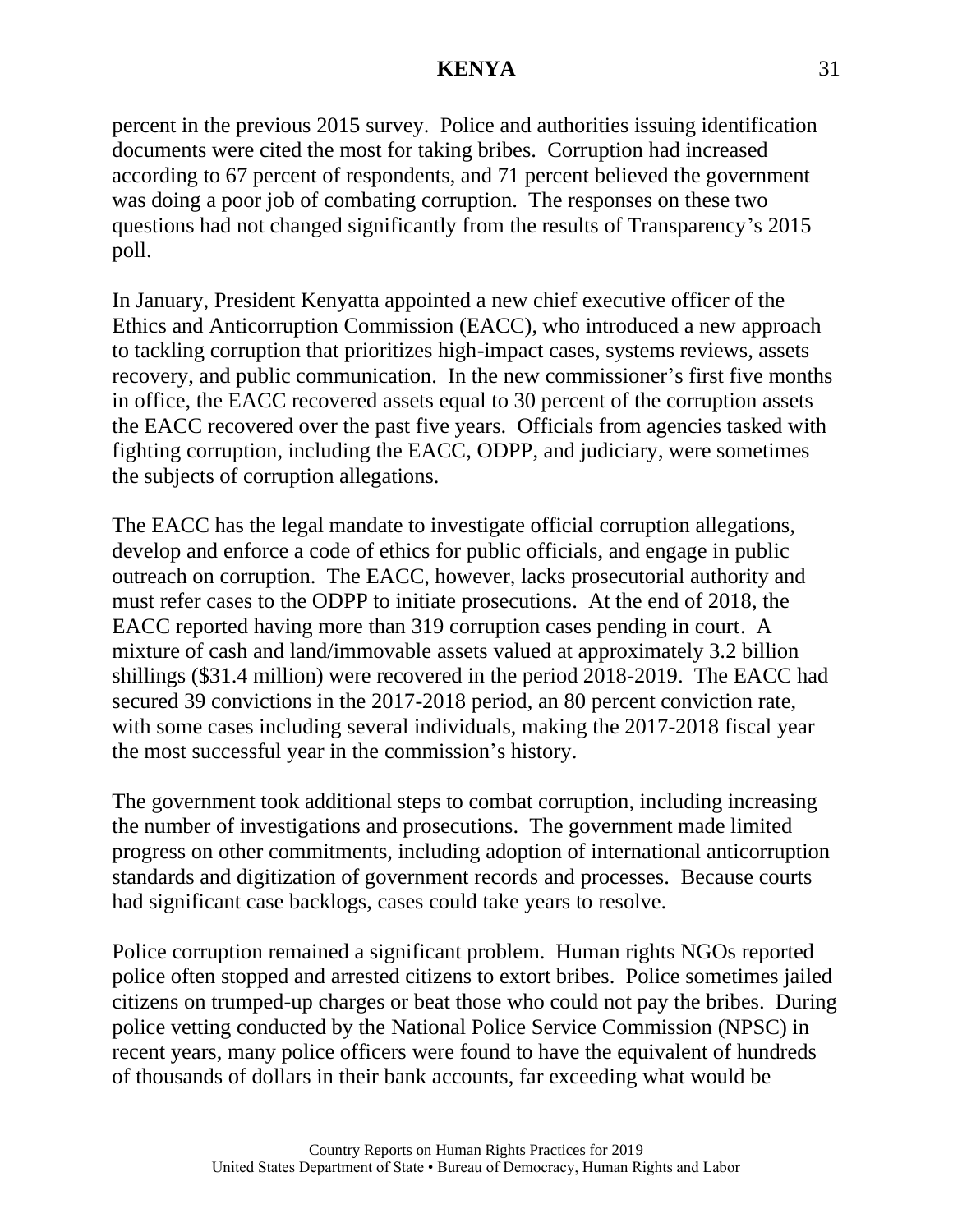possible to save from their salaries. Mobile money records showed some officers also transferred money to superior officers.

The Judiciary and the NPS continued measures to reform the handling of traffic cases by police and courts, streamlining the management of traffic offenses to curb corruption. Despite the progress noted above, no senior police official was convicted or jailed for corruption-related offenses during the year.

Financial Disclosure: The law requires all public officers to declare their income, assets, and liabilities to their "responsible commission" (for example, the Parliamentary Service Commission in the case of members of parliament) every two years. Public officers must also include the income, assets, and liabilities of their spouses and dependent children younger than 18. Failure to submit the declaration as required by law or providing false or misleading information is punishable by a fine of one million shillings (\$9,820) or imprisonment for a term not exceeding one year or both. Information contained in these declarations was not readily available to the public, and the relevant commission must approve requests to obtain and publish this information. Any person who publishes or otherwise makes public information contained in public officer declarations without such permission may be subject to imprisonment for up to five years, a fine of up to 500,000 shillings (\$4,910), or both. Authorities also required police officers undergoing vetting to file financial disclosure reports for themselves and their immediate family members. These reports were publicly available.

The law requires public officers to register potential conflicts of interest with the relevant commissions. The law identifies interests public officials must register, including directorships in public or private companies, remunerated employment, securities holdings, and contracts for supply of goods or services, among others. The law requires candidates seeking appointment to nonelected public offices to declare their wealth, political affiliations, and relationships with other senior public officers. This requirement is in addition to background screening on education, tax compliance, leadership, and integrity. Many officials met these requirements and reported potential conflicts of interest. Authorities did not strictly enforce ethics rules relating to the receipt of gifts and hospitality by public officials.

There were no reported challenges to any declarations of wealth--which normally are not made public--filed by public officials. The requirement for asset and conflict of interest declarations was suspended by an August 2018 Public Service Commission (PSC) memo. The memo was issued after PSC engagement with government stakeholders indicated a need for clarity on the filling out of the assets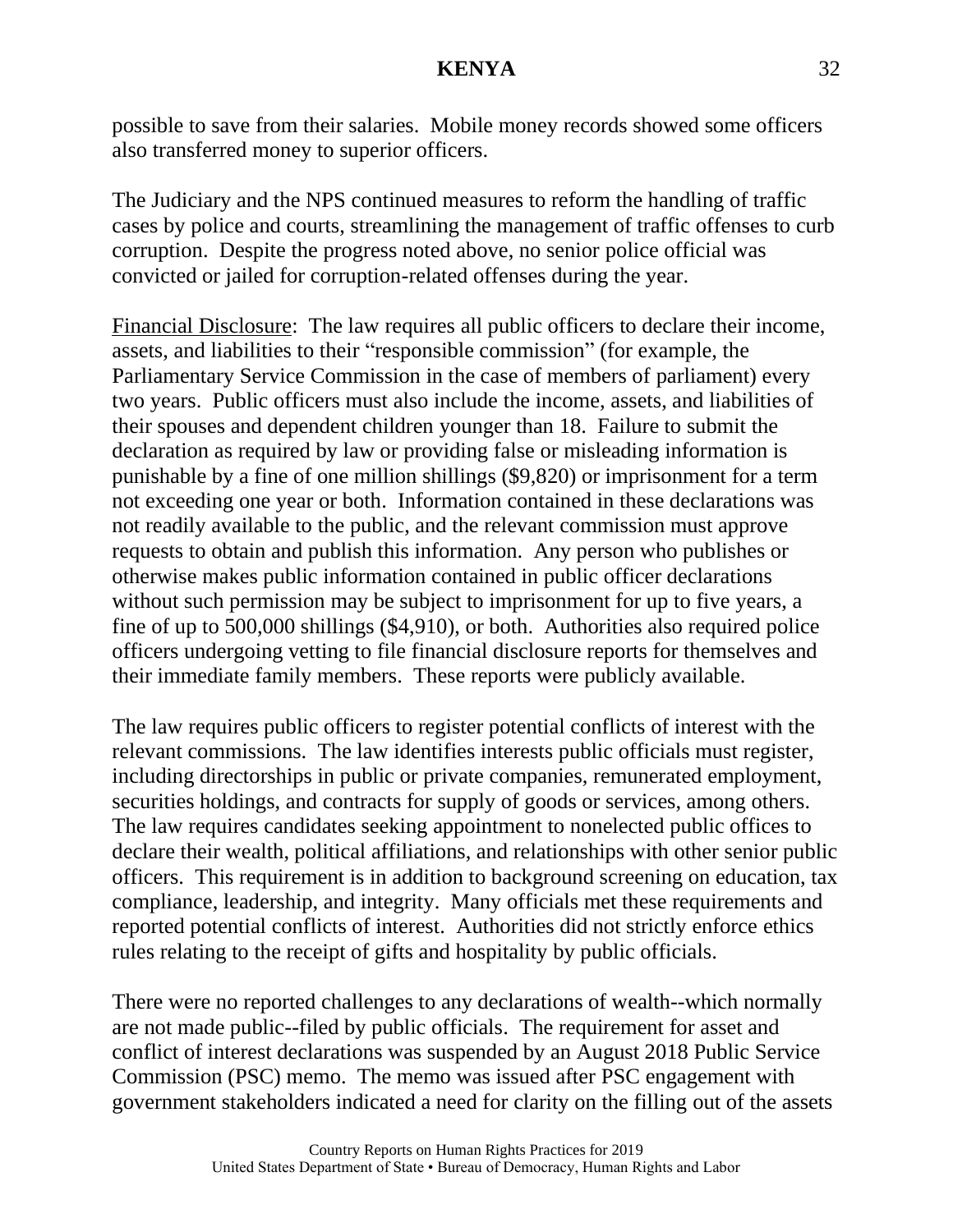registry. The PSC's suspension of the requirement led to inconsistency in the application of the directive, with some institutions requiring declarations while others did not.

# **Section 5. Governmental Attitude Regarding International and Nongovernmental Investigation of Alleged Abuses of Human Rights**

Domestic and international human rights groups generally operated without government restriction, investigating and publishing their findings on human rights cases, although some groups reported experiencing government harassment during the year. Officials were sometimes cooperative and responsive to the queries of these groups, but the government did not implement recommendations by human rights groups if such recommendations were contrary to its policies. There were reports officials intimidated NGOs and threatened to disrupt their activities (see section 2.b.). Less-established NGOs, particularly in rural areas, reported harassment and threats by county-level officials as well as security forces. Human rights activists claimed security forces conducted surveillance of their activities, and some reported threats and intimidation.

The Truth, Justice, and Reconciliation Commission issued its final, multivolume report about human rights abuses and injustices from the colonial period through the 2007-2008 postelection violence to President Kenyatta in May 2013. The government largely failed to implement the commission's recommendations on justice and accountability, despite calls from survivors, victims, religious leaders, and civil society (see section 1.e., Property Restitution). In March a lobby group, the National Victims and Survivors Network, petitioned the Senate to take over the consideration and implementation process of the commission from the National Assembly.

In 2013 a group of civil society organizations filed a High Court petition accusing the government of having failed to investigate and address properly sexual and gender-based violence that occurred during the 2007-2008 postelection violence or to provide medical and legal assistance to survivors. The case continued at year's end.

There were also reports officials and police officers threatened activists who sought justice for police killings and other serious abuses during the 2017 elections. Human Rights Watch reported that, between August 2017 and March 2018, police and other officials directly intimidated at least 15 activists and victims in Nairobi and in the western county of Kisumu. The intimidation included threats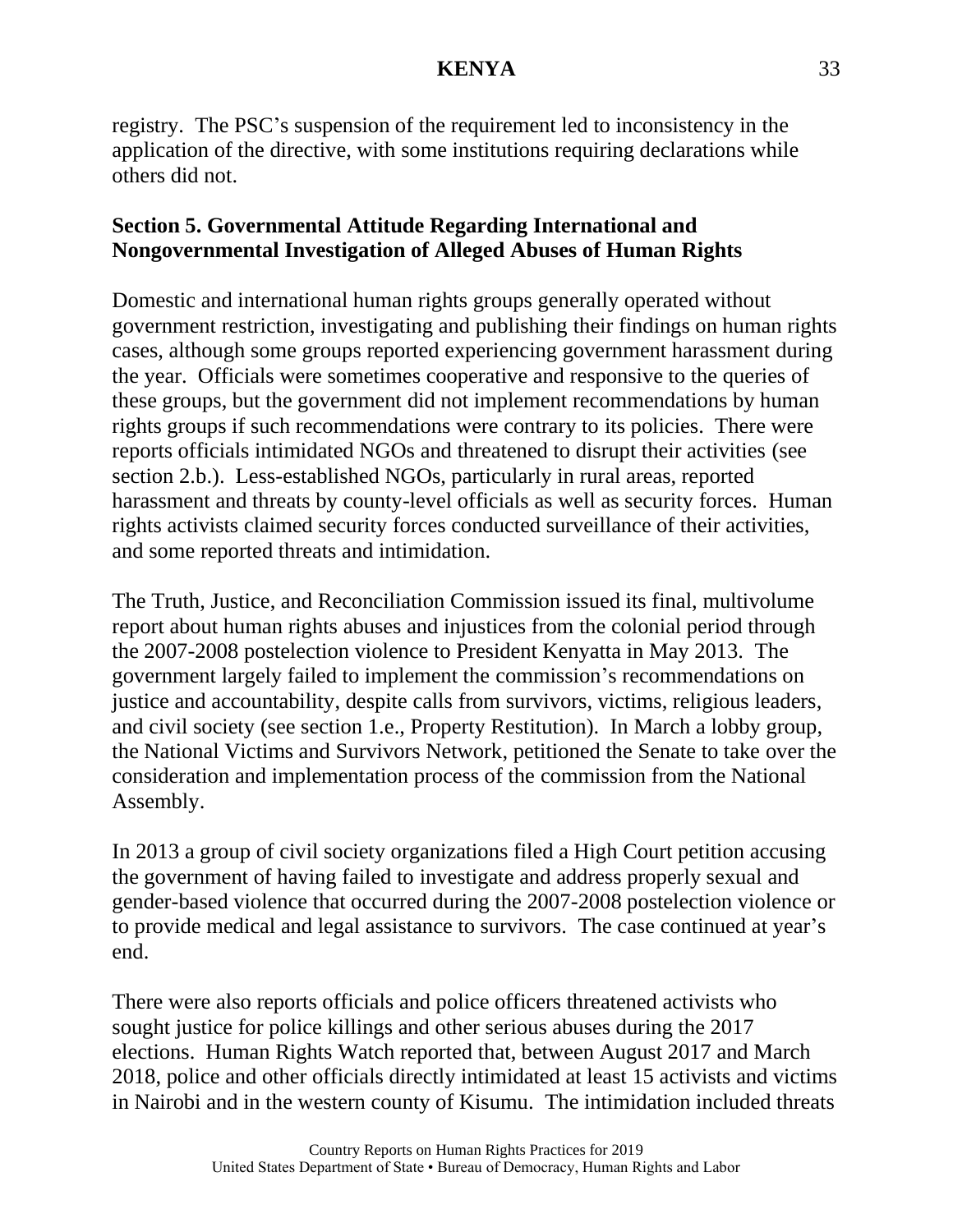of arrest, warnings not to post information about police brutality, home and office raids, and confiscation of laptops and other equipment.

Government and security officials promptly investigated the 2016 triple homicide case of International Justice Mission (IJM) lawyer and investigator Willie Kimani, IJM client Josphat Mwenda, and their driver Joseph Muiruri, and charged four police officers accused in the case. In October a court barred the prosecution from submitting a 2016 video confession by one of the defendants as evidence. The trial continued at year's end.

The KNCHR reported security agencies continued to deny it full access to casespecific information and facilities to conduct investigations of human rights abuses as the constitution permits.

The United Nations or Other International Bodies: The government took note of recommendations of the United Nations or international human rights groups but in many cases did not implement them.

Government Human Rights Bodies: The KNCHR is an independent institution created by the 2010 constitution and established in 2011. Its mandate is to promote and protect human rights in the country. Citing budget restrictions, the administration reduced KNCHR's budget for the fifth straight year.

The NPSC and IPOA, both government bodies, report to the National Assembly. The NPSC consists of six civilian commissioners, including two retired police officers, as well as the NPS inspector general and two deputies. In January a new commission took office. The NPSC is responsible for recruiting, transferring, vetting, promoting, and disciplining NPS members. In September the NGO consortium the Police Reforms Working Group Kenya issued a press statement noting its concerns regarding the August dismissal of IPOA's chief executive officer by the board. The working group also called for a parliamentary inquiry into the appointment process and activities of IPOA's board and urged the government to safeguard the independence of IPOA's secretariat. The CEO was reinstated in October.

The ODPP is empowered to direct the NPS inspector general to investigate any information or allegation of criminal conduct and to institute criminal proceedings in police abuse or corruption cases.

Police accountability mechanisms, including those of the IAU and IPOA,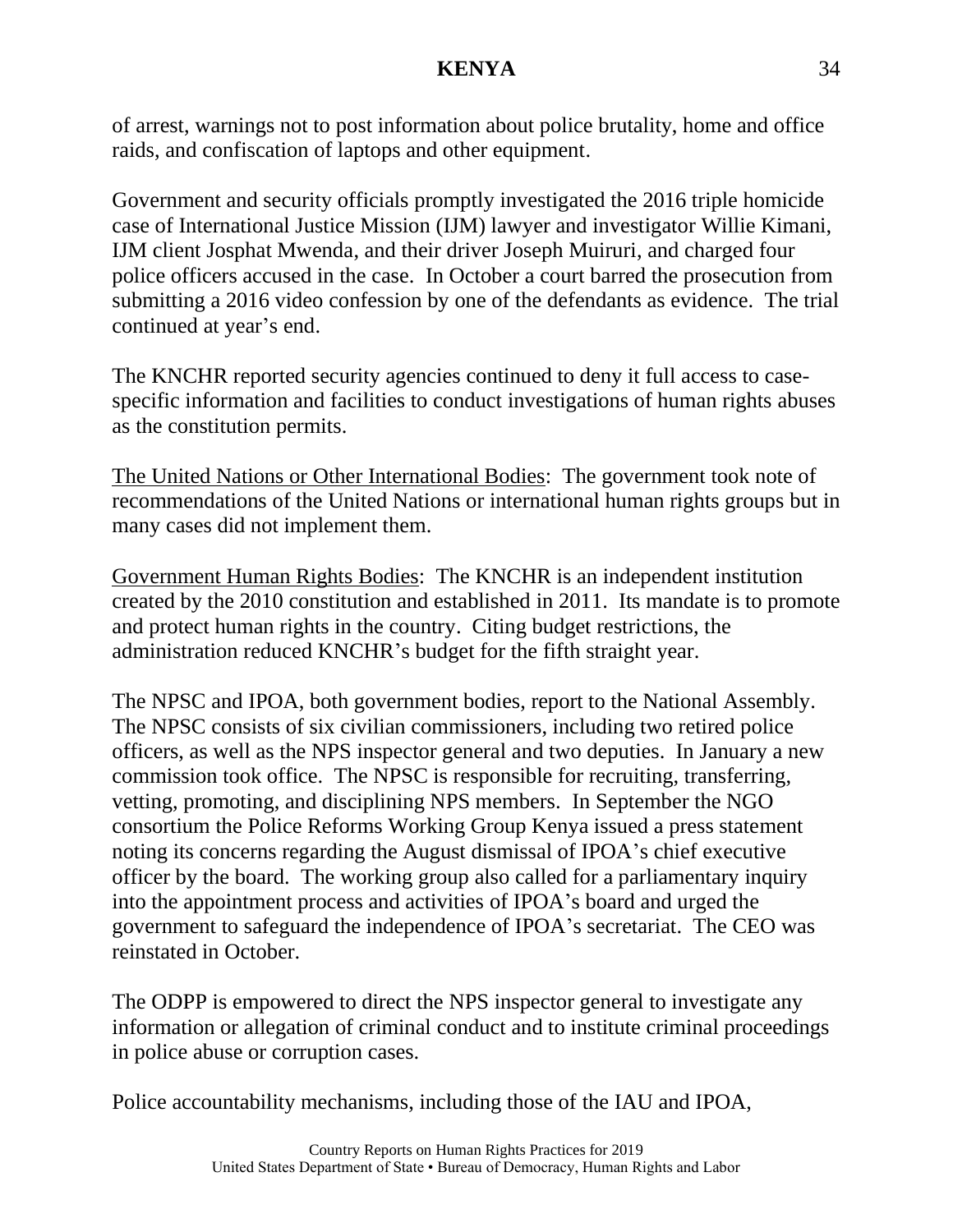maintained their capacity to investigate cases of police abuse, although disagreements around the dismissal and reinstatement of IPOA's CEO likely delayed some investigations. The IAU director reports directly to the NPS inspector general. Eighty-two officers served in the IAU, mostly investigators with a background in the Kenya Police Service and the Administration Police Service. During the year the IAU also began interviews to select 150 additional officers. The IAU conducts investigations into police misconduct, including criminal offenses not covered by IPOA. Between January and September, the IAU received approximately 1,200 complaints, the number of which had increased year-to-year as police and the public became more familiar with the IAU. As required by law, the IAU relocated to offices separate from the rest of the police service in late 2018. This move also contributed to the increase in the number of cases the IAU received. The EACC, an independent agency, investigates cases involving police corruption. IPOA also helps to train police officers on preventing abuses and other human rights issues.

As of June, IPOA received 3,237 complaints, bringing the total since its inception in 2012 to 13,618. IPOA defines five categories of complaints. Category One complaints comprise the most serious crimes--such as murders, torture, rape, and serious injury--and result in an automatic investigation. In Category Two serious crimes, such as assault without serious injury, are investigated on a case-by-case basis. Categories Three to Five, for less serious crimes, are generally not investigated, although during the year IPOA and the IAU entered into regular dialogue about referring cases deemed less serious offenses for disciplinary action. If, after investigation, IPOA determines there is criminal liability in a case, it forwards the case to the ODPP. As of June, IPOA launched 489 investigations.

The law requires the NPSC eventually to vet all serving police officers. Vetting required an assessment of each officer's fitness to serve based on a review of documentation, including financial records, certificates of good conduct, and a questionnaire, as well as public input alleging abuse or misconduct. The NPSC reported it had vetted more than 15,000 officers since 2012. The NPSC, however, had not vetted any officers since the new commission took office in January. Some legal challenges brought by officers removed from the service after vetting continued in court.

#### **Section 6. Discrimination, Societal Abuses, and Trafficking in Persons**

#### **Women**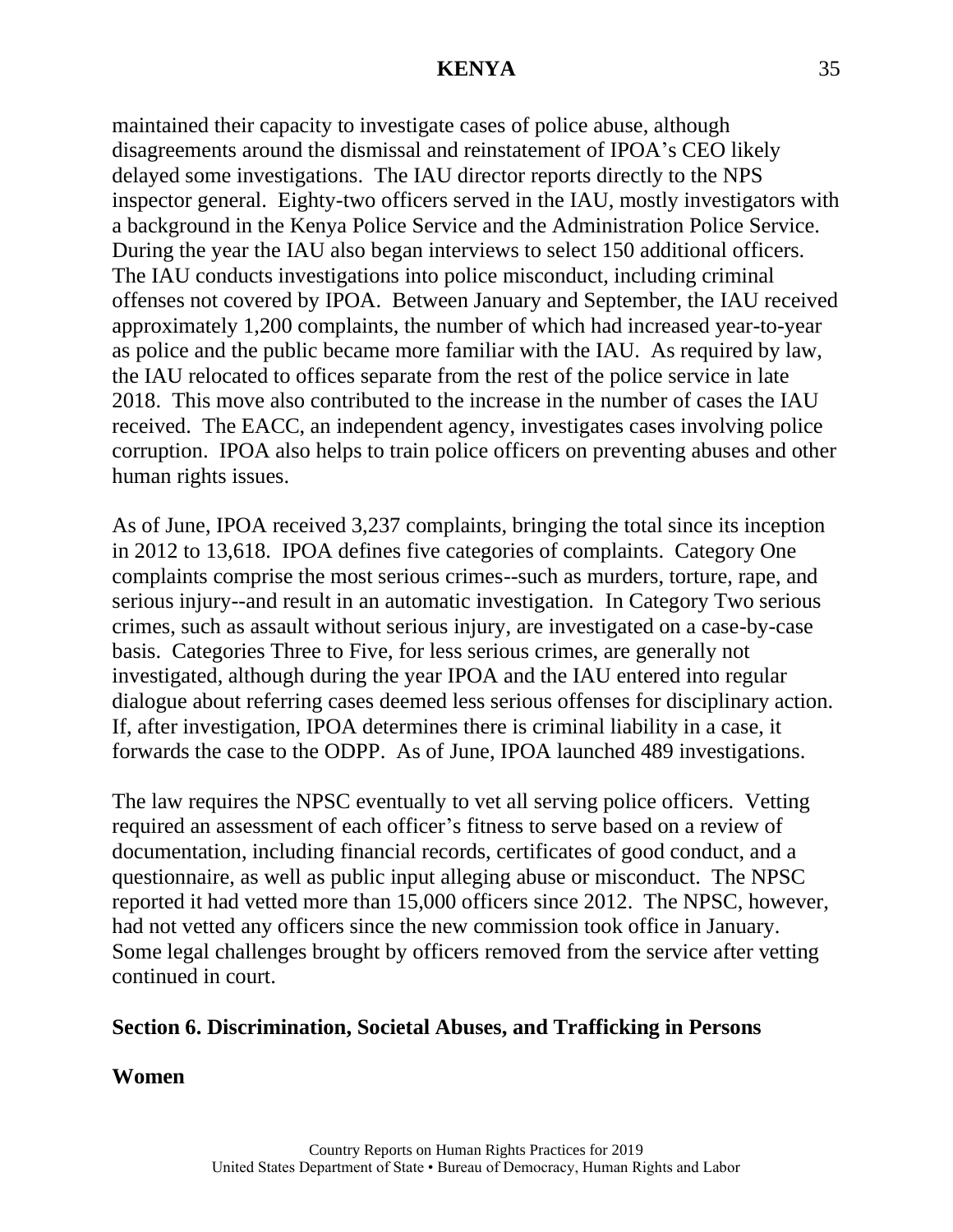Rape and Domestic Violence: The law criminalizes rape, defilement (statutory rape), domestic violence, and sex tourism, but enforcement remained limited. The law's definition of domestic violence includes sexual violence within marriage, early and forced marriage, FGM/C, forced wife "inheritance," damage to property, defilement, economic abuse, emotional or psychological abuse, harassment, incest, intimidation, physical abuse, stalking, verbal abuse, or any other conduct against a person that harms or may cause imminent harm to the safety, health, or well-being of the person. The law does not explicitly criminalize spousal rape. Under the law insulting the modesty of another person by intruding upon that person's privacy or stripping them of clothing are criminal offenses punishable by imprisonment for up to 20 years.

The law provides a maximum penalty of life imprisonment for rape when the victim is older than 18, although sentences were at the discretion of the judge and usually no longer than the minimum of 10 years (see also section 6, Children). In August the Milimani High Court sentenced two rugby players to 15 years' imprisonment for the gang rape of a singer, noting "a deterrent sentence is necessary."

Citizens frequently used traditional dispute-resolution mechanisms, including maslaha in Muslim communities, to address sexual offenses in rural areas, with village elders assessing financial compensation for the victims or their families. They also used such mechanisms occasionally in urban areas. In February 2018, however, the cabinet secretary for the Ministry of Interior announced the government would not permit local government officials and community leaders to use maslaha to resolve the gang rape of a 15-year-old girl in rural Wajir County and that the investigation must proceed through official channels. This case continued to proceed through the official court system.

The judiciary recorded 3,832 cases of sexual and gender-based violence filed in court between October 2018 and September. Authorities reported 947 convictions during the year.

The governmental KNCHR's November report on sexual violence during and after the 2017 election found sexual and gender-based violations accounted for 25 percent of human rights violations, and 71 percent of the sexual assaults were categorized as rape. Of the victims, 96 percent were women. The same report found security officers committed an estimated 55 percent of the documented sexual assaults. The KNCHR's report included numerous official recommendations to the Presidency, the NPSC, the Ministries of Interior and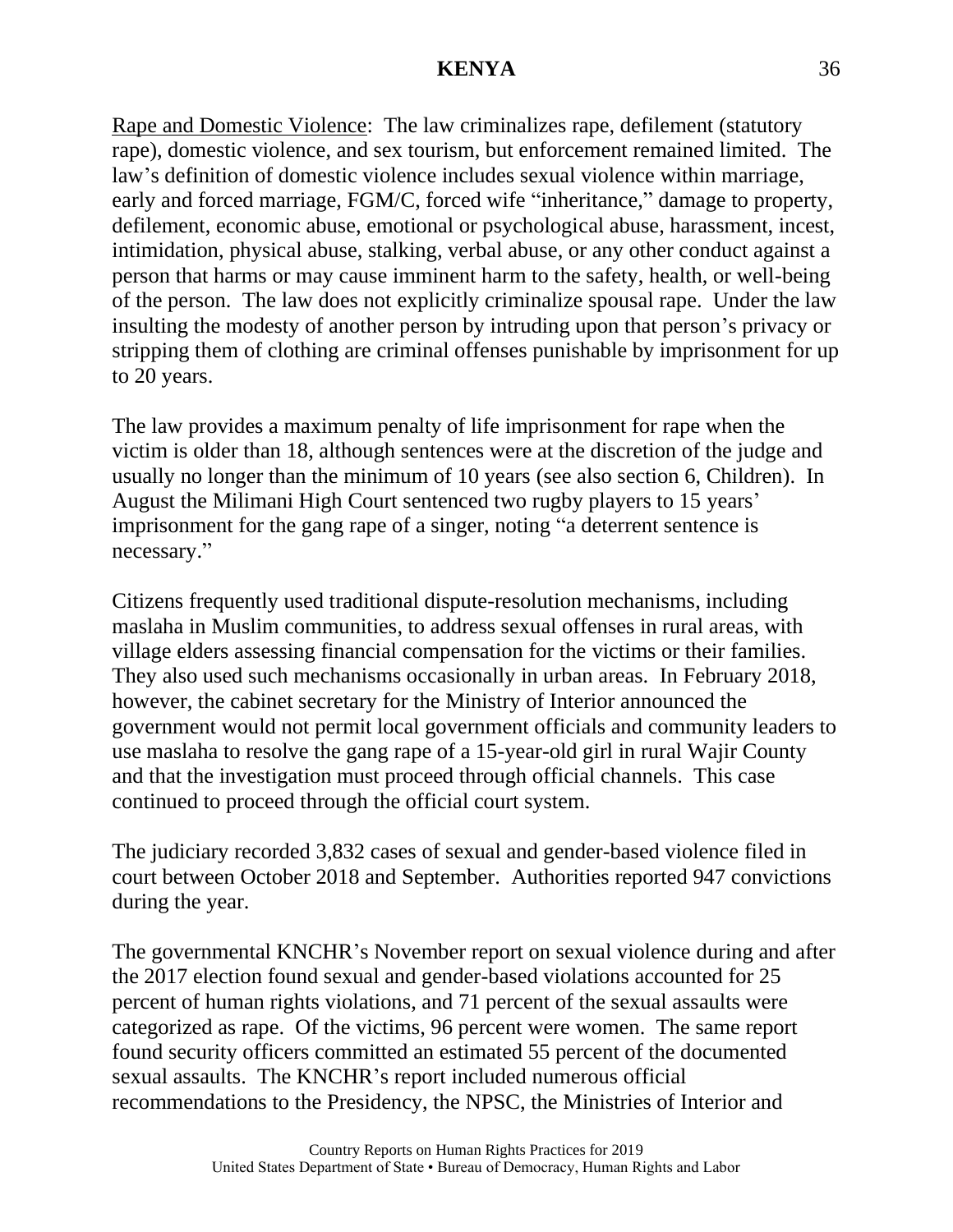Health, IPOA, the ODPP, the judiciary, county governments, and other state bodies. there were 201 cases of election-related sexual violence in 2017 across nine counties that had not been investigated or prosecuted. Most election-related sexual violence cases from the 2007-2008 postelection unrest were also still not investigated.

Although police no longer required physicians to examine victims, physicians still had to complete official forms reporting rape. Rural areas generally had no police physician, and in Nairobi there were only three. NGOs reported police stations often but inconsistently accepted the examination report of clinical physicians who initially treated rape victims. In January police launched the National Police Service Standard Operating Procedures on addressing gender-based violence. These procedures aim to standardize the varying quality of care that victims receive and provide a guide to police officers who do not have the relevant training.

Authorities cited domestic violence as the leading cause of preventable, nonaccidental death for women. Except in cases of death, police officers generally refrained from investigating domestic violence, which they considered a private family matter.

NGOs reported rising numbers of women and girls killed due to gender-based violence. According to data from the NGO Counting Dead Women Kenya, at least 60 women were killed between January and June. In May political leaders, including the cabinet secretary for the ministry of interior, attended a femicide vigil and committed to address the causes of domestic violence and improve the justice system's response.

Female Genital Mutilation/Cutting (FGM/C): The law makes it illegal to practice FGM/C, procure the services of someone who practices FGM/C, or send a person out of the country to undergo the procedure. The law also makes it illegal to make derogatory remarks about a woman who has not undergone FGM/C. Government officials often participated in public awareness programs to prevent the practice. Nevertheless, individuals practiced FGM/C widely, particularly in some rural areas. According to a study by ActionAid Kenya published in October 2018, despite the legal prohibition of FGM/C, myths supporting the practice remained deep-rooted in some local cultures. The study concluded approximately 21 percent of adult women had undergone the procedure some time in their lives, but the practice was heavily concentrated in a few communities, including the Maasai (78 percent) and Samburu (86 percent).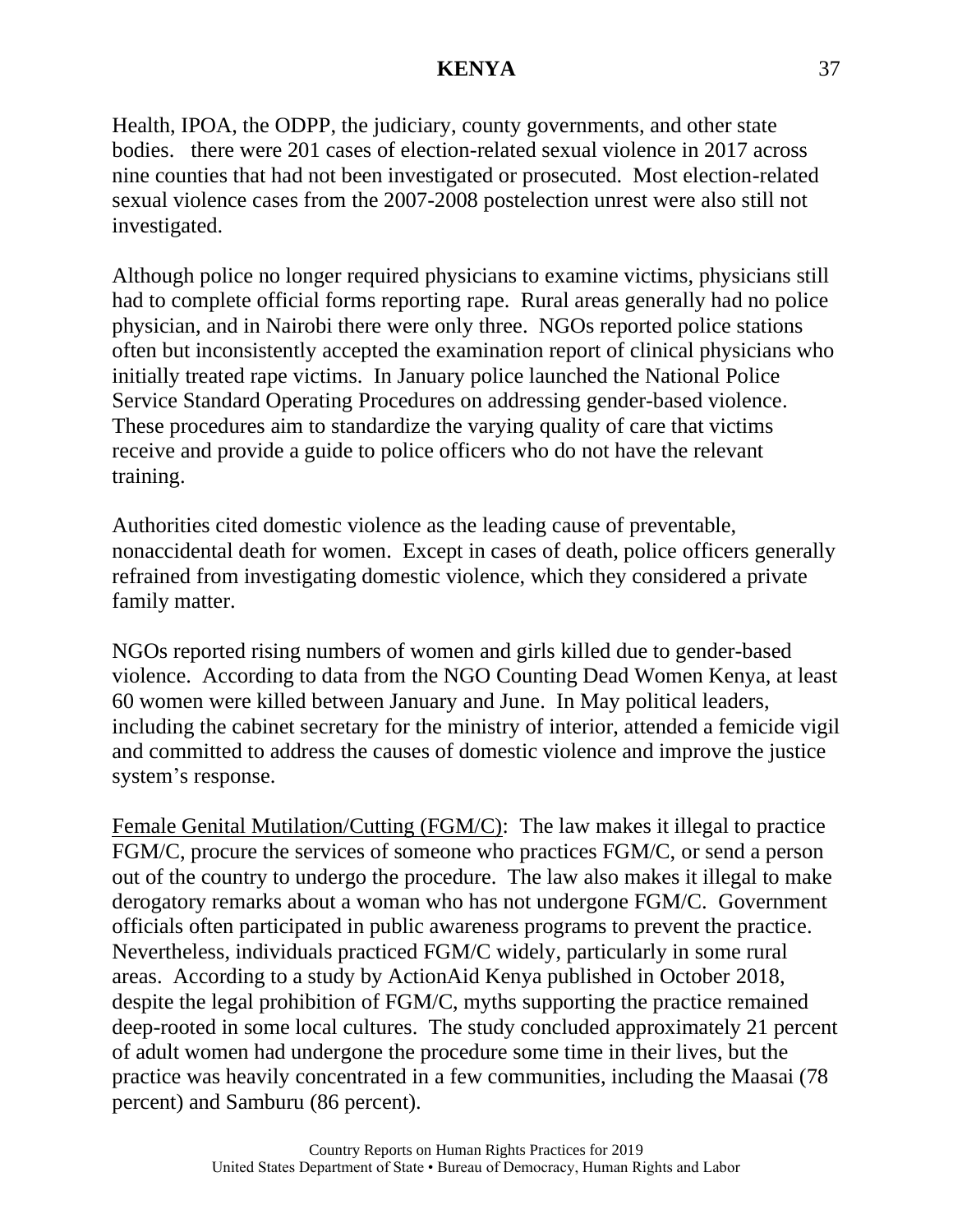In December, as part of the government's initiative to end FGM/C by 2022, the Ministry of Public Service Youth and Gender began consultative meetings with county commissioners and chiefs from the 22 counties with the highest rates of FGM/C to improve enforcement of the FGM/C law. Following these meetings Kajiado County became the first county in the country to launch an anti-FGM/C Policy focused on educating the community on the dangers and illegality of FGM/C.

Media reported arrests of perpetrators and parents who agreed to FGM/C, but parents in regions with a high prevalence of FGM/C frequently bribed police to allow the practice to continue. There were also reports FGM/C increasingly occurred in secret to avoid prosecution.

In December 2018 a 14-year-old girl bled to death as a result of FGM/C in Meru County. After a local human rights activist brought the case to national attention, the girl's aunt surrendered to Igembe North authorities and was taken to court in March but was released for lack of evidence. There were no witnesses, and the local chief was not cooperative. The human rights activist who brought the case to national attention subsequently faced death threats and was unable to return to Meru for a part of the year.

For more information, see Appendix C.

Other Harmful Traditional Practices: Certain communities practiced wife inheritance, in which a man inherits the widow of his brother or other close relative, regardless of her wishes. Such inheritance was more likely in cases of economically disadvantaged women with limited access to education living outside of major cities. Early and other forced marriages were also common.

Sexual Harassment: The law prohibits sexual harassment. Sexual harassment was often not reported, and victims rarely filed charges.

Coercion in Population Control: There were no reports of coerced abortion or involuntary sterilization.

Discrimination: The constitution provides equal rights for men and women and specifically prohibits discrimination on the grounds of race, pregnancy, marital status, health status, ethnic or social origin, color, age, disability, religion, conscience, belief, culture, dress, language, or birth. The justice system widely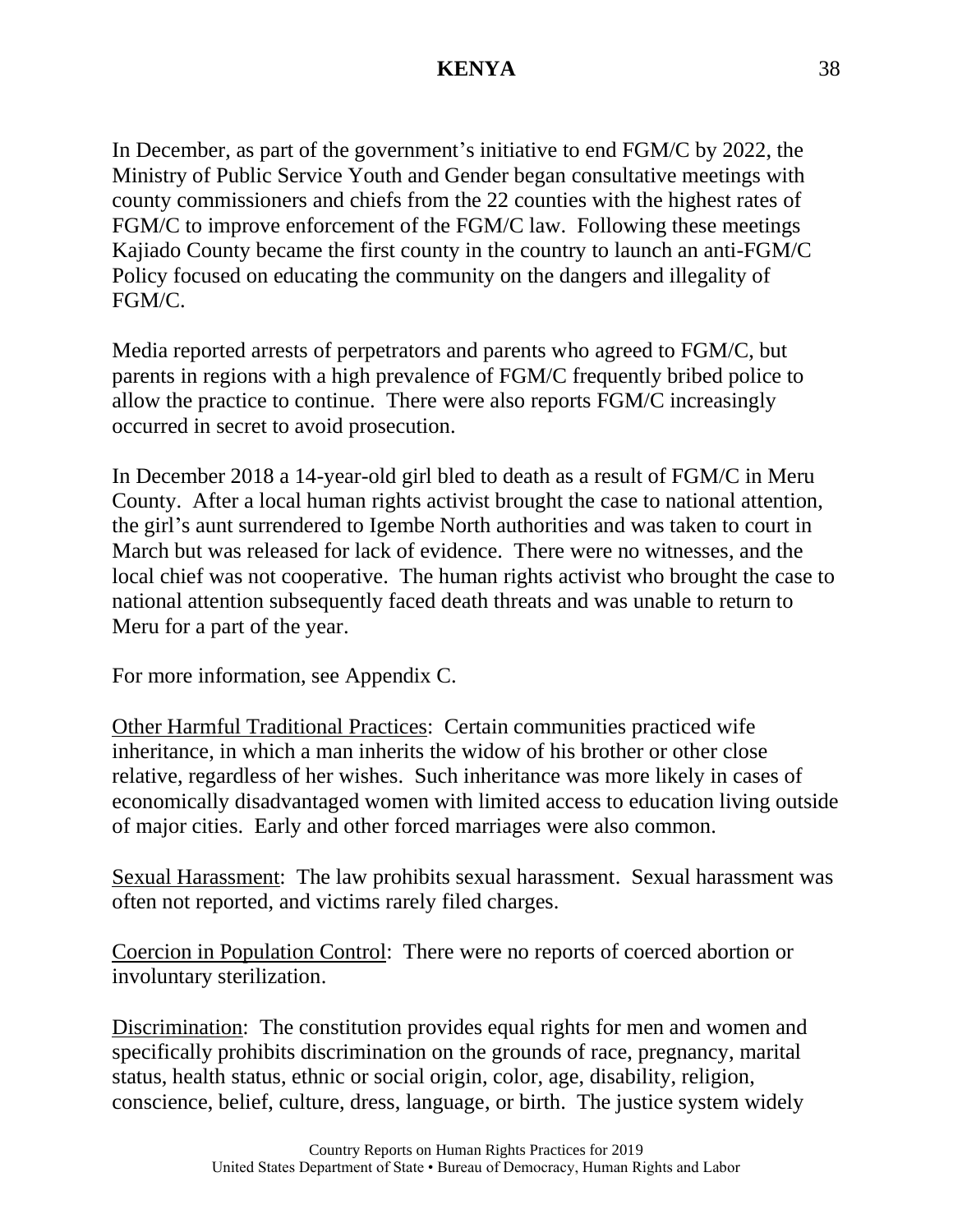applied customary laws that discriminated against women, limiting their political and economic rights.

The constitution prohibits gender discrimination in relation to land and property ownership and gives women equal rights to inheritance and access to land. The constitution also provides for the enactment of legislation for the protection of wives' rights to matrimonial property during and upon the termination of a marriage, and it affirms parties to a marriage are entitled to equal rights at the time of marriage, during the marriage, and at its dissolution. According to a June report by FIDA-K, Isiolo Gender Watch, and Shining Hope for Communities, however, the law has not been amended to comply with these constitutional provisions and perpetuates discrimination. Additionally, the components of the law that do stipulate how to apply for succession were little known and thus many inheritances continued to pass from fathers to sons only.

# **Children**

Birth Registration: A child derives citizenship from the citizenship of the parents, and either parent may transmit citizenship. Birth on the country's territory does not convey citizenship. Birth registration is compulsory. An estimated 63 percent of births were officially registered. Lack of official birth certificates resulted in discrimination in delivery of public services. The Department of Civil Registration Services implements the Maternal Child Health Registration Strategy that requires nurses administering immunizations to register the births of unregistered children.

In March the High Court ruled on a case that had been filed by FIDA-K, declaring unconstitutional, null and void, Section 2 (b) of the Children Act that gave men room to accept or decline responsibility for children they sired outside marriage. The court ruled that fathers who sire children out of wedlock must have equal parental responsibility as mothers.

For additional information, see Appendix C.

Education: By law education is tuition free and compulsory through age 14. The government began implementing free secondary education for all citizens. Authorities did not enforce the mandatory attendance law uniformly.

While the law provides pregnant girls the right to continue their education until after giving birth, NGOs reported schools often did not respect this right. School executives sometimes expelled pregnant girls or transferred them to other schools.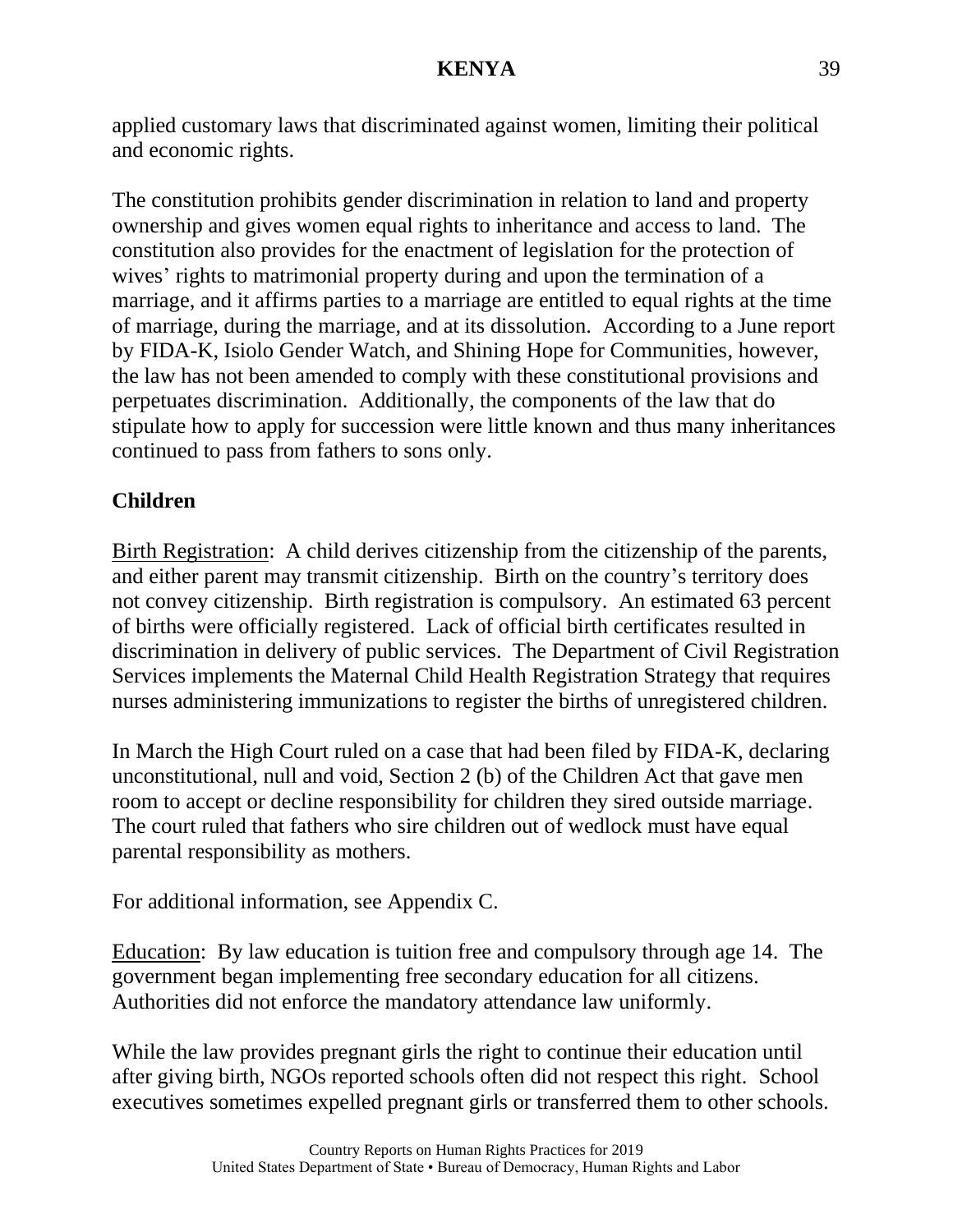Media outlets reported a significant number of girls failed to sit for their final secondary school examinations due to pregnancy.

Child Abuse: The law criminalizes several forms of violence that affect children, including early and forced marriage, FGM/C, incest, and physical, verbal, and sexual abuse. Violence against children, particularly in poor and rural communities, was common, and child abuse, including sexual abuse, occurred frequently. In November, HAKI Africa reported a case of a six-year-old who was the victim of statutory rape (defilement) committed by one of her teachers in school. According to the parents of the victim, other teachers tried to cover up for their colleague. The perpetrator was arrested the following day and remained in prison after failing to pay his bail. This was the fourth case of statutory rape reported to HAKI Africa in a month. In December media reported two cases of statutory rape by police officers, one in Kisumu County and the other in Mombasa County. In both cases media reported police officers attempted to cover up the crimes committed by their colleagues.

The minimum sentence for conviction of statutory rape is life imprisonment if the victim is younger than 11 years, 20 years in prison if the victim is between ages 11 and 15, and 10 years' imprisonment if the child is age 16 or 17. Although exact numbers were unavailable, during the year media reported several statutory rape convictions.

The government banned corporal punishment in schools, but there were reports corporal punishment occurred.

Early and Forced Marriage: The minimum age for marriage is 18 years for women and men. Media occasionally highlighted the problem of early and forced marriage that some ethnic groups commonly practiced. Under the constitution the qadi courts retained jurisdiction over Muslim marriage and family law in cases where all parties profess the Muslim religion and agree to submit to the jurisdiction of the courts. In January, following a tip from a neighborhood watch initiative, police and NGO workers rescued a 12-year-old girl in Kajiado who had been forced to marry a 35-year-old man. Police arrested and charged the victim's mother and the mother's partner with submitting a child to a sexual act, child marriage, and child rape. For additional information, see Appendix C.

Sexual Exploitation of Children: The law criminalizes sexual exploitation of children, including prohibiting procurement of a child younger than age 18 for unlawful sexual relations. The law also prohibits domestic and international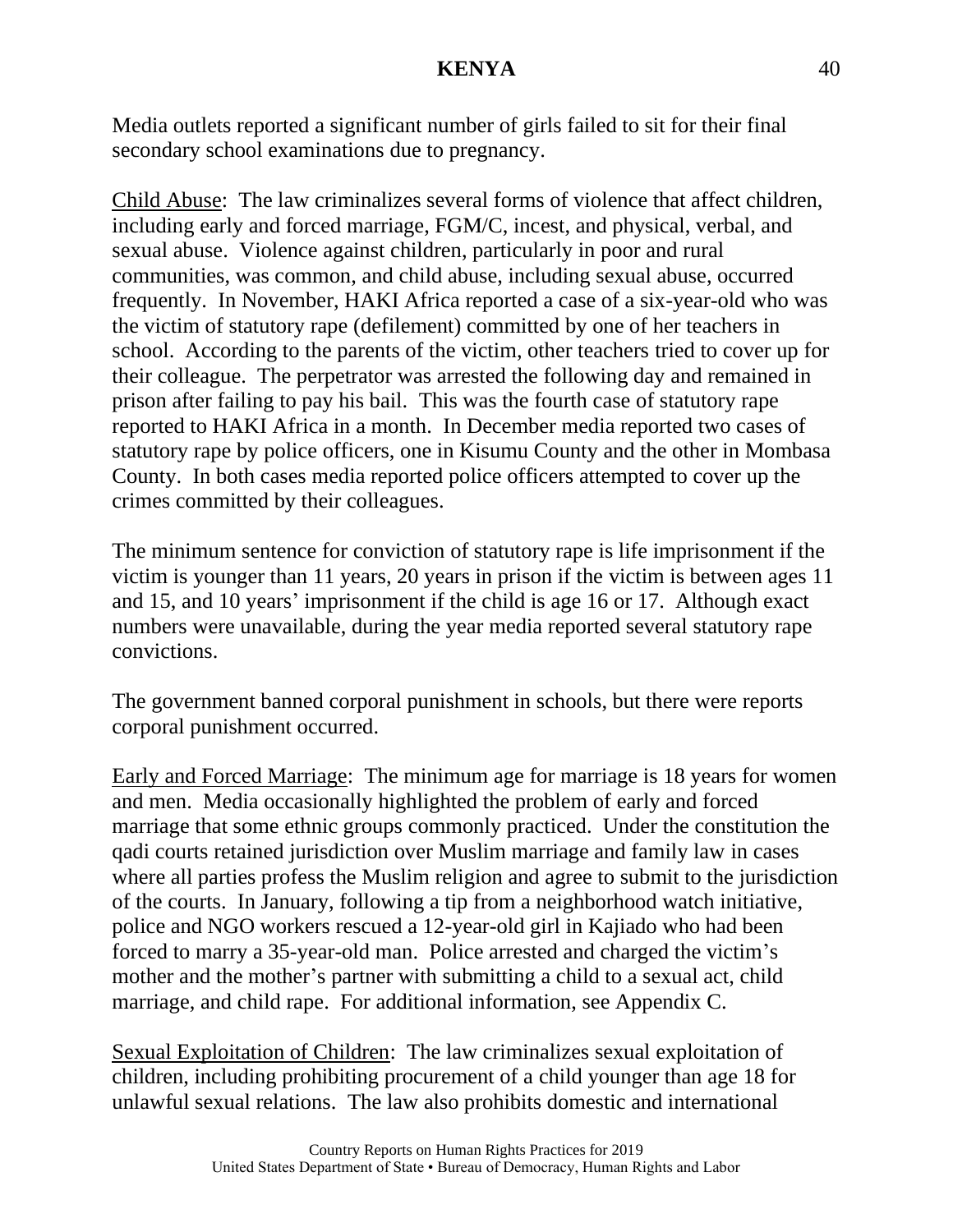trafficking, or the recruitment, harboring, transportation, transfer, or receipt of children up to the age of 18 for the production of pornography or for pornographic performances. Provisions apply equally to girls and boys. The law has provisions regarding child trafficking, child sex tourism, child prostitution, and child pornography. The minimum age for consensual sex is 18. Nevertheless, according to human rights organizations, children were sexually exploited and victims of trafficking.

The Directorate of Criminal Investigations continued to expand its Anti-Human Trafficking and Child Protection Unit (AHTCPU), which is responsible for investigating cases of child sexual exploitation and abuse, providing guidance to police officers across the country on cases involving children, and liaising with the Ministry of Labour and Social Protection's Department of Children Services to identify and rescue abused children. During the year the AHTCPU opened a new office in Mombasa and increased the number of officers assigned to the unit. In March the AHTCPU also opened a cybercenter in Nairobi to increase its capacity to investigate cases involving online child exploitation.

Child Soldiers: Although there were no reports the government recruited child soldiers, there were reports that the al-Shabaab terrorist group recruited children in areas bordering Somalia.

Displaced Children: Poverty and the spread of HIV/AIDS continued to intensify the problem of child homelessness. Street children faced harassment and physical and sexual abuse from police and others and within the juvenile justice system. The government operated programs to place street children in shelters and assisted NGOs in providing education, skills training, counseling, legal advice, and medical care to street children whom the commercial sex industry abused and exploited.

Children continued to face protection risks in urban areas, particularly unaccompanied and separated children. Alternative care arrangements, such as foster care placement, are in place for a limited number of children. In addition government child protection services and the county's children's department often step in to provide protection to children at risk, particularly unaccompanied children.

Institutionalized Children: A special report published by the *Standard* in September alleged minors in children's homes under the care of the Child Welfare Society of Kenya (CWSK) have suffered poor living conditions, mistreatment, and lack of proper medical care and education. A local news outlet aired an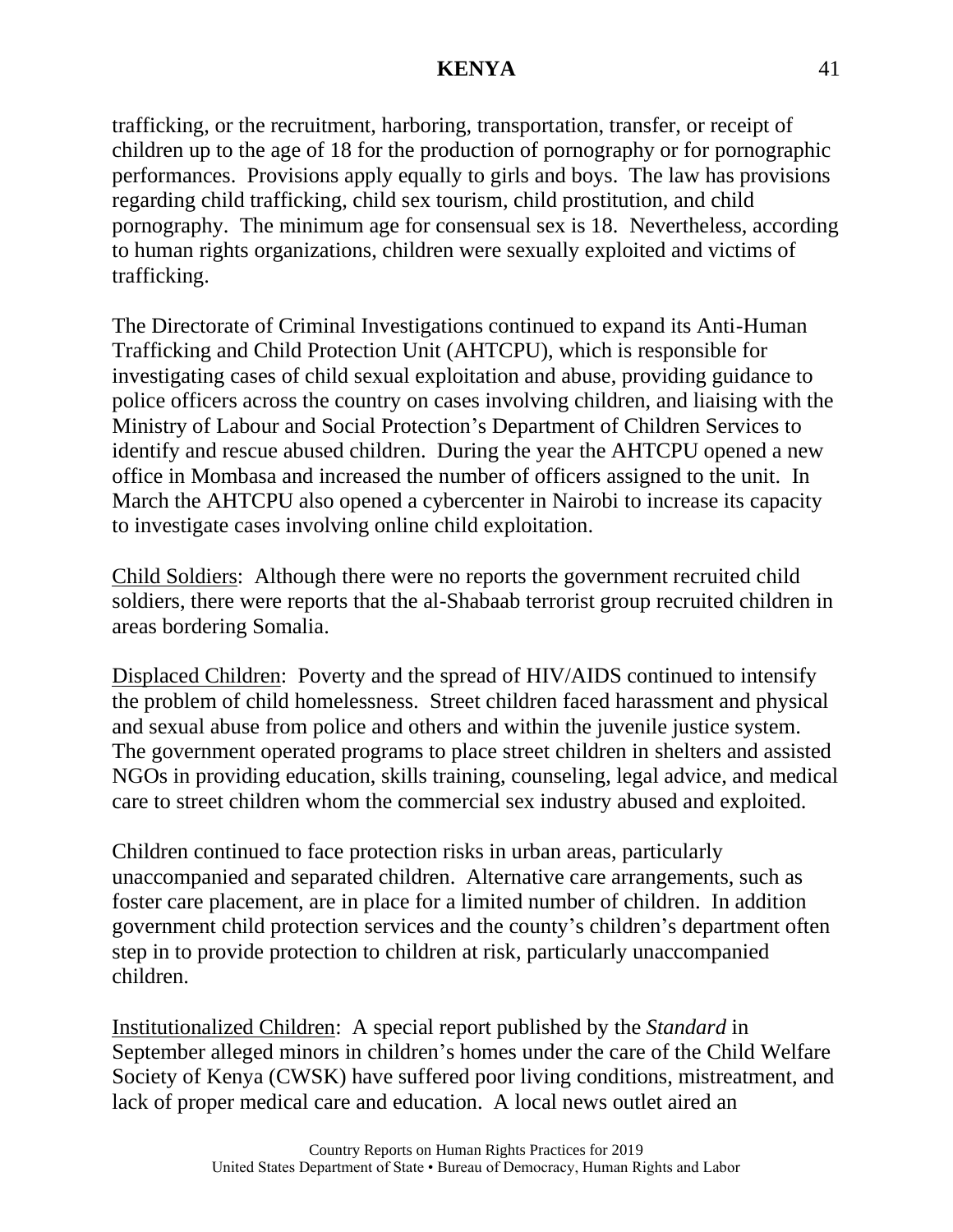investigative report in October alleging that CWSK, against the advice of licensed medical practitioners, had taken children with more significant disabilities to unlicensed facilities for experimental treatments. The ODPP reportedly opened an investigation into the allegations. On September 12, the cabinet directed the Ministry of Labour and Social Protection to streamline the operations of the CWSK.

International Child Abductions: The country is not a party to the 1980 Hague Convention on the Civil Aspects of International Child Abduction. See the Department of State's *Annual Report on International Parental Child Abduction* at [https://travel.state.gov/content/travel/en/International-Parental-Child-](http://travel.state.gov/content/travel/en/International-Parental-Child-Abduction/for-providers/legal-reports-and-data/reported-cases.html)[Abduction/for-providers/legal-reports-and-data/reported-cases.html.](http://travel.state.gov/content/travel/en/International-Parental-Child-Abduction/for-providers/legal-reports-and-data/reported-cases.html)

# **Anti-Semitism**

The Jewish community is small, and there were no reports of anti-Semitic acts.

# **Trafficking in Persons**

See the Department of State's *Trafficking in Persons Report* at [https://www.state.gov/trafficking-in-persons-report/.](https://www.state.gov/trafficking-in-persons-report/)

# **Persons with Disabilities**

The law prohibits discrimination against persons with disabilities, but the government did not effectively enforce these provisions. Several laws limit the rights of persons with disabilities. For example, the Marriage Act limits the rights of persons with mental disabilities to get married and the Law of Succession limits the rights of persons with disabilities to inheritance. The constitution provides for legal representation of persons with disabilities in legislative and appointive bodies. The law provides that persons with disabilities should have access to public buildings, and some buildings in major cities had wheelchair ramps and modified elevators and restrooms. The government did not enforce the law, however, and new construction often did not include specific accommodations for persons with disabilities. Government buildings in rural areas generally were not accessible to persons with disabilities. According to NGOs, police stations remained largely inaccessible to persons with mobility and other physical disabilities.

NGOs reported persons with disabilities had limited opportunities to obtain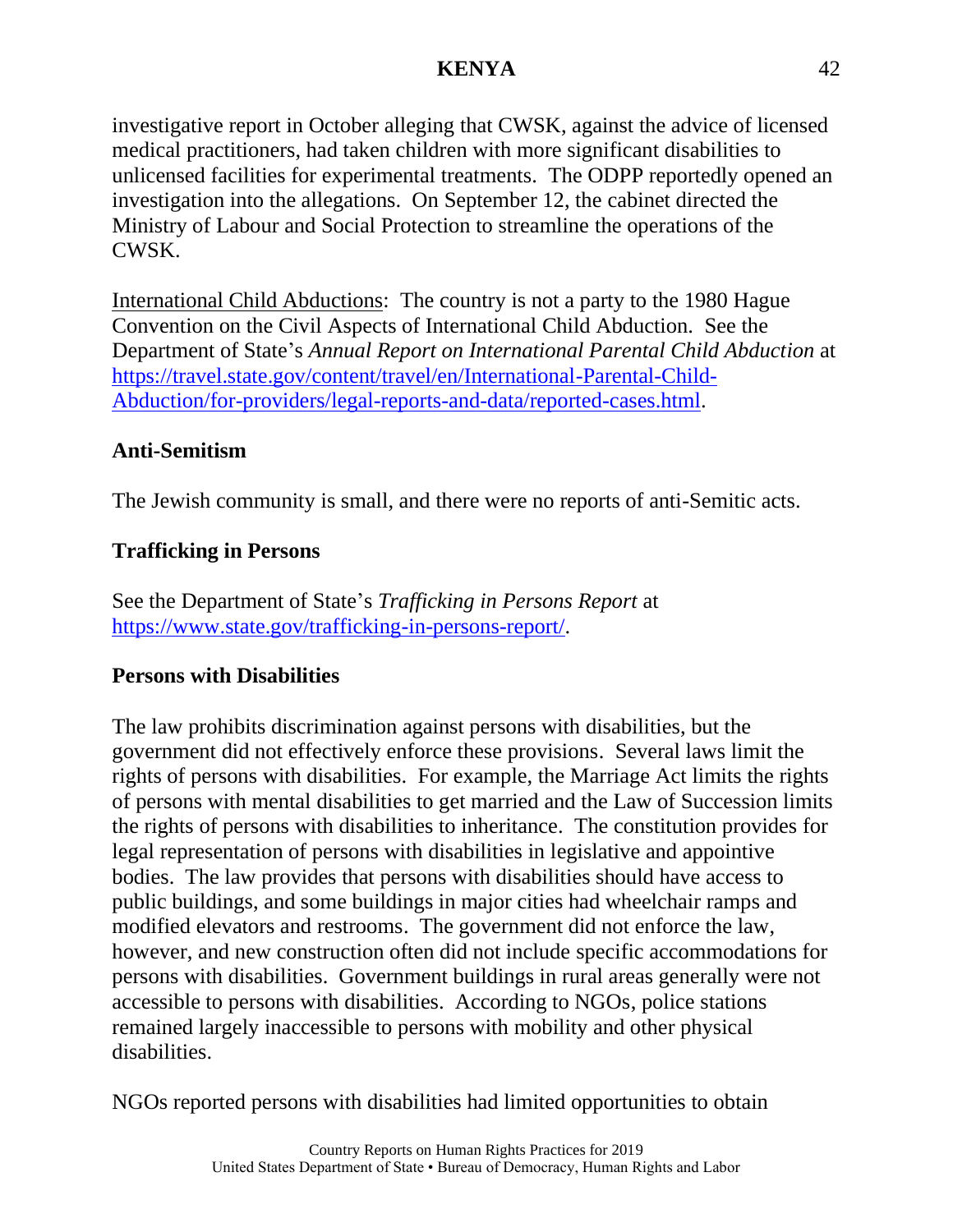education and job training at any level due to lack of accessibility of facilities and resistance by school officials and parents to devoting resources to students with disabilities. Obtaining employment was also difficult. Data from the Public Service Commission indicated that, of 251 institutions evaluated on inclusion of persons with disabilities in fiscal year 2017/2018, only 10 institutions complied with the 5 percent requirement for employment of persons with disabilities.

Authorities received reports of killings of persons with disabilities as well as torture and abuse, and the government took action in some cases. In May women with disabilities protested against increased violence after a woman with physical disabilities was sexually assaulted and killed, a woman with a mental disability was sexually assaulted, and a deaf girl was raped. The murder case in Machakos was pursued, with three persons arrested, two of whom were still in jail while the third was released on bail. The case went to trial and hearings continued at year's end.

Persons with albinism (PWA) have historically been targets of discrimination and human rights abuses. During the year human rights groups successfully lobbied to include a question on albinism in the August national census, the first time PWA were counted. In November 2018 the Albinism Society of Kenya (ASK) organized the first Mr. and Miss Albinism East Africa beauty pageant to raise awareness of the condition and combat misconceptions. According to ASK, the treatment of PWA improved during the year; they were more broadly accepted in society and cases of statutory rape and confinement declined.

Persons with disabilities faced significant barriers to accessing health care. They had difficulty obtaining HIV testing and contraceptive services due to the perception they should not engage in sexual activity. According to the NGO Humanity & Inclusion, 36 percent of persons with disabilities reported facing difficulties in accessing health services; cost, distance to a health facility, and physical barriers were the main reasons cited.

Few facilities provided interpreters or other accommodations to persons with hearing disabilities. The government assigned each region a sign language interpreter for court proceedings. Authorities often delayed or adjourned cases involving persons who had hearing disabilities due to a lack of standby interpreters, according to an official with the NGO Deaf Outreach Program.

According to a report by a coalition of disability advocate groups, persons with disabilities often did not receive the procedural or other accommodations they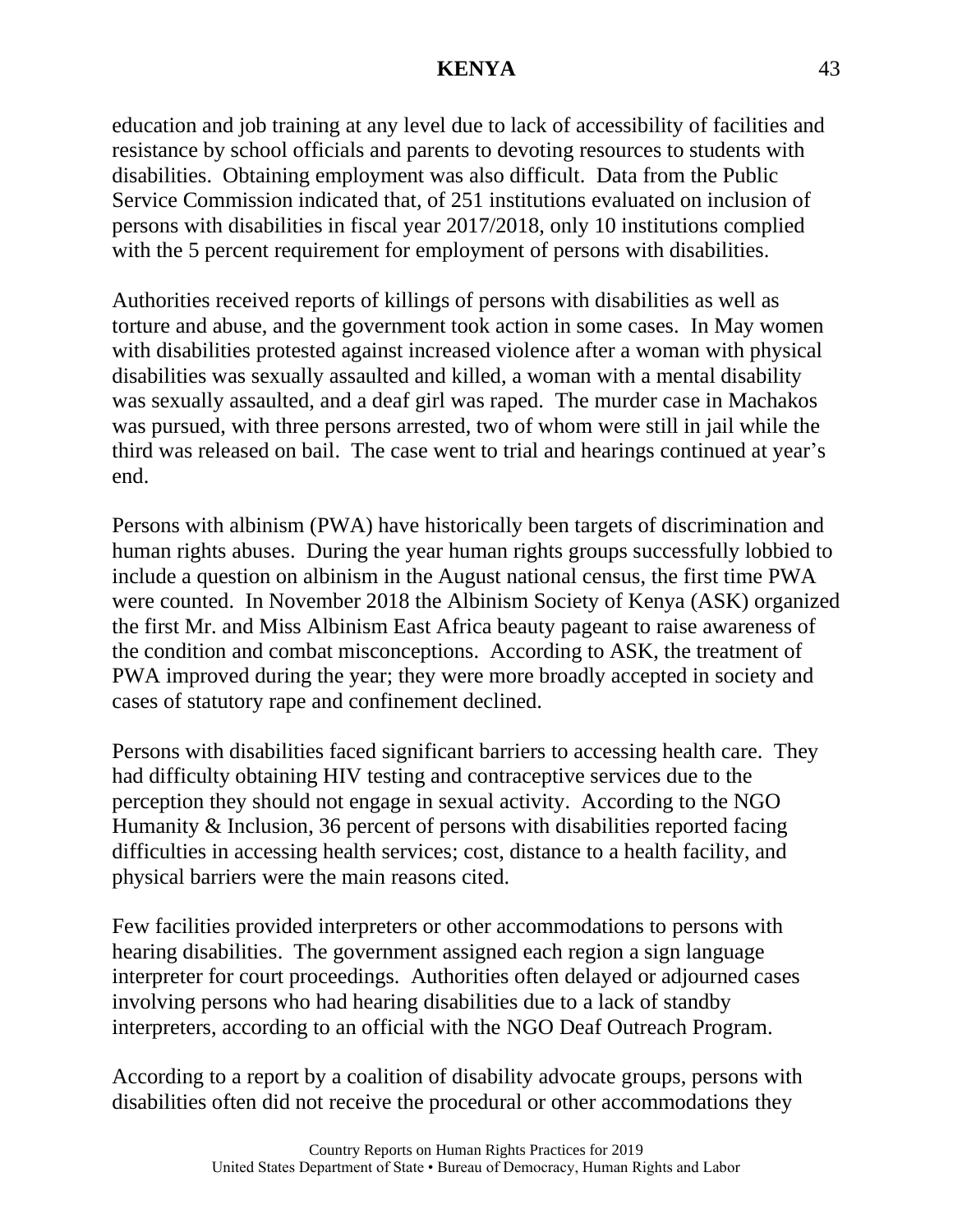needed to participate equally in criminal justice processes as victims of crime.

The Ministry for Devolution and Planning is the lead ministry for implementation of the law to protect persons with disabilities. The quasi-independent but government-funded parastatal National Council for Persons with Disabilities assisted the ministry. Neither entity received sufficient resources to address effectively problems related to persons with disabilities.

According to a 2017 CEDAW report, persons with disabilities comprised only 2.8 percent of the Senate and National Assembly, less than the 5 percent mandated by the constitution (see section 3).

# **National/Racial/Ethnic Minorities**

There were 42 ethnic groups in the country; none holds a majority. The Kikuyu and related groups dominated much of private commerce and industry and often purchased land outside their traditional home areas, which sometimes resulted in fierce resentment from other ethnic groups, especially in the coastal and Rift Valley areas. Competition for water and pasture was especially serious in the north and northeast.

There was frequent conflict, including banditry, fights over land, and cattle rustling, among the Somali, Turkana, Gabbra, Borana, Samburu, Rendille, and Pokot ethnic groups in arid northern, eastern, and Rift Valley areas that at times resulted in deaths. Disputes over county borders were also a source of ethnic tensions.

In July the Institute for Security Studies stated almost 40 persons were killed, schools closed, and livelihoods disrupted during ethnic violence in Marsabit County along the border with Ethiopia over the preceding months. The report alleged the conflict was driven by ethnic territorial expansion, including illegal settlements, and a bid by local politicians to increase voting numbers ahead of the 2022 elections. Since then local politicians have been arrested for political incitement, and meetings have taken place between local leaders and interfaith groups. A cross-border peace initiative met in July and decided to set up a community-based peace committee. In June the cabinet secretary for the Ministry of Interior issued a directive that "cross-border meetings between stakeholders from Kenya and Ethiopia in the Marsabit area be attended at the highest level by the national government administration." Violence continued, however, and five children were reported among the 13 killed in violence in November.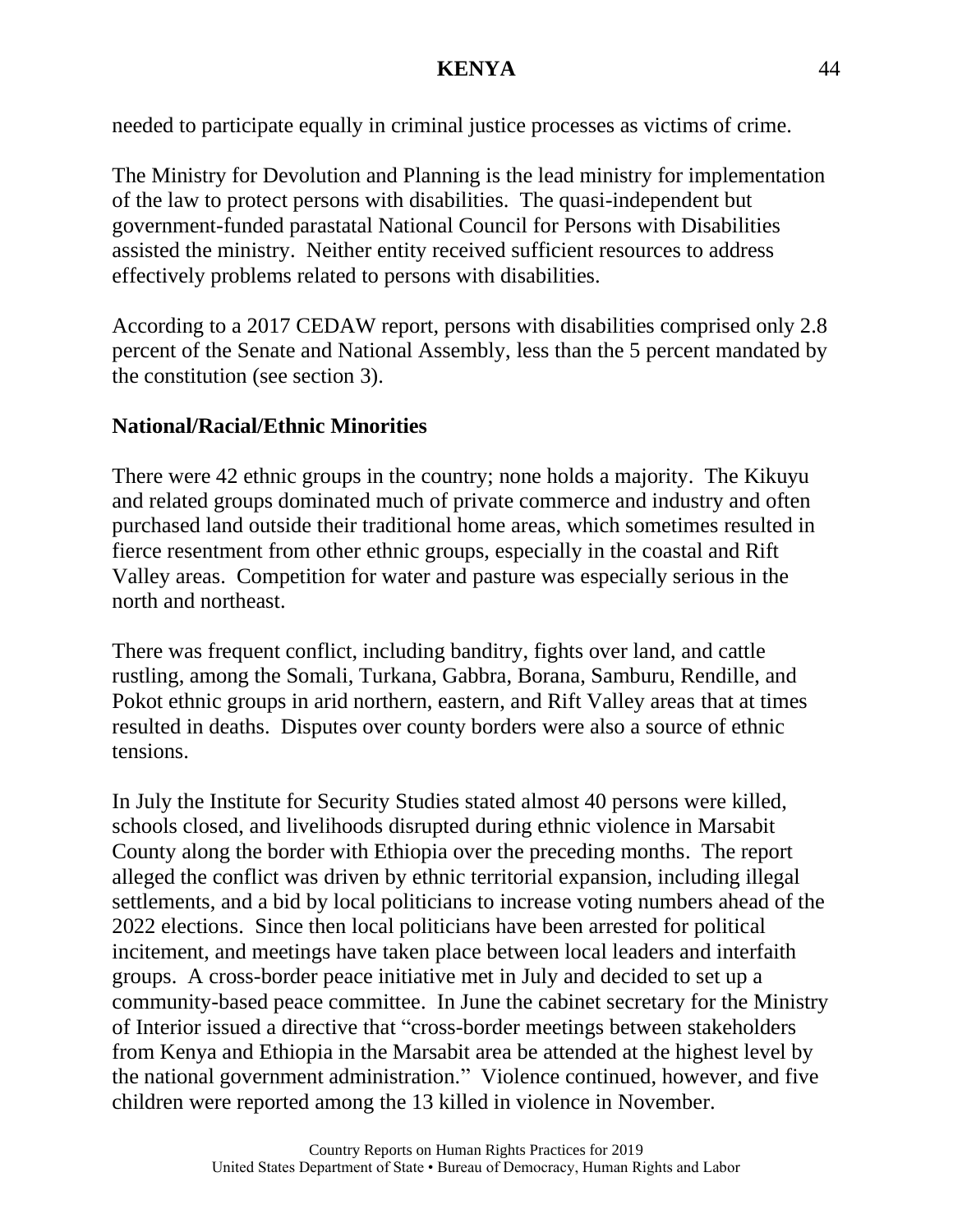Ethnic differences also caused a number of discriminatory employment practices (see section 7.d.).

# **Acts of Violence, Discrimination, and Other Abuses Based on Sexual Orientation and Gender Identity**

The penal code criminalizes "carnal knowledge against the order of nature," which was interpreted to prohibit consensual same-sex sexual activity and specifies a maximum penalty of 14 years' imprisonment if convicted. A separate statute specifically criminalizes sex between men and specifies a maximum penalty of 21 years' imprisonment if convicted. Police detained persons under these laws, particularly persons suspected of prostitution, but released them shortly afterward. In October police arrested three men for violating the penal code provisions. The men denied the charge and were released on bail.

In 2016 LGBTI activists filed two petitions challenging the constitutionality of these penal codes. On May 24, the High Court issued a ruling upholding the laws criminalizing homosexuality, citing insufficient evidence they violate LGBTI rights and claiming repealing the law would contradict the 2010 constitution that stipulates marriage is between a man and woman. The LGBTI community filed appeals against this ruling. Leading up to the hearing of this case, and in its wake, the LGBTI community experienced increased ostracism and harassment.

LGBTI organizations reported police more frequently used public-order laws (for example, disturbing the peace) than same-sex legislation to arrest LGBTI individuals. NGOs reported police frequently harassed, intimidated, or physically abused LGBTI individuals in custody.

Authorities permitted LGBTI advocacy organizations to register and conduct activities.

The 2010 constitution does not explicitly protect LGBTI persons from discrimination based on sexual orientation or gender identity. Violence and discrimination against LGBTI individuals was widespread. For example, in April secondary school authorities in Mathira Constituency reportedly abused 32 girls for allegedly being lesbians and prohibited them from taking their end-term exams. In June the government ordered a group of 76 LGBTI refugees to leave their temporary quarters in Nairobi and return to the Kakuma camp, where they had been subject to homophobic attacks and death threats.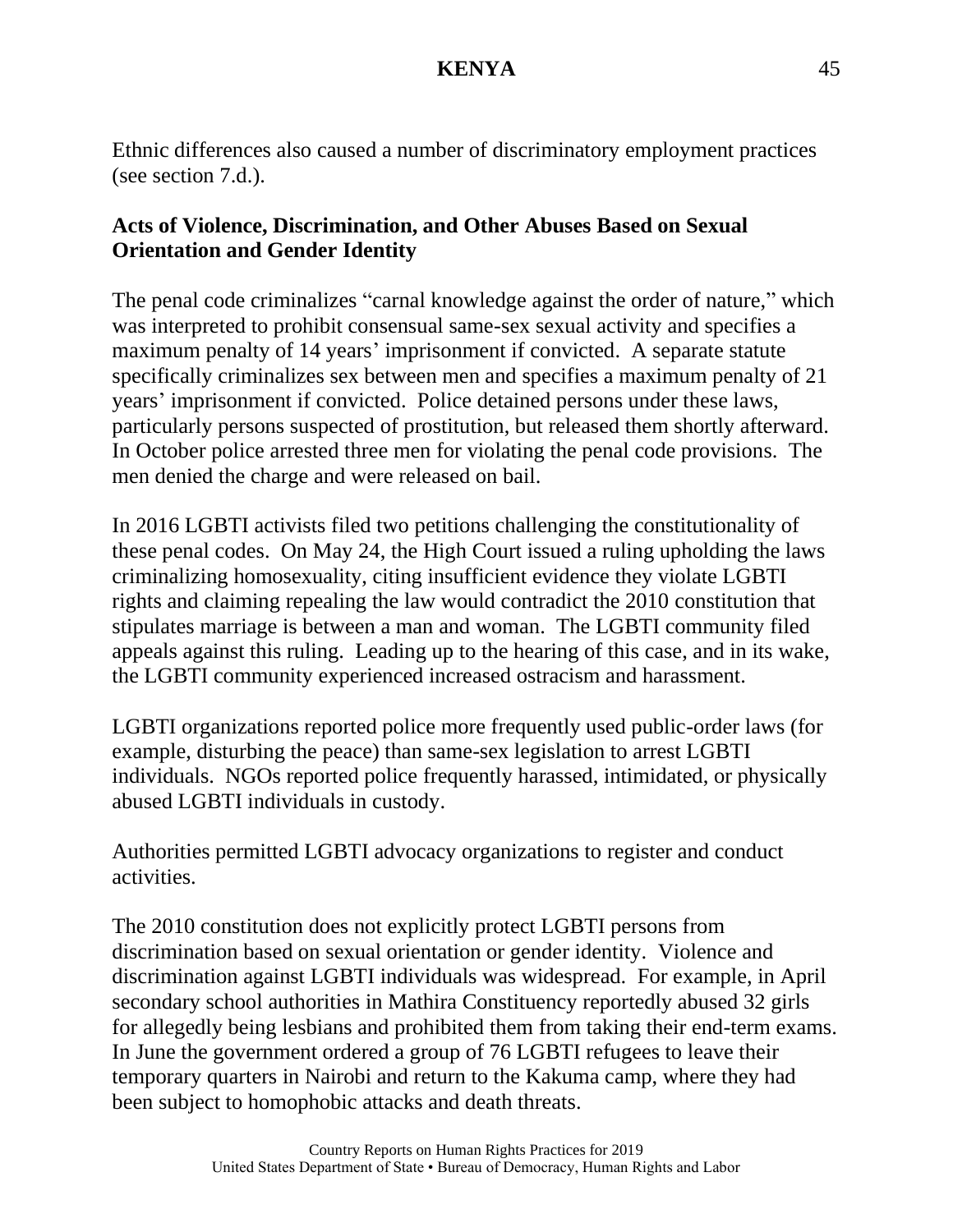LGBTI refugees continued to face stigma and discrimination. They were often compelled to hide their sexual orientation or gender identity to protect themselves. National organizations working with LGBTI persons offered support to refugees who were LGBTI, including access to safety networks and specialized health facilities.

In 2017 the government formed a taskforce to implement a High Court's judgment in the 2014 Baby 'A' case that recognized the existence of intersex persons. The taskforce submitted its final report to the attorney general in March. The report estimated the number of intersex persons in the country at 779,414. The taskforce found only 10 percent of the intersex population completed tertiary education, only 5 percent recognized themselves as intersex due to lack of awareness, and the majority lacked birth certificates, which caused numerous problems, including inability to obtain a national identity card. The census included intersex as a gender and reported 1,524 intersex persons. The disparity between these numbers is likely due to the report's finding that many Kenyans did not recognize themselves as intersex due to lack of awareness and thus did not mark themselves as intersex during the census. The report concluded with a number of recommendations to realize the rights of members of the intersex community.

# **HIV and AIDS Social Stigma**

The government, along with international and NGO partners, made progress in creating an enabling environment to combat the social stigma of HIV and AIDS and to address the gap in access to HIV information and services. The government and NGOs expanded their staffing support at county levels for counseling and testing centers to ensure provision of free HIV/AIDS diagnosis. In 2016 the first lady's Beyond Zero Campaign to stop HIV infections led to the opening of 47 mobile clinics across the country.

Stigma nonetheless continued to hinder efforts to educate the public about HIV/AIDS and to provide testing and treatment services. The government continued to support the HIV Tribunal to handle all legal matters related to stigma and discrimination. The tribunal, however, lacked sufficient funding to carry out its mandate across all 47 counties and thus still functioned only out of Nairobi.

#### **Other Societal Violence or Discrimination**

Mob violence and vigilante action were common in areas where the populace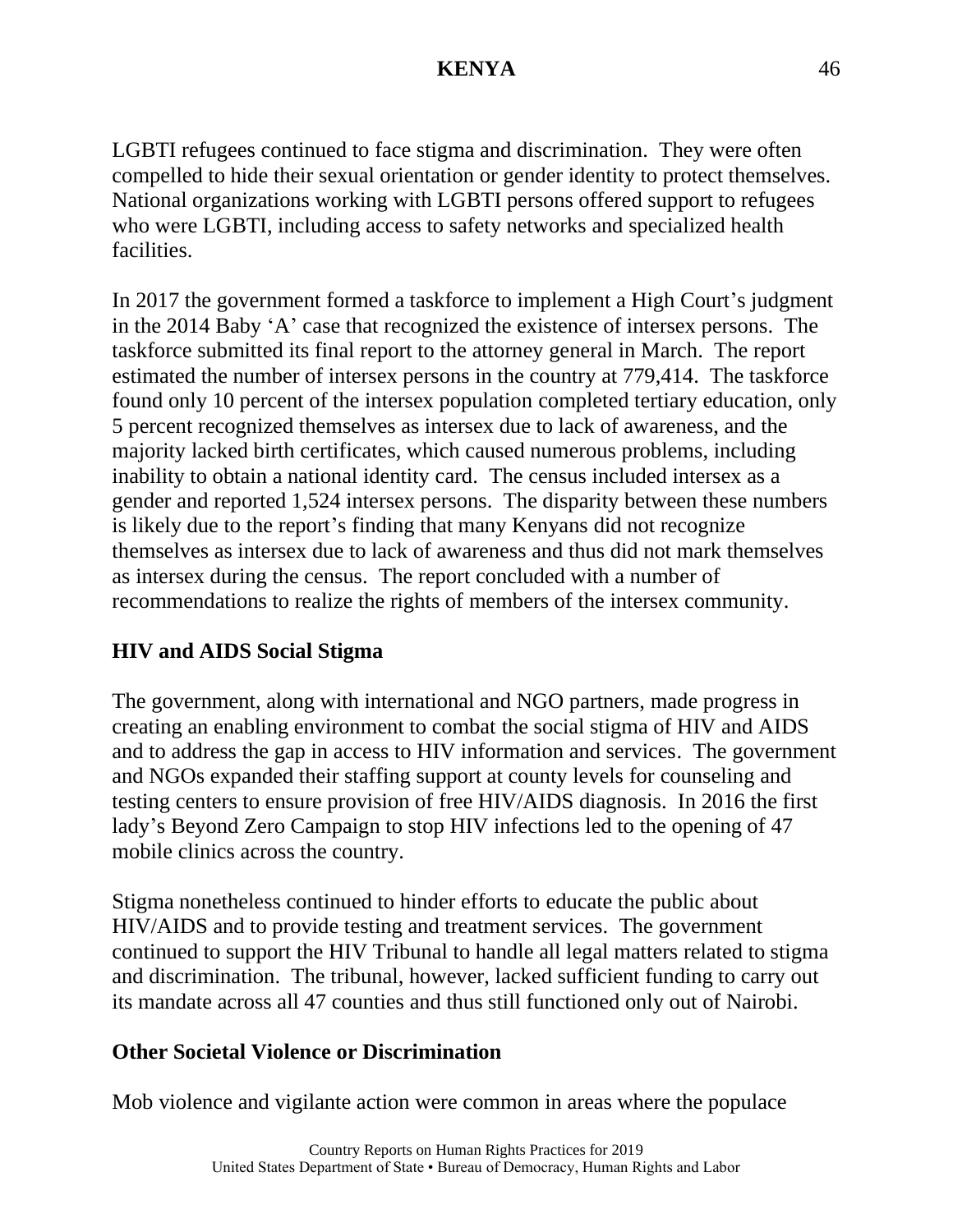lacked confidence in the criminal justice system. In September police officers in Kericho County rescued a fellow officer who was in danger of being lynched by a mob that suspected the officer of being a burglar. The social acceptability of mob violence also provided cover for acts of personal vengeance. Police frequently failed to act to stop mob violence. In May the Police Reforms Working Group-Kenya, a group of 19 human rights organizations, issued a statement condemning the killings of a local chief and the head of the police station in Tharaka-Nithi by local residents. The residents allegedly killed the chief in retaliation for the killing of a local resident in connection with a prolonged land dispute. The police officer was subsequently killed while pursuing the suspects.

Landowners formed groups in some parts of the country to protect their interests from rival groups or thieves. In March 2018 the National Cohesion and Integration Commission reported more than 100 such organized groups nationwide. Reports indicated politicians often funded these groups or provided them with weapons, particularly around election periods.

# **Section 7. Worker Rights**

## **a. Freedom of Association and the Right to Collective Bargaining**

The law provides for the right of workers, including those in export processing zones (EPZs), to form and join unions of their choice and to bargain collectively. For the union to be recognized as a bargaining agent, it needs to represent a simple majority of the employees in a firm eligible to join the union. This provision extends to public and private sector employees. Members of the armed forces, prisons service, and police are not allowed to form or join trade unions.

The law permits the government to deny workers the right to strike under certain conditions. For example the government prohibits members of the military, police, prison guards, and the National Youth Service from striking. Civil servants are permitted to strike following a seven-day notice period. A bureau of the Ministry of Labour and Social Protection typically referred disputes to mediation, factfinding, or binding arbitration at the Employment and Labour Relations Court, a body of up to 12 judges that has exclusive jurisdiction to handle employment and labor matters and that operates in urban areas, including Nairobi, Mombasa, Nyeri, Nakuru, Kisumu, and Kericho. The Employment and Labour Relations Court also has subregistries in Meru, Bungoma, Eldoret, Malindi, Machakos, and Garissa.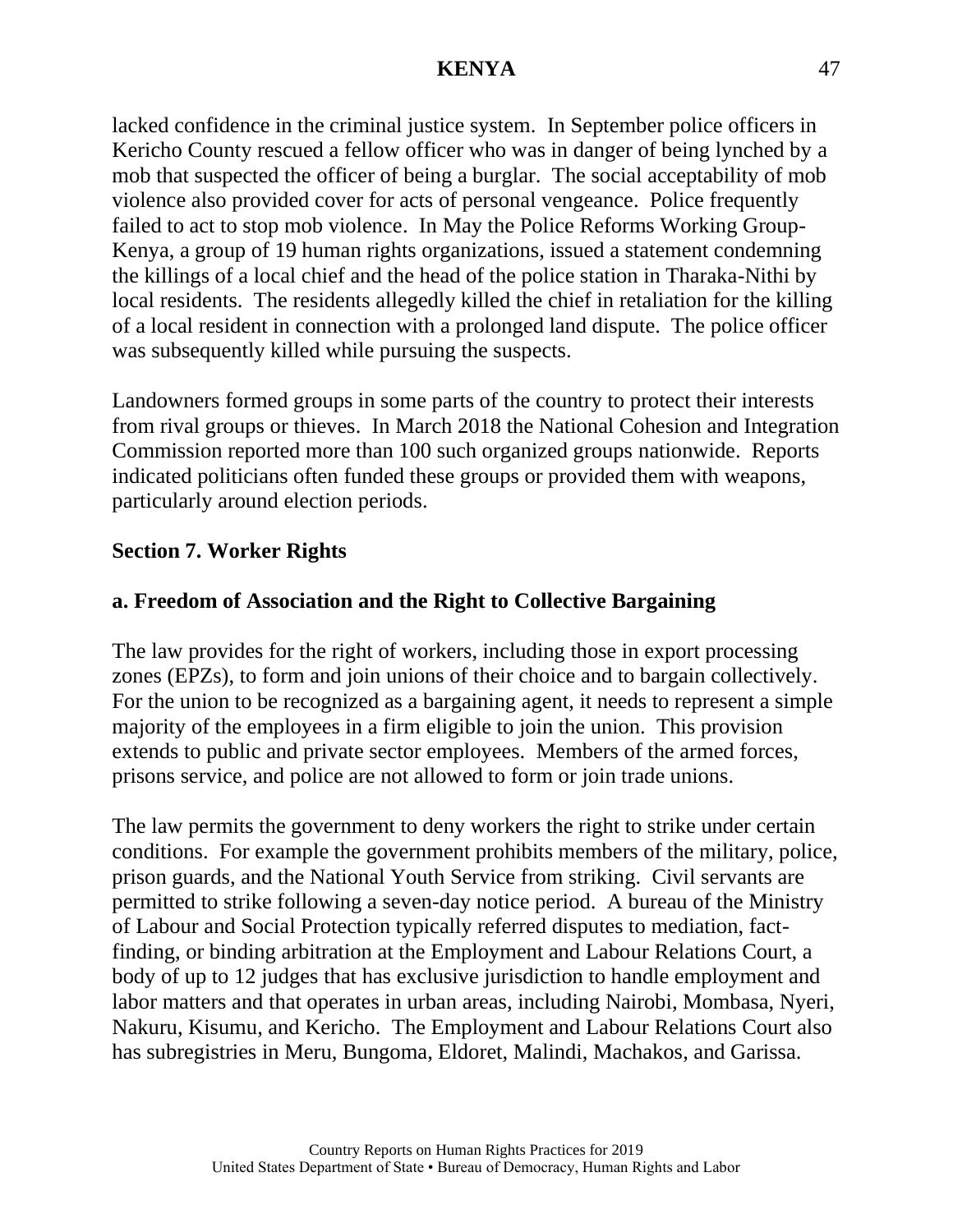By law workers who provide essential services, interpreted as "a service the interruption of which would probably endanger the life of a person or health of the population," may not strike. Any trade dispute in a service listed as essential or declared an essential service may be adjudicated by the Employment and Labour Relations Court.

Strikes must concern terms of employment, and sympathy strikes are prohibited.

The law permits workers in collective bargaining disputes to strike if they have exhausted formal conciliation procedures and have given seven days' notice to the government and the employer. Conciliation is not compulsory in individual employment matters. Security forces may not bargain collectively but have an internal board that reviews salaries. Informal workers may establish associations, or even unions, to negotiate wages and conditions matching the government's minimum wage guidelines and advocate for better working conditions and representation in the Employment and Labour Relations Court. The bill of rights in the constitution allows trade unions to undertake their activities without government interference, and the government generally respected this right.

The law prohibits antiunion discrimination and provides for reinstatement of workers dismissed for union activity. The Employment and Labour Relations Court can order reinstatement and damages in the form of back pay for employees wrongfully dismissed for union activities. Labor laws apply to all groups of workers.

The government enforced the decisions of the Employment and Labour Relations Court inconsistently. Many employers did not comply with reinstatement orders, and some workers accepted payment in lieu of reinstatement. In several cases employers successfully appealed the Employment and Labour Relations Court's decisions to a branch of the High Court. The enforcement mechanisms of the Employment and Labour Relations Court remained weak, and its case backlog raised concerns about the long delays and lack of efficacy of the court.

The Employment and Labour Relations Court received many cases arising from the implementation of new labor laws. The parties filed most cases directly without referral to the Ministry of Labour and Social Protection for conciliation. The court was running a significant backlog.

The chief justice designated all county courts presided over by senior resident Magistrates and higher-ranking judges as special courts to hear employment and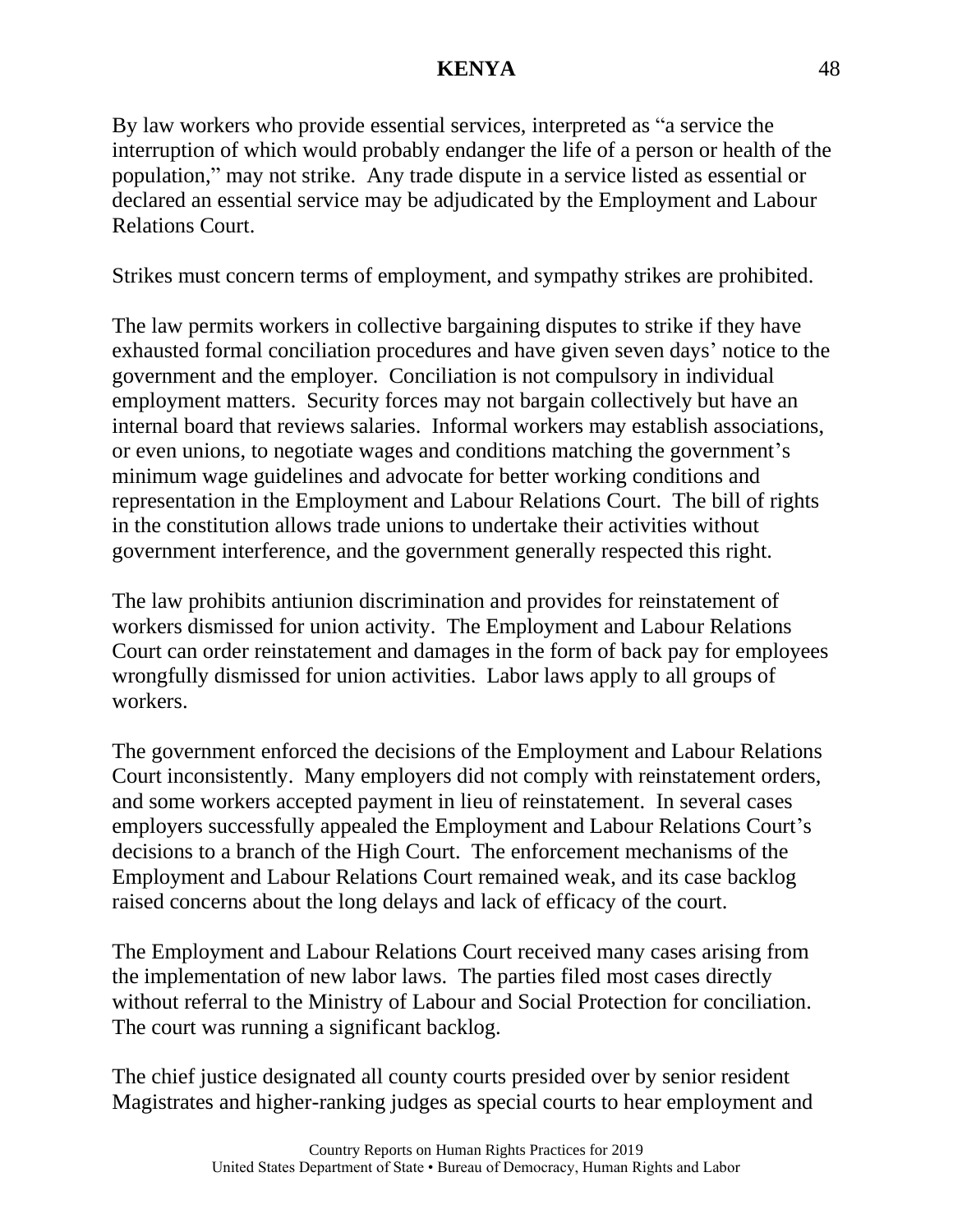labor cases. Providing adequate facilities outside of Nairobi was challenging, but observers cited the ability of workers to submit labor-related cases throughout the country as a positive step. In 2016 the Judiciary finalized the Employment and Labor Relations (Procedure) Rules. The significant changes introduced in the new court procedure rules provide parties access to file pleadings directly in electronic form, new pretrial procedures, and alternative dispute resolution. The rules also set a 30-day time limit for the court to submit a report on disagreements over collective bargaining agreements filed.

The government generally respected freedom of association and the right to bargain collectively, although enforcement was inconsistent. The government expressed its support for union rights mandated in the constitution.

Airport workers at Nairobi's Jomo Kenyatta International Airport also went on strike in March to protest potential restructuring of the airport. Six striking workers were injured during clashes with police, and 10 members of the Kenya Aviation Workers Union, including its secretary-general, were arrested. After negotiation, the union agreed to end the strike in exchange for release of the arrested union officials and an agreement not to fire striking workers.

Migrant workers often lacked formal organization and consequently missed the benefits of collective bargaining. Similarly, domestic workers and others who operated in private settings were vulnerable to exclusion from legal protections, although domestic workers' unions exist to protect their interests.

The government deployed labor attaches to Qatar, Saudi Arabia, and the United Arab Emirates (UAE) to regulate and coordinate contracts of migrant workers from the country and promote overseas job opportunities. The Ministry of East African Community and Regional Development also helped domestic workers understand the terms and conditions of their work agreements. The government operationalized a 2017 bilateral agreement with Saudi Arabia in January after revetting recruitment agencies in Riyadh. The government has additional bilateral agreements with Qatar and UAE. The ministry has a directorate to regulate the conduct of labor agents for local migrant workers, including requiring the posting of a 500,000 shilling (\$4,910) performance-guarantee bond for each worker.

The misuse of internships and other forms of transitional employment threatened the survival of trade unions, with employers often not hiring employees after an internship ends. State agencies increasingly outsourced jobs to the private sector, and in the private sector, casual workers were employed on short-term contracts.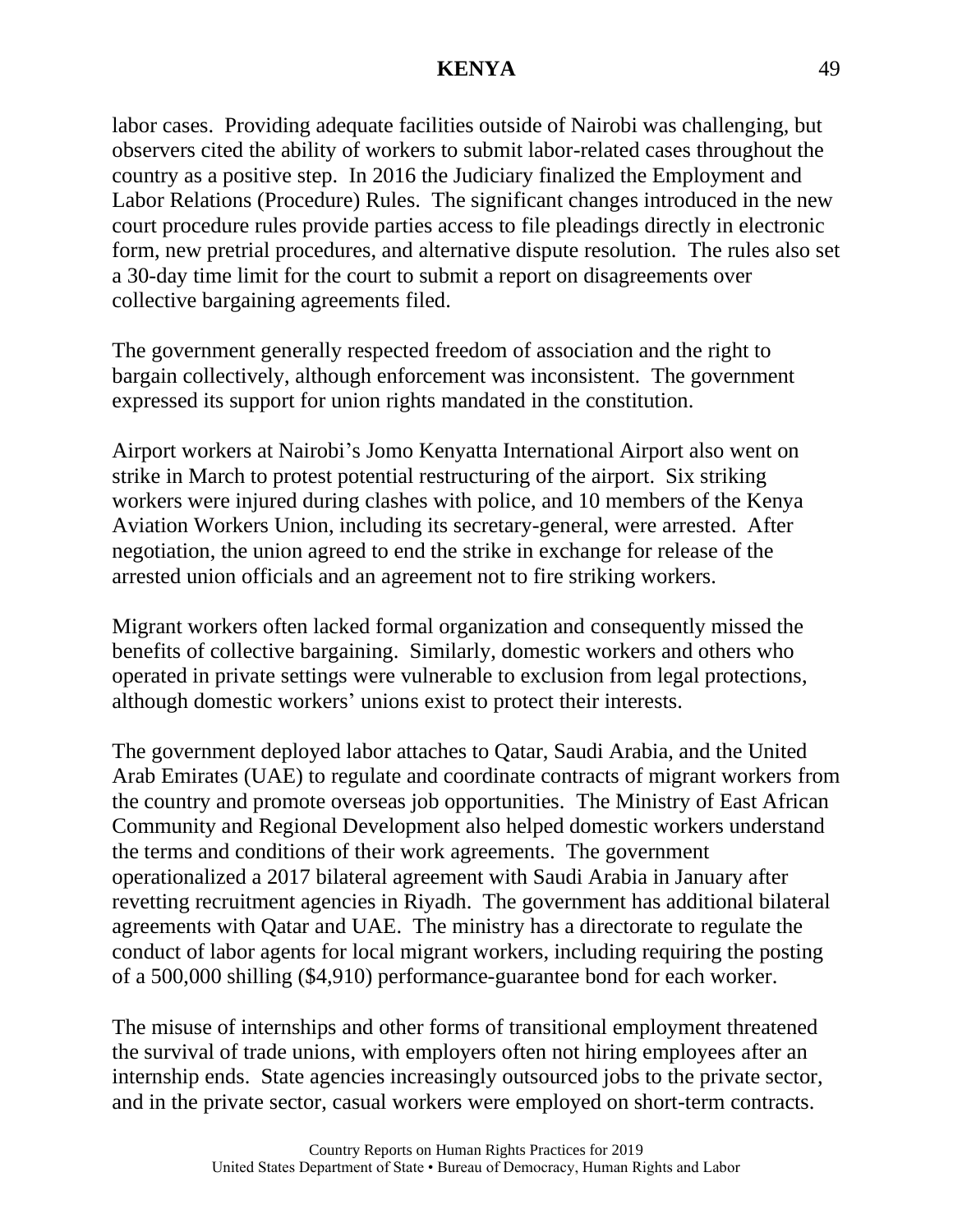This shift contributed to declining numbers in trade unions. In July the Public Service Commission introduced a plan to place civil servants on three-year employment contracts and eliminate permanent and pensionable terms, but a worker's union obtained a court order to halt the policy shift. NGOs and trade unionists reported replacement of permanent positions by casual or contract labor, especially in the EPZs, the Port of Mombasa, and in the agricultural and manufacturing sectors. In some cases employers staffed permanent jobs with rotating contract workers. This practice occurred at the management level as well, where employers hired individuals as management trainees and kept them in these positions for the maximum permitted period of three years. Instead of converting such trainees to permanent staff, employers replaced them with new trainees at the end of three years.

Workers exercised the right to strike. The health sector witnessed industrial strikes by county government health professionals to protest delayed salary payments. The strikes occurred intermittently in various counties, since under the 2010 constitution each county manages its own health system as part of the devolution of resources and services from the national government. According to the Kenya County Government Workers Union, during the year 21 counties had delayed salary payments. The strikes affected delivery of services in counties like Meru and Embu, but negotiations averted some threatened strikes.

# **b. Prohibition of Forced or Compulsory Labor**

The law prohibits most forms of forced or compulsory labor, including by children. The country made moderate advances to prevent or eliminate forced labor.

The government did not effectively enforce the law, and forced labor occurred, including forced child labor (see section 7.c.). Certain legal provisions, including the penal code and the Public Order Act, impose compulsory prison labor. Resources, inspections, and remediation were not adequate to prevent forced labor, and penalties were not sufficient to deter violations. Violations included debt bondage, trafficking of workers, and compulsion of persons, even family members, to work as domestic servants. Domestic workers from Uganda, herders from Ethiopia, and others from Somalia, South Sudan, and Burundi were subjected to forced labor in the country; however, this trend was reportedly decreasing.

Also see the Department of State's *Trafficking in Persons Report* at [https://www.state.gov/trafficking-in-persons-report/.](https://www.state.gov/trafficking-in-persons-report/)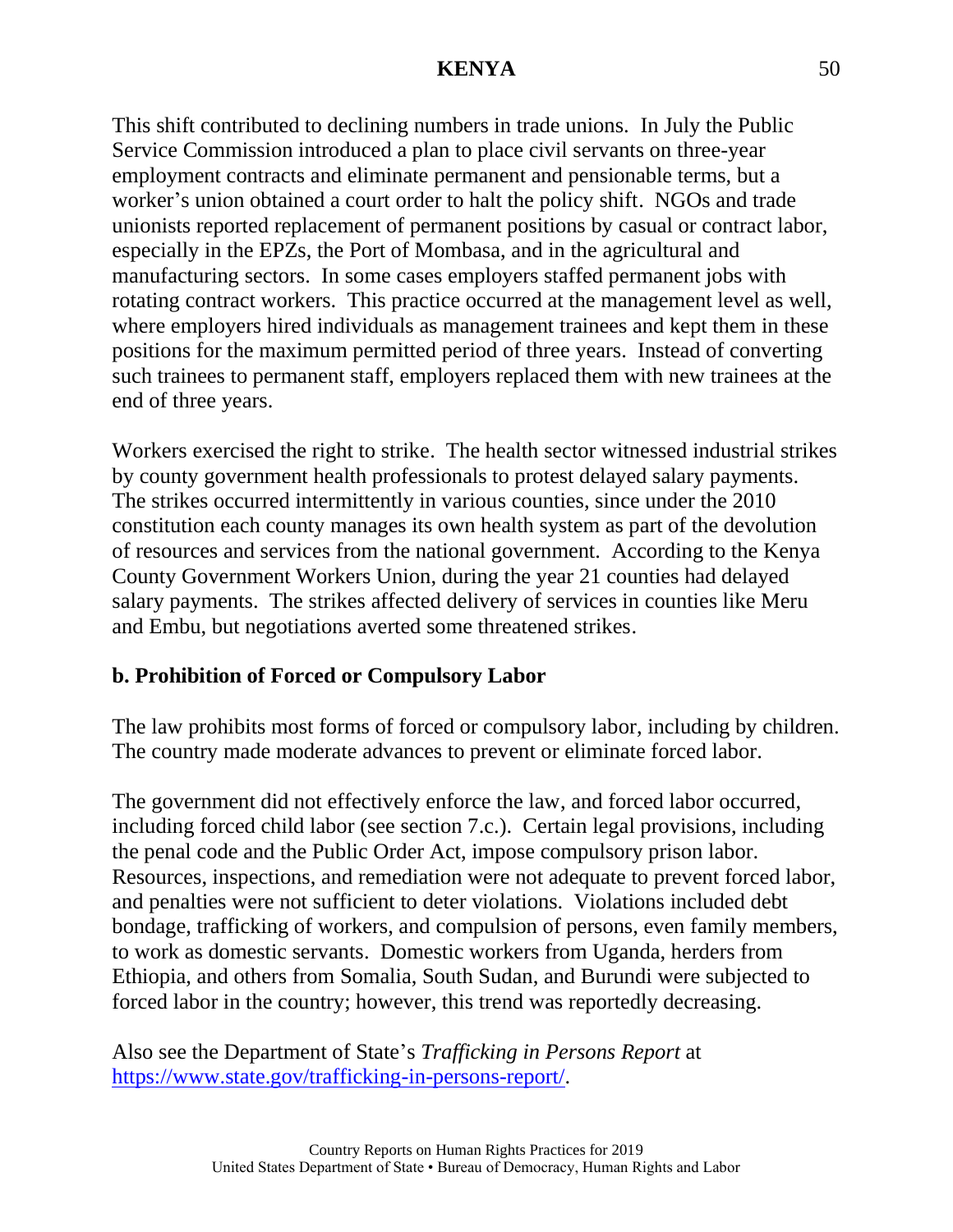#### **c. Prohibition of Child Labor and Minimum Age for Employment**

The government prohibits most, but not all, of the worst forms of child labor. The minimum age for work (other than apprenticeships) is 16, and the minimum age for hazardous work is 18. These protections, however, only extend to children engaged under formal employment agreements and do not extend to those children working informally. The ministry published a list of specific jobs considered hazardous that would constitute the worst forms of child labor. This list includes but is not limited to scavenging, carrying stones and rocks, metalwork, working with machinery, mining and stone crushing. The law explicitly prohibits forced labor, trafficking, and other practices similar to slavery; child soldiering; prostitution; the use, procuring, or offering of a child for the production of pornography or for pornographic performances; and the use by an adult for illegal activities (such as drug trafficking) of any child up to age 18. The law applies equally to girls and boys. The International Labor Organization (ILO) identified gaps in the law with regards to children working as cadets at sea.

The law allows children ages 13 to 16 to engage in industrial undertakings when participating in apprenticeships. Industrial undertakings are defined under law to include work in mines, quarries, factories, construction, demolition, and transportation, which are legally categorized as hazardous work.

The law provides for penalties for any person who employs, engages, or uses a child in an industrial undertaking in violation of the law. Fines in the formal sector were generally enough to deter violations. Employment of children in the formal industrial wage sector in violation of the Employment Act was rare. The law does not prohibit child labor for children employed outside the scope of a contractual agreement. Child labor in the informal sector was widespread, but the government did not effectively monitor or control it.

The Ministry of Labour and Social Protection enforces child labor laws, but enforcement remained inconsistent. Supplementary programs, such as the ILOinitiated Community Child Labor monitoring program, helped provide additional resources to combat child labor. These programs identified children who were working illegally, removed them from hazardous work conditions, and referred them to appropriate service providers. The government also worked closely with the Central Organization of Trade Unions, and the Federation of Kenyan Employers to eliminate child labor.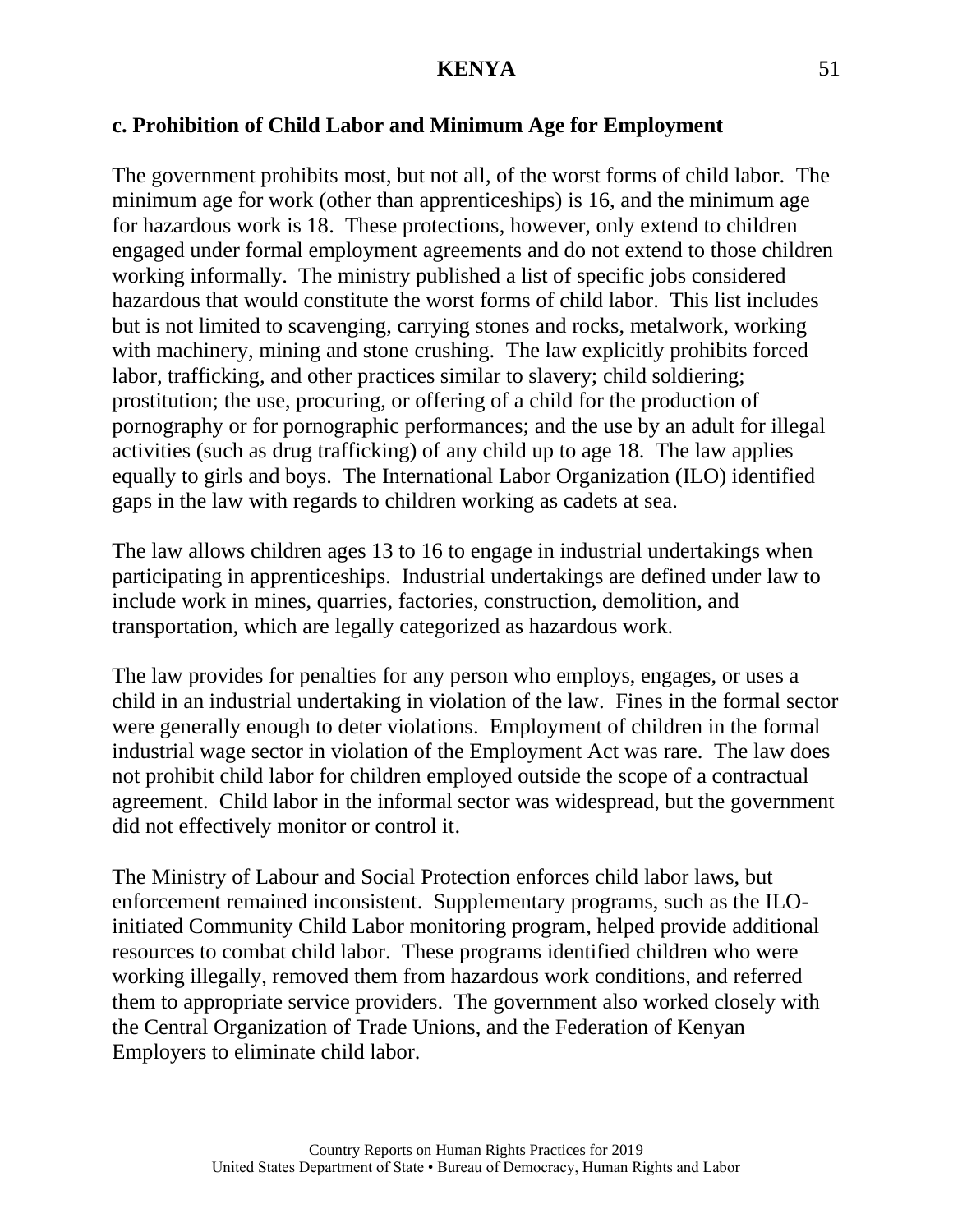In support of child protection, the Ministry of Labour and Social Protection launched a national online database system in 2017. The Child Protection Information Management System collects, aggregates and reports on child protection data that informs policy decisions and budgeting for orphans and vulnerable children. The web-based system allows for an aggregate format of data to be made available to all the child protection stakeholders. In 2017, two new child rescue centers were established in Siaya and Kakamega counties, bringing the total number of these centers to eight. Child rescue centers remove child laborers from the workplace, rehabilitate them, and provide counseling and lifeskills training.

The government continued to implement the National Safety Net Program for Results, a project that seeks to establish an effective national safety net program for poor and vulnerable households, and the Decent Work Country Program, a project designed to advance economic opportunities. Under these programs, the government pays households sheltering orphans or other vulnerable children to deter the children from dropping out of school and engaging in forced labor. For example there were some cases reported in the western part of the country of girls dropping out of secondary school and engaging in sex work in order to afford basic supplies.

Many children worked on family plots or in family units on tea, coffee, sugar, sisal, tobacco, and rice plantations, as well as in the production of khat. Children worked in mining, including in abandoned gold mines, small quarries, and sand mines. Children also worked in the fishing industry. In urban areas businesses employed children in hawking, scavenging, carrying loads, fetching and selling water, selling food, and forced begging (that puts children at risk of being involved in criminal acts). Children often worked long hours as domestic servants in private homes for little or no pay, and there were reports of physical and sexual abuse of child domestic servants. Parents sometimes initiated forced or compulsory child labor, such as in agricultural labor and domestic service, but also including commercial sexual exploitation.

Most of the trafficking of children within the country appeared related to domestic labor, with migrant children trafficked from rural to urban areas.

Also, see the Department of Labor's *Findings on the Worst Forms of Child Labor* at [https://www.dol.gov/agencies/ilab/resources/reports/child-labor/findings,](https://www.dol.gov/agencies/ilab/resources/reports/child-labor/findings) and the Department of Labor's *List of Goods Produced by Child Labor or Forced Labor* at [https://www.dol.gov/agencies/ilab/reports/child-labor/list-of-goods.](https://www.dol.gov/agencies/ilab/reports/child-labor/list-of-goods)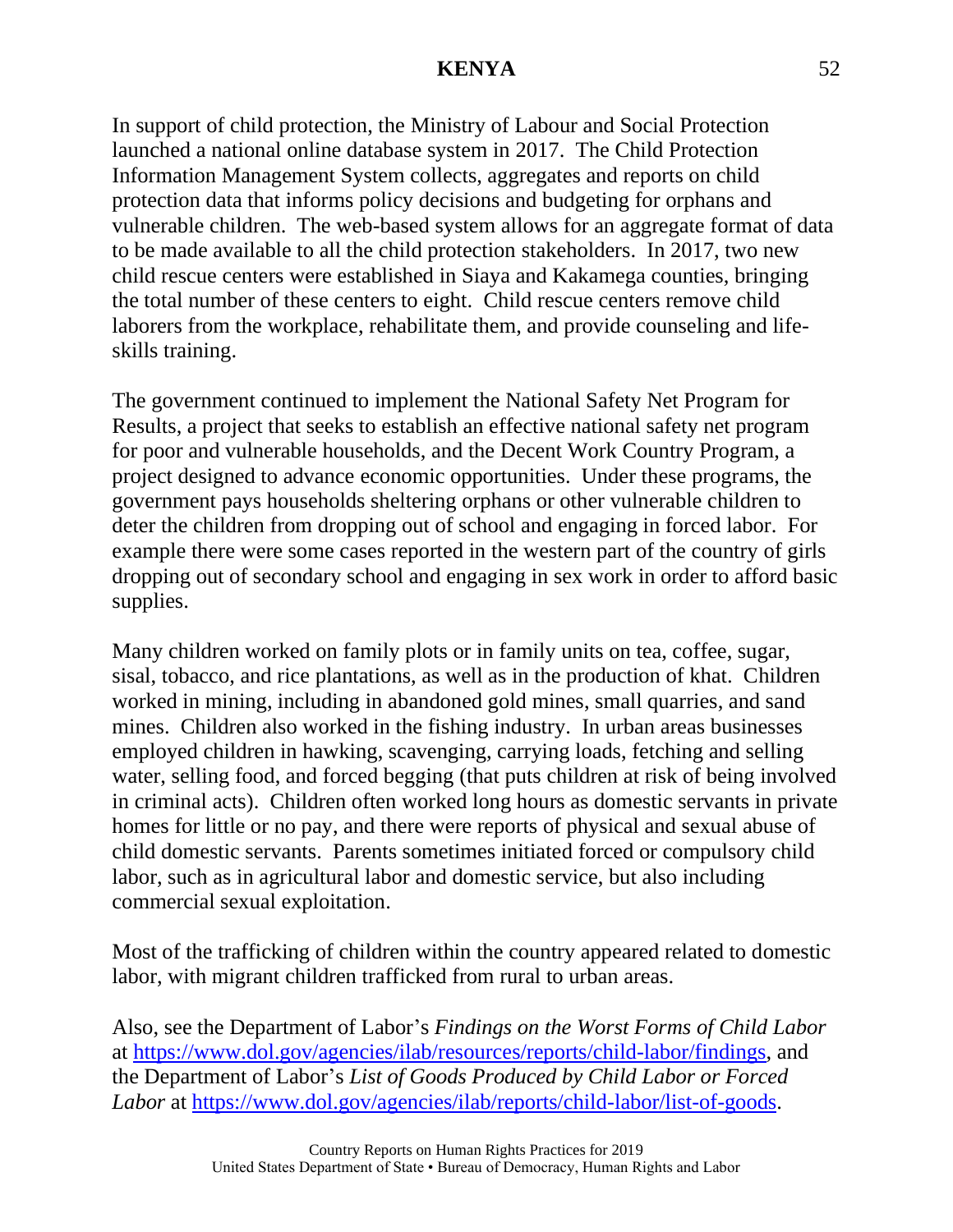# **d. Discrimination with Respect to Employment and Occupation**

The law prohibits discrimination on race, sex, ethnicity, religion, and several other criteria, but it does not explicitly prohibit discrimination based on sexual orientation or gender identity. Several regulatory statutes explicitly prohibit discrimination against persons with disabilities; provide a legal framework for a requirement for the public and private sectors to reserve 5 percent of employment opportunities for persons with disabilities; tax relief and incentives for such persons and their organizations; and reserves 30 percent of public-procurement tenders for women, youth, and persons with disabilities.

The government did not effectively enforce the law. Gender-based discrimination in employment and occupation occurred, although the law mandates nondiscrimination based on gender in hiring. The average monthly income of women was approximately two-thirds that of men. Women had difficulty working in nontraditional fields, received slower promotions, and were more likely to be dismissed. According to a World Bank report, both men and women experienced sexual harassment in job recruitment, but women more commonly reported it. Women who tried to establish their own informal businesses were subjected to discrimination and harassment. One study of women street vendors in Nairobi found harassment was the main mode of interaction between street vendors and authorities. The study noted demands for bribes by police amounting to 3 to 8 percent of a vendor's income as well as sexual abuse were common.

In an audit of hiring practices released in 2016, the National Cohesion and Integration Commission accused many county governors of appointing and employing disproportionate numbers of the dominant tribe in their county. According to the commission, 15 of the 47 counties failed to include a single person from a minority tribe either on the county's public service board or as county executive committee members. For example, all 10 of West Pokot's committee members were Pokots. These problems were aggravated by the devolution of fiscal and administrative responsibility to county governments. Other counties, for example, Nairobi City County, were notable for apportioning roles inclusively. Observers also noted patterns of preferential hiring during police recruitment exercises (see section 1.d.).

In both private business and in the public sector, members of nearly all ethnic groups commonly discriminated in favor of other members of the same group.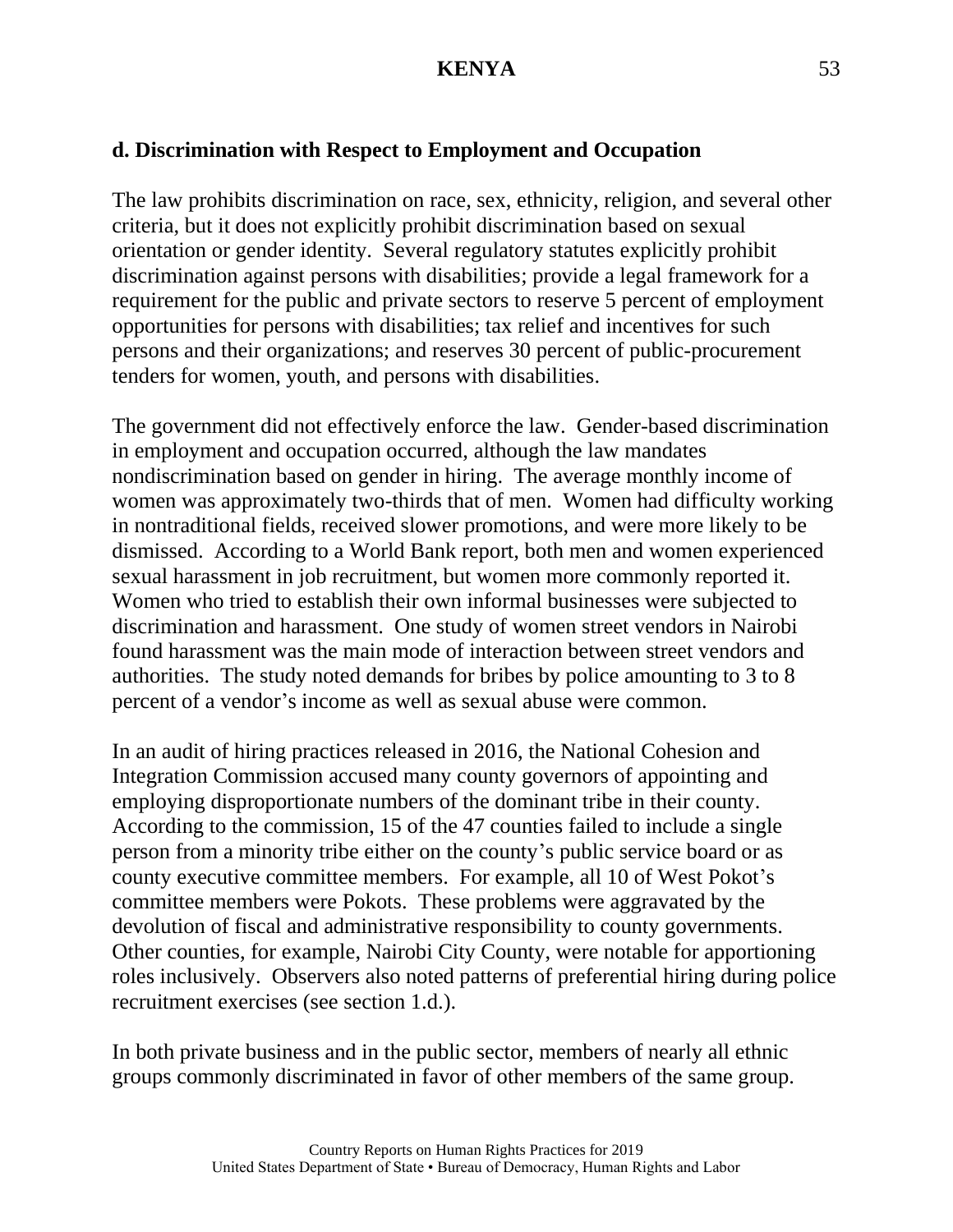The law provides protection for persons with disabilities against employment discrimination, although many employers still discriminated against persons with disabilities during hiring processes (see section 6, Persons with Disabilities). Due to societal discrimination, there were very limited employment opportunities for persons with albinism. There are no legal employment protections for LGBTI persons, who remained vulnerable to discrimination in the workplace. Discrimination against migrant workers also occurred.

# **e. Acceptable Conditions of Work**

Regulation of wages is part of the Labor Institutions Act, and the government established basic minimum wages by occupation and location, setting minimum standards for monthly, daily, and hourly work in each category. The minimum wage for all occupations exceeded the World Bank poverty rate.

The law limits the normal workweek to 52 hours (60 hours for night workers); some categories of workers had lower limits. It specifically excludes agricultural workers from such limitations. It entitles an employee in the nonagricultural sector to one rest day per week and 21 days of combined annual and sick leave. The law also requires total hours worked (regular time plus overtime) in any two-week period not exceed 120 hours (144 hours for night workers), and provides premium pay for overtime.

The government did not effectively enforce the law. Authorities reported workweek and overtime violations. Workers in some enterprises, particularly in the EPZs and those in road construction, claimed employers forced them to work extra hours without overtime pay to meet production targets. Hotel industry workers were usually paid the minimum statutory wage, but employees worked long hours without compensation. Additionally, employers often did not provide nighttime transport, leaving workers vulnerable to assault, robbery, and sexual harassment.

The law details environmental, health, and safety standards. The Ministry of Labour and Social Protection's Directorate of Occupational Health and Safety Services has the authority to inspect factories and work sites, but employed an insufficient number of labor inspectors to conduct regular inspections. Fines generally were insufficient to deter violations.

The directorate's health and safety inspectors can issue notices against employers for practices or activities that involve a risk of serious personal injury. Employers